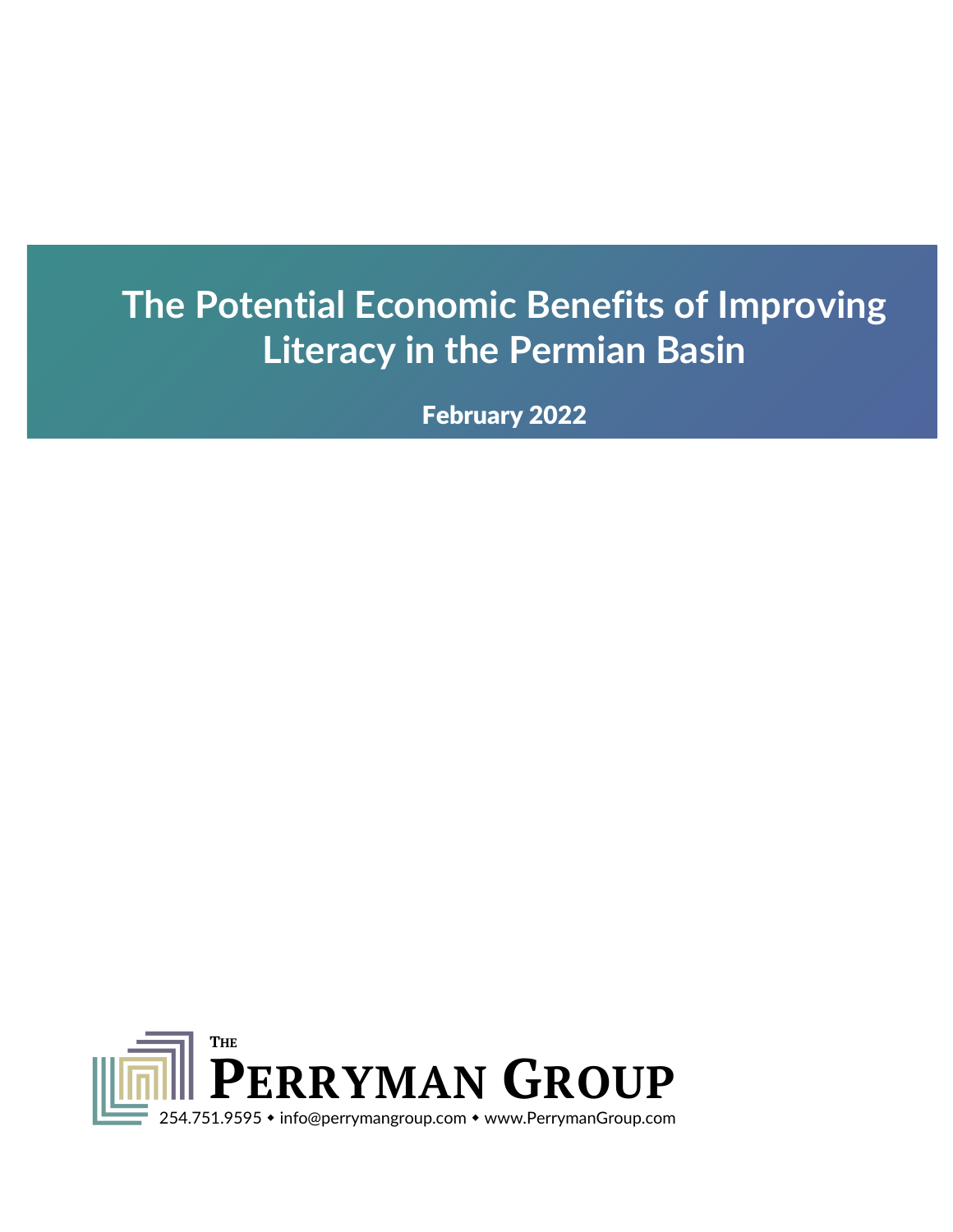# **Contents**

| High-Demand Occupations Not Requiring a Bachelor's (or Higher) Degree 8     |
|-----------------------------------------------------------------------------|
| <b>Projected Shortfall in Workers with Sufficient Literacy Skills  11</b>   |
|                                                                             |
| Economic Cost of Shortages of Workers with Level 3 Literacy Skills 15       |
|                                                                             |
|                                                                             |
|                                                                             |
|                                                                             |
|                                                                             |
|                                                                             |
|                                                                             |
|                                                                             |
|                                                                             |
| Impact of Earnings Losses due to Shortages of Workers with Level 3 Literacy |
| Potential Benefits of Improving Literacy Levels in the Permian Basin  39    |

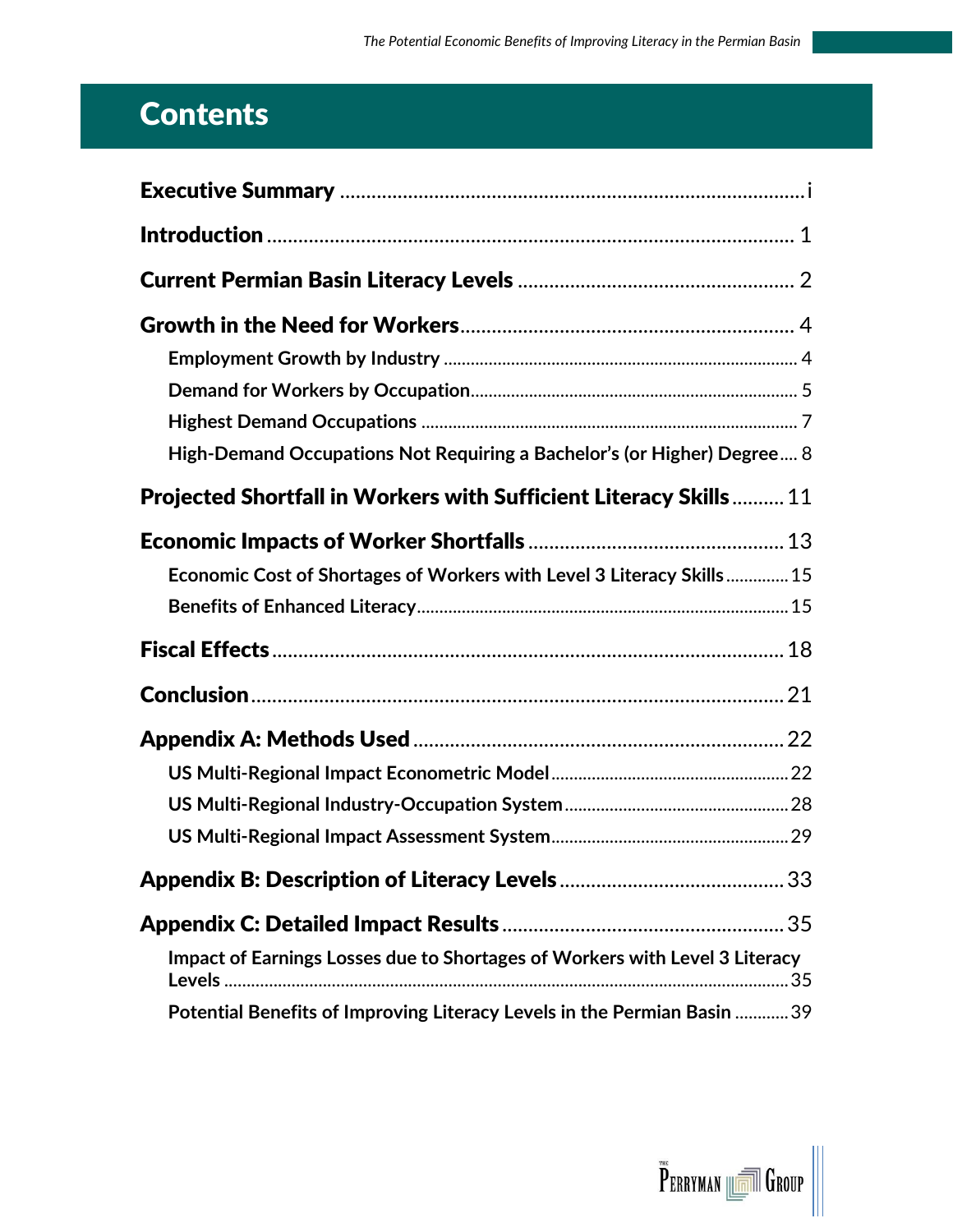## <span id="page-2-0"></span>Executive Summary

- Currently, a significant proportion of people in Texas, New Mexico, and the Permian Basin have limited literacy skills. Not only does this issue negatively affect these individuals, but also workforce quality and, hence, economic growth potential.
- The percentages of the population with literacy skills at or above Level 3, meaning they are able to integrate information from relatively long or dense text or from documents, are significantly lower in all but one Permian Basin county than the state averages of 40% for Texas and 39% for New Mexico.
- The Perryman Group projected the total need for workers in the Permian Basin due to economic growth and replacement needs as people retire or otherwise leave occupations. The total need for workers in the region is forecast to be approximately
	- 98,300 between 2020 and 2030,
	- **106,900** for 2030-40, and
	- **114,700** over the 2040-50 decade.
- About **30%** of these positions will require Level 3 literacy.
- The fastest growing occupation in the decades to come which requires Level 3 literacy is truck drivers, followed by managers, software developers, and accountants and auditors. Many of these rapidly growing occupations support the area's energy sector, the cornerstone of the regional economy. Others are essential to the health and wellbeing of residents of the area.
- The Perryman Group segmented high-demand occupations that require Level 3 literacy and education/training beyond high school, but not a bachelor's degree. These occupations include the following:
	- Heavy and Tractor-Trailer Truck Drivers
	- Bookkeeping, Accounting, and Auditing Clerks
	- Automotive Service Technicians and Mechanics
	- Nursing Assistants
	- **EXEC** Teaching Assistants, Except Postsecondary
	- Medical Assistants
	- Hairdressers, Hairstylists, and Cosmetologists

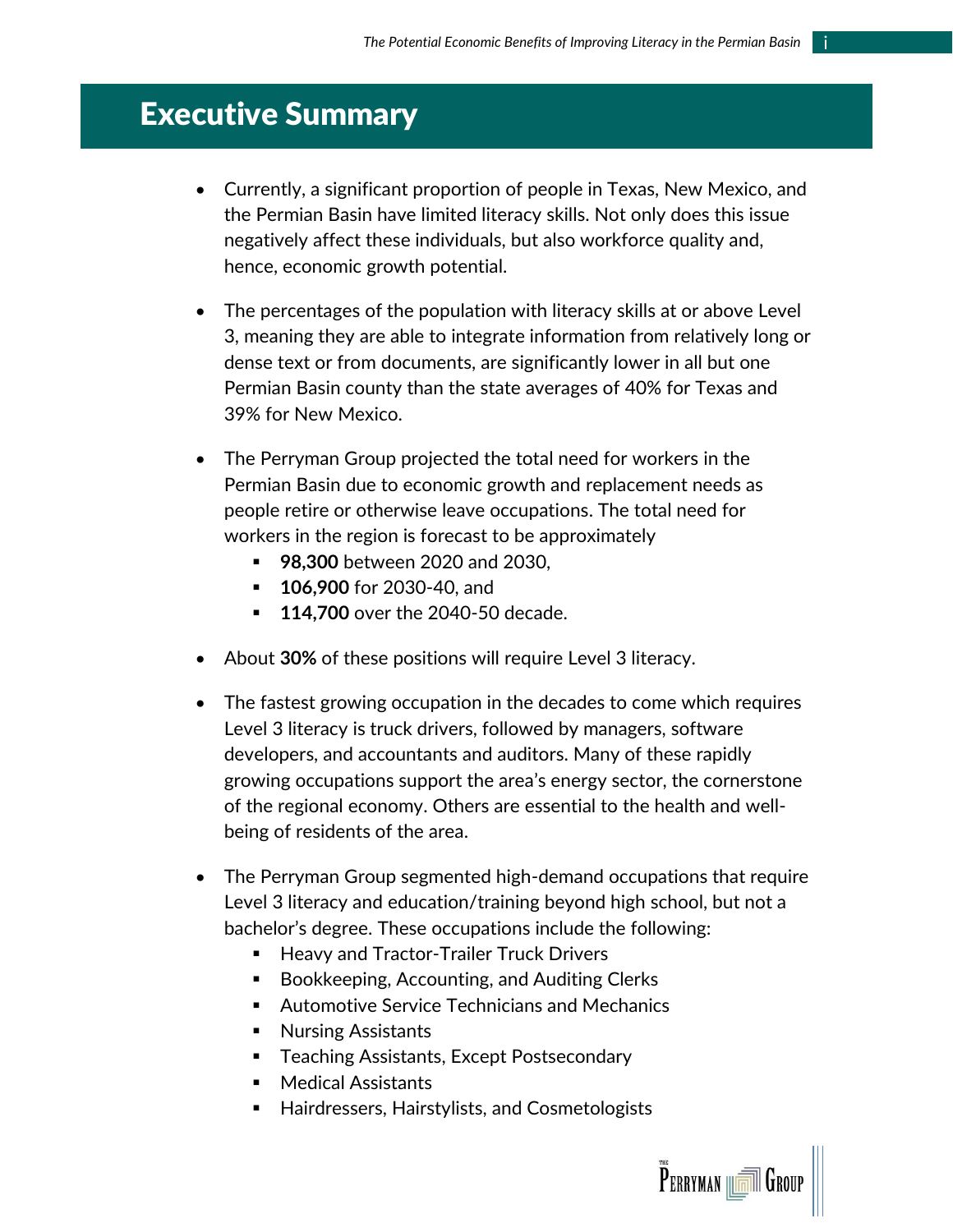- Computer User Support Specialists
- Firefighters
- Geological and Hydrologic Technicians
- Licensed Practical and Licensed Vocational Nurses
- Heating, Air Conditioning, and Refrigeration Mechanics and **Installers**
- Paralegals and Legal Assistants
- Preschool Teachers, Except Special Education
- **Dental Assistants**
- Calibration Technologists and Technicians and Engineering Technologists and Technicians, Except Drafters, All Other
- Emergency Medical Technicians and Paramedics
- Without the needed growth in these occupations, potential expansion of key industries can be difficult. The area's energy sector, for example, relies on truck drivers, mechanics, technicians, and many other occupations with high demand in the decades to come. Similarly, the healthcare needs of the regional population can only be adequately met with the necessary nurses and nursing assistants, medical assistants, dental assistants, emergency medical technicians, and other workers with the skills (including Level 3 literacy) these jobs require. Highdemand occupations also relate to public safety, education, construction, and other fields which enhance quality of life.
- An existing shortfall of some **8,765** workers with Level 3 literacy skills (as of 2020) is expected to increase by approximately 14,100 workers by 2030 for a total shortfall of **22,885**. The problem is expected to worsen over time if current patterns persist, reaching **36,971** in 2040 and **51,444** by 2050. Much of this increase is the result of the age composition of the current workforce.
- The Perryman Group estimated the economic cost of current shortfalls in workers with Level 3 literacy skills. When multiplier effects are considered, the current (2020) economic cost of this shortfall includes an estimated -**\$111.7 million** in annual gross product and **-1,438** jobs across the Permian Basin. If current patterns persist, the cost of the shortage of workers with Level 3 literacy skills is projected to rise to **-\$471.2 million** in annual gross product and **-6,067** jobs (including multiplier effects).

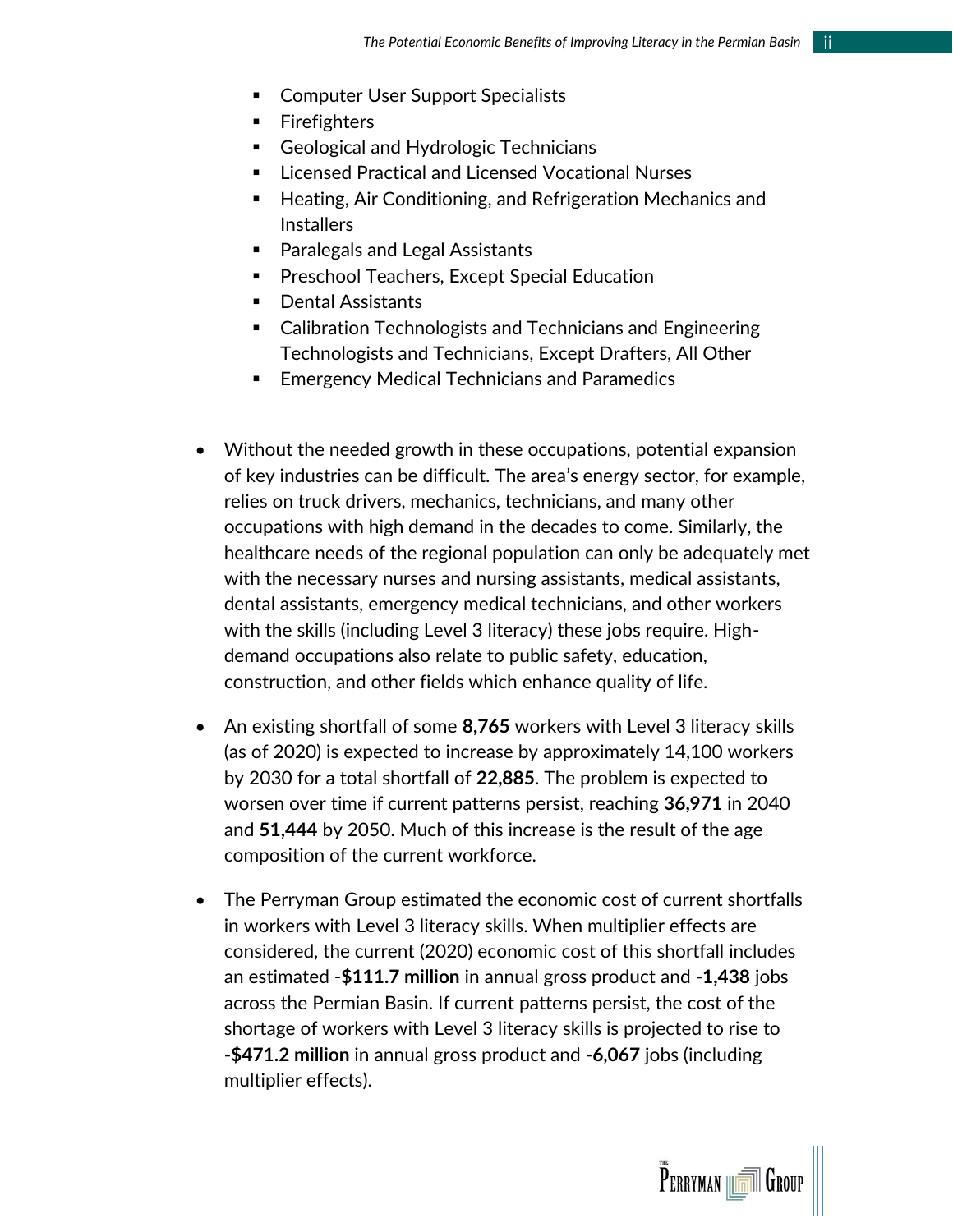- Improving literacy rates in the Permian Basin would enhance overall earnings as shortfalls in workers with the sufficient literacy skills were eliminated. When multiplier effects are considered, total economic benefits of the increased earnings include (as of 2040) an estimated
	- **\$522.3 million** in annual gross product and **6,725** jobs if the region achieves literacy levels equal to Texas and New Mexico,
	- **\$866.9 million** in annual gross product and **11,162** jobs if the region achieves literacy levels equal to the US rates, and
	- **\$1.4 billion** in annual gross product and **18,609** jobs if literacy equaled the top five US states.
- Business activity generates tax revenue. The Perryman Group estimates that improving literacy rates can lead to a substantial increase in tax receipts including **\$39.2-\$108.4 million** to the State of Texas, **\$18.1- \$50.2 million** to the State of New Mexico, and **\$28.8-\$79.7 million** to local government entities across the region depending on the level of improvement attained.
- Enhancing literacy in the Permian Basin is a goal worthy of substantial support, with benefits for individuals, companies, the economy, and society as a whole. Indeed, it is essential to more fully achieving the enormous potential of this dynamic and strategically important region.

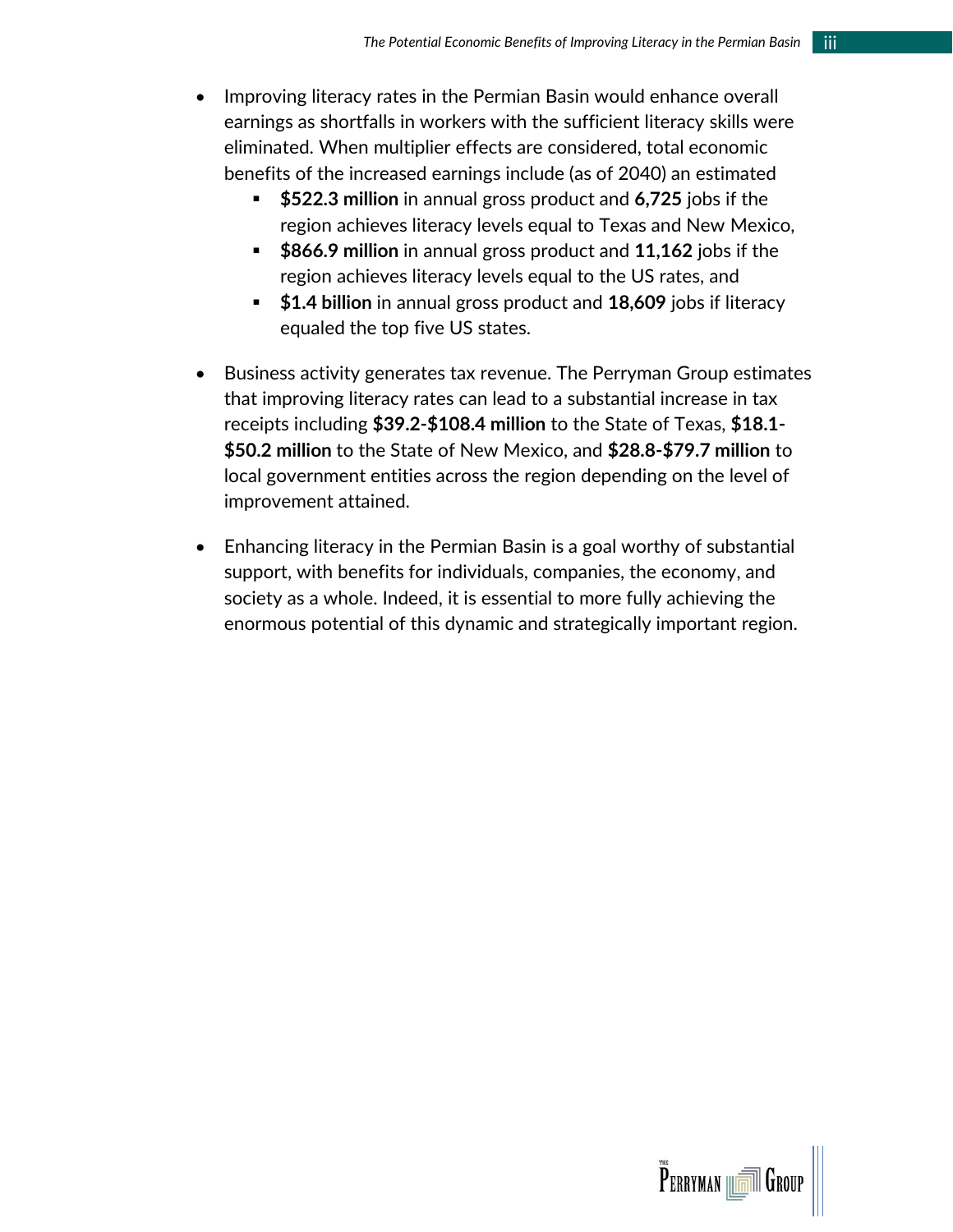# <span id="page-5-0"></span>Introduction

Literacy is essential to many daily activities, and its importance to quality of life can hardly be overstated. The Program for the International Assessment of Adult Competencies (PIAAC) defines literacy as "the ability to understand, evaluate, use and engage with

Improving the literacy rate in the Permian Basin would not only enhance the quality of life and opportunities for those who are directly affected, but also increase productivity and, hence, economic activity.

written texts to participate in society, to achieve one's goals, and to develop one's knowledge and potential."

Currently, a significant proportion of people in Texas, New Mexico, and the Permian Basin have limited literacy skills. Not only does this issue negatively affect these

individuals, but also workforce quality and, hence, economic growth potential.

Improving the literacy rate in the Permian Basin would enhance the quality of life and opportunities for those who are directly affected, Productivity and economic activity could also be enhanced. Many jobs require proficiency in literacy and improving skills in this area will better position the region to meet future workforce needs. The adverse economic impact of current levels of illiteracy in the Permian Basin region of Texas and New Mexico is significant, and economic benefits of enhancing literacy in the region would be substantial.

The Perryman Group (TPG) was recently asked to evaluate the current and projected future shortfall of workers in the Permian Basin with literacy skills needed to meet labor needs as well as the associated economic costs. This analysis is part of a broader initiative designed to provide strategies to enhance adult literacy in the region.

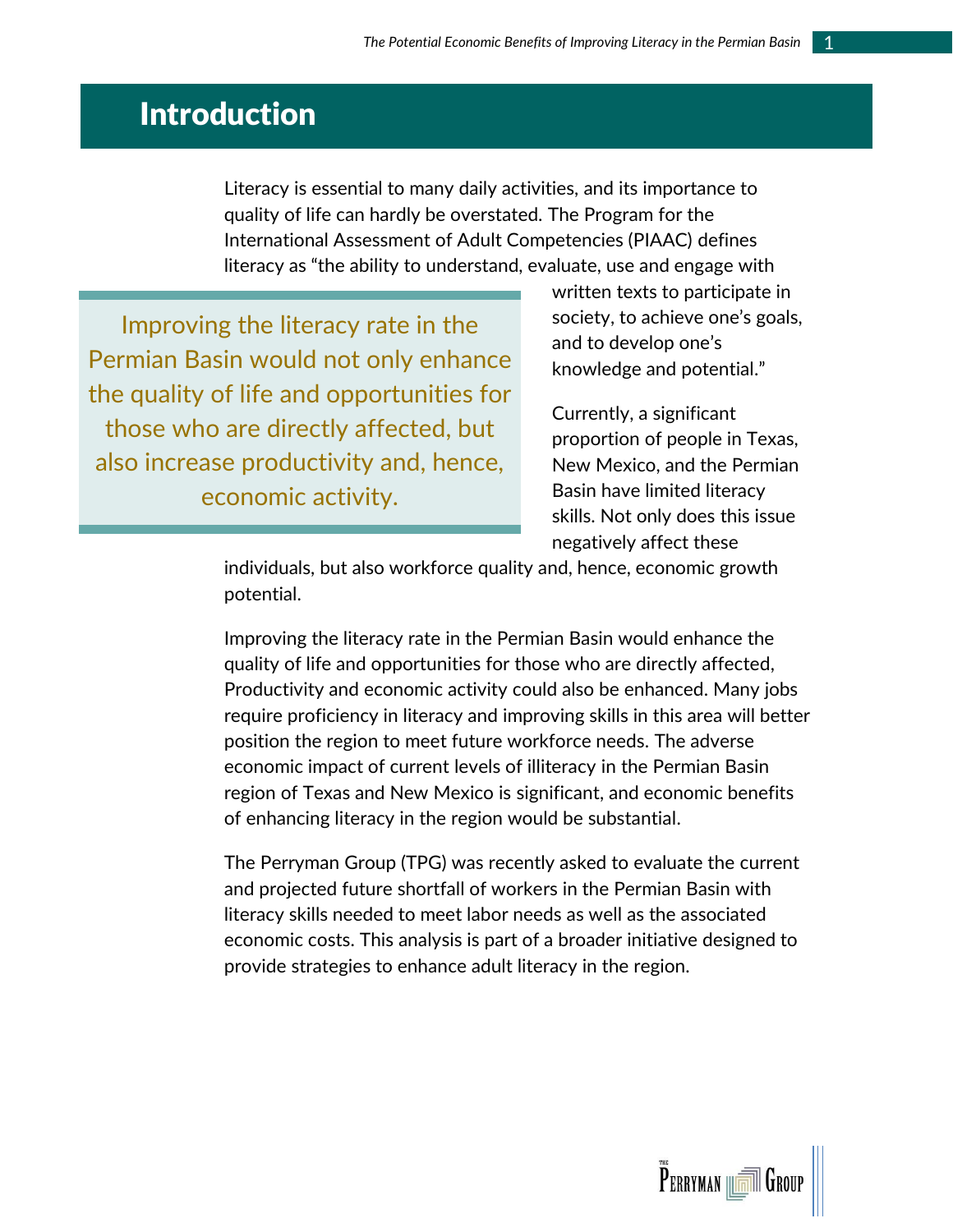### <span id="page-6-0"></span>Current Permian Basin Literacy Levels

An estimated 28% of Texans and 29% of New Mexicans have very limited literacy skills (at or below Level 1 as defined by the PIACC $^1$ ) according to the National Center for Education Statistics, and almost all of the 22 counties in the Permian Basin Region study area (depicted in the map below) have even higher rates of limited literacy. The percentages of the population with literacy skills at or above Level 3, meaning they are able to integrate information from relatively long or dense text or from documents, are significantly lower in all but one Permian Basin county than the state averages of 40% for Texas and 39% for New Mexico.



### Permian Basin Literacy Skills by County

**Percentage of the population with literacy skills at or above Level 3**

| Midland, TX        | 42% | Andrews, TX    | 25% | Terrell, TX*       | 34% |
|--------------------|-----|----------------|-----|--------------------|-----|
| Ector, TX          | 29% | Martin, TX     | 34% | Crockett, TX       | 23% |
| Reeves, TX         | 17% | Gaines, TX     | 19% | Yoakum, TX         | 25% |
| Pecos, TX          | 17% | Howard, TX     | 31% | <b>State of TX</b> | 40% |
| Loving, TX*        | 38% | Glasscock, TX* | 38% | Eddy, NM           | 33% |
| Ward, TX           | 28% | Reagan, TX     | 22% | Lea, NM            | 25% |
| <b>Winkler, TX</b> | 25% | Upton, TX      | 27% | Chaves, NM         | 32% |
| Culberson, TX      | 8%  | Crane, TX      | 29% | <b>State of NM</b> | 39% |

**Source:** *Program for the International Assessment of Adult Competencies*, Institute of Education Services **Note:** Interpret data for counties with small populations (denoted with an asterisk above) with caution due to potentially unstable predictor variables.

 $1$  See Appendix B for a detailed description of literacy levels.

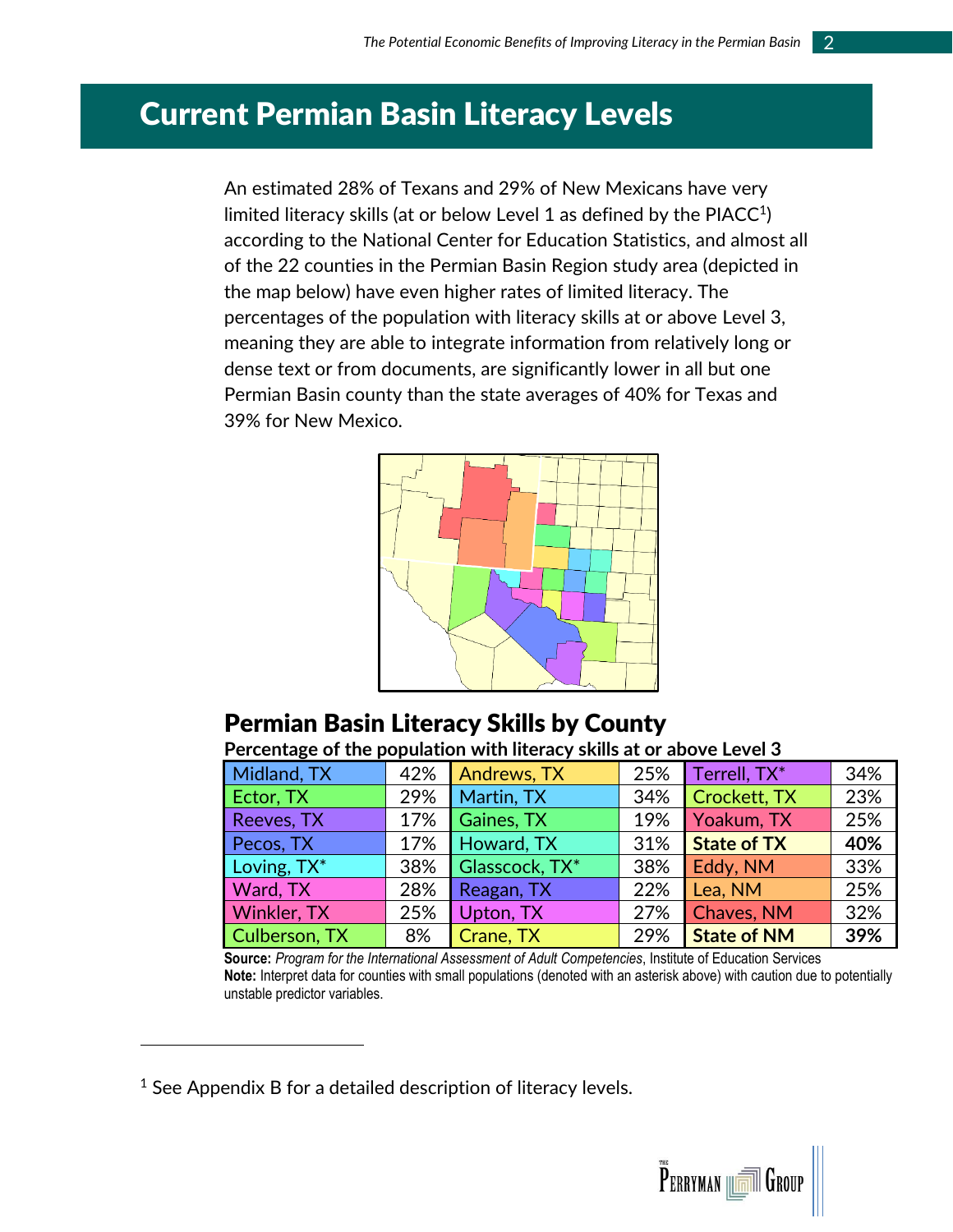Clearly, there is a need for efforts to improve literacy in the Region given the high proportion of people with limited skills as well as the anticipated future demand for workers with higher literacy requirements.

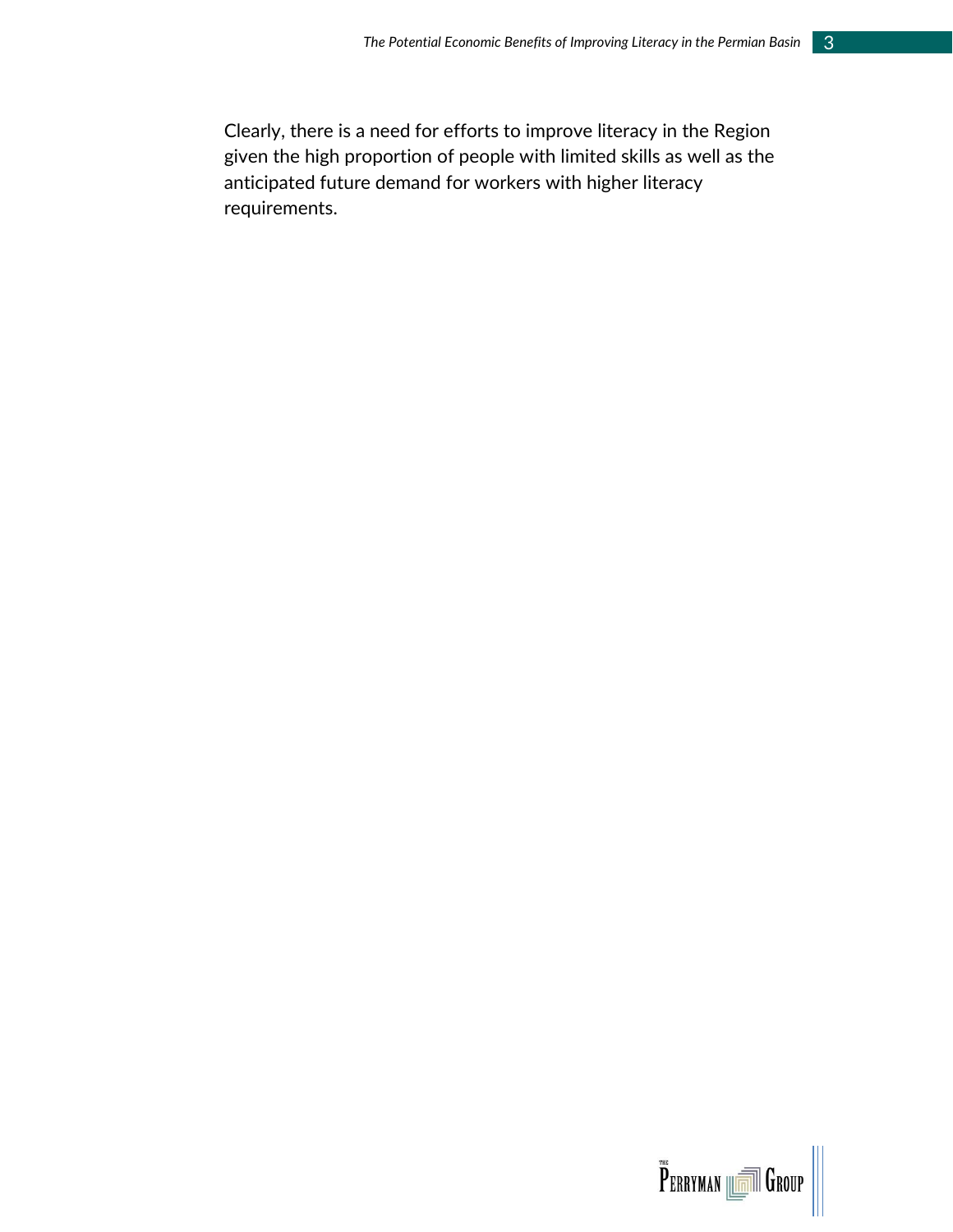## <span id="page-8-0"></span>Growth in the Need for Workers

Total demand for workers stems from both economic growth and the need to replace individuals who retire or leave occupations for other reasons. Estimating shortfalls of workers with necessary literacy levels involves the following major phases. First, economic growth by industry must be projected. Next, increases in employment by industry must be translated into the need for workers by occupation. In addition to the economic growth, there will be employees who retire or otherwise leave their jobs which will need to be replaced over time. These total demand estimates were then segmented by occupations which require Level 3 or greater literacy.

#### <span id="page-8-1"></span>**Employment Growth by Industry**

Economic growth drives the need for additional workers. As an initial phase of this analysis, The Perryman Group utilized its US Multi-Regional Econometric Model to develop a detailed employment forecast for the study area.

The US Multi-Regional Econometric Model provides detailed industrylevel projections and is used to provide ongoing forecasts for the various regions and metropolitan areas within the United States. It is formulated in an internally consistent manner and is designed to permit the integration of relevant global, national, state, and local factors into the projection process.

The model is the result of more than four decades of continuing research in econometrics, economic theory, statistical methods, key policy issues, and behavioral patterns, as well as intensive, ongoing study of all aspects of the global, US, state, metropolitan area, and county economies. It is extensively used by scores of federal and State governmental entities on an ongoing basis, as well as hundreds of major corporations. This model has been used to produce ongoing forecasts of Texas and its regions (including the Permian Basin) and metropolitan areas since the early 1980s and has been extended to include any county or multi-county area in the United States.

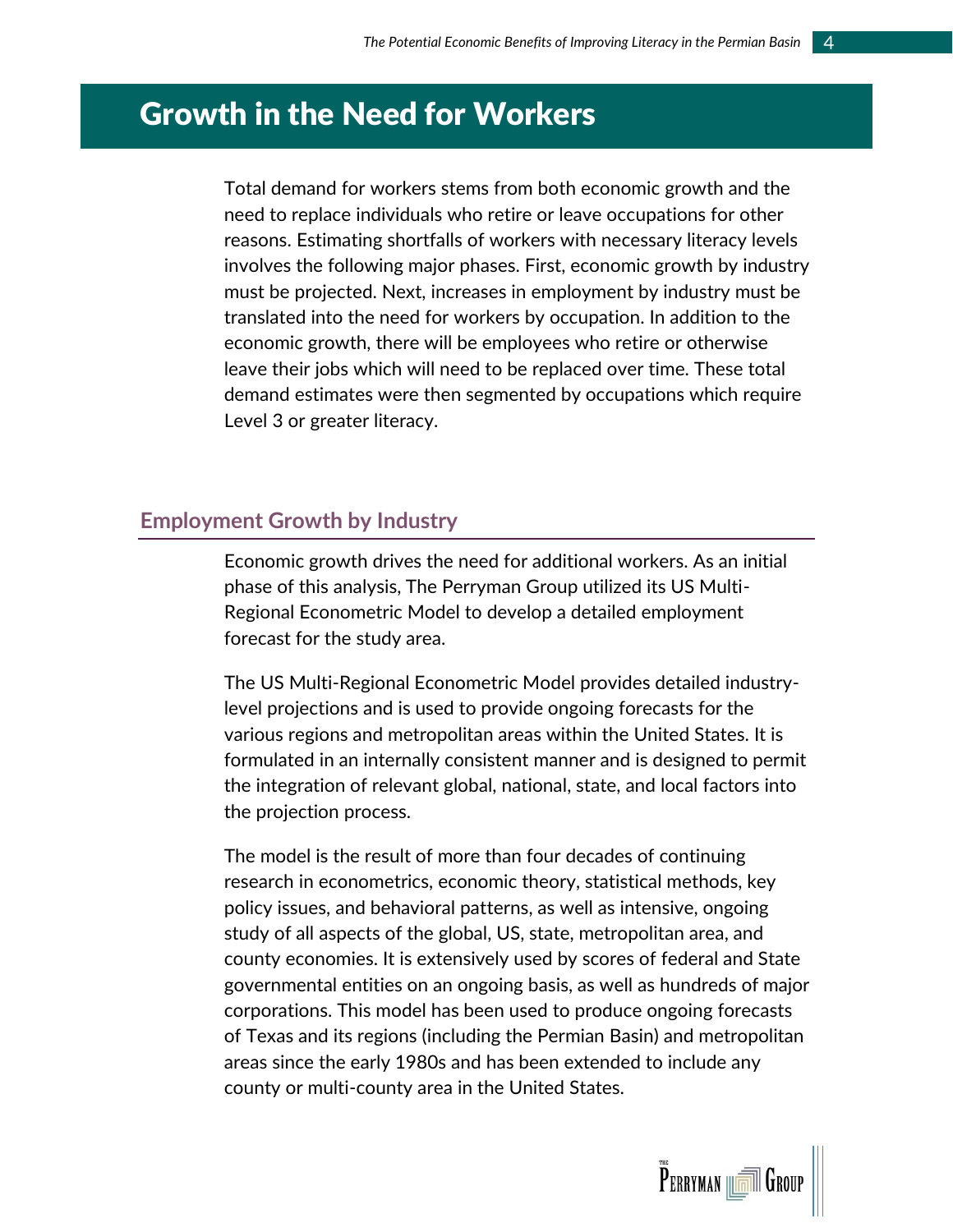The Permian Basin is expected to see substantial economic growth (though starting from a somewhat reduced level due to the effects of the pandemic, particularly on the oil and gas sector). As global demand for fuels increases as the impact of COVID-19 wanes, the energy sector is likely to see notable expansion which will drive increased activity across the regional economy.

The Perryman Group's forecasts indicate that total employment in the study area will expand from about 338,800 in 2020 to approximately 398,000 in 2030, 458,400 in 2040, and 519,400 in 2050. Additional detail is provided in the accompanying workbook.

#### <span id="page-9-0"></span>**Demand for Workers by Occupation**

The next phase of the analysis is to translate projected growth in employment by industry into increases by occupation. The Perryman Group's US Multi-Regional Industry-Occupation System was used for this aspect of the assessment. The need for additional workers in hundreds of detailed occupations was quantified, with full results provided in the accompanying workbook.

The modeling process (which is described in further detail in Appendix C to this report) begins with the industry-occupation coefficients compiled by the Bureau of Labor Statistics of the US Department of Labor (BLS), with appropriate localization to the study area. These coefficients are based on extensive surveys of operating patterns in thousands of firms as well as secondary sources; they can be used to describe employment by occupation for any industry.

As noted, analysis of future workforce needs involves quantifying the number of workers required to replace individuals who relocate, retire, or leave their occupations for other reasons. Extensive surveys are used by BLS to develop replacement ratios by occupation. Using these ratios (with appropriate localization to the demographic patterns and job requirements within the Permian Basin) and the detailed forecast of employment for the area, The Perryman Group estimated additional workers needed due to replacement.

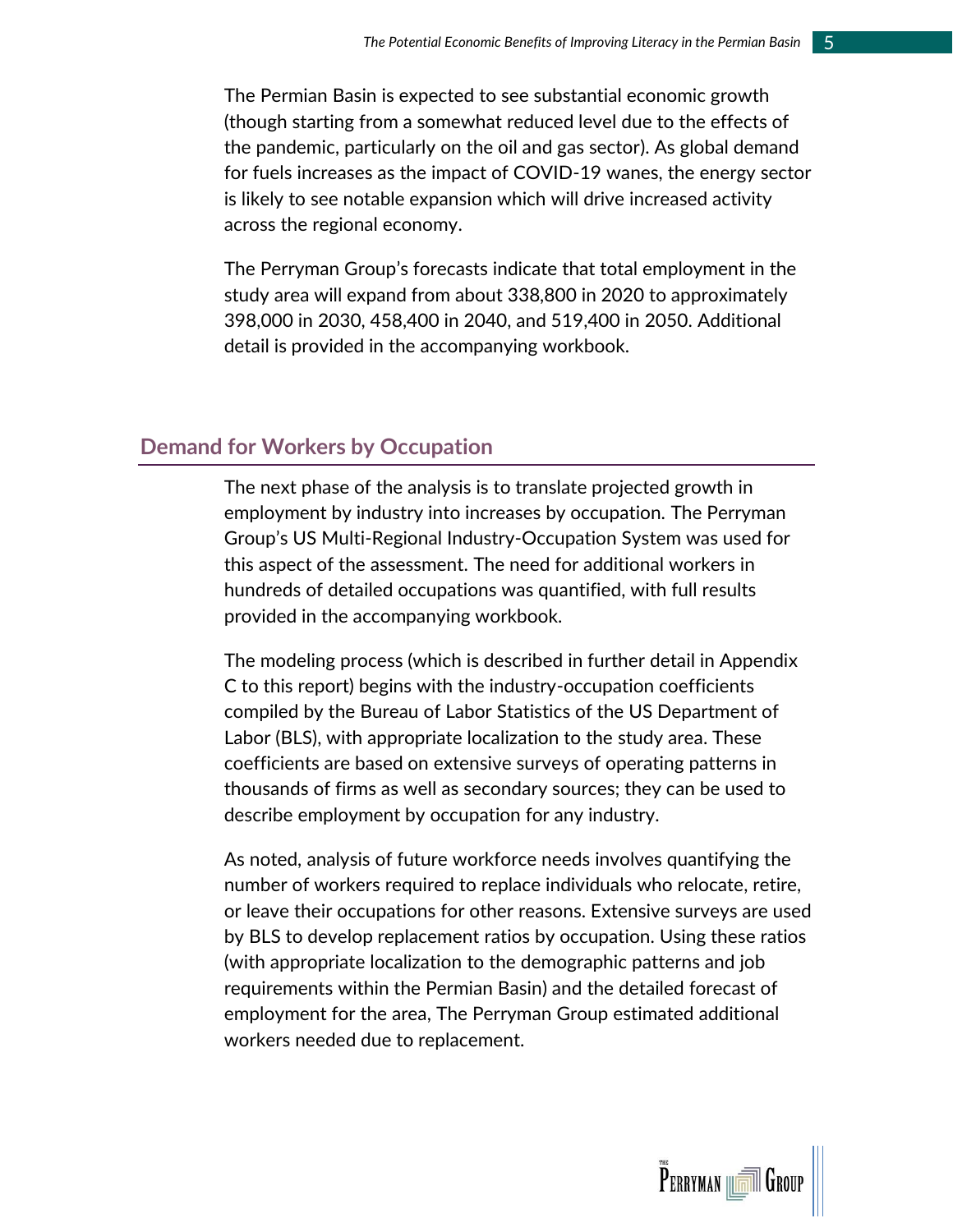

The Perryman Group projects that the total need for workers (due to economic growth and replacement needs) in the Permian Basin Region will be approximately 98,300 between 2020 and 2030, 106,900 for 2030-40, and 114,700 over the 2040-50 decade.

Once the total demand for workers was quantified, demand for employees with literacy skills at or above Level 3, meaning they have the ability to integrate information from relatively long or dense text or from documents, was estimated. About 30% of these positions will require Level 3 literacy.

The total need for additional workers and demand for workers with Level 3 proficiency for major occupational groups are summarized in the following table.

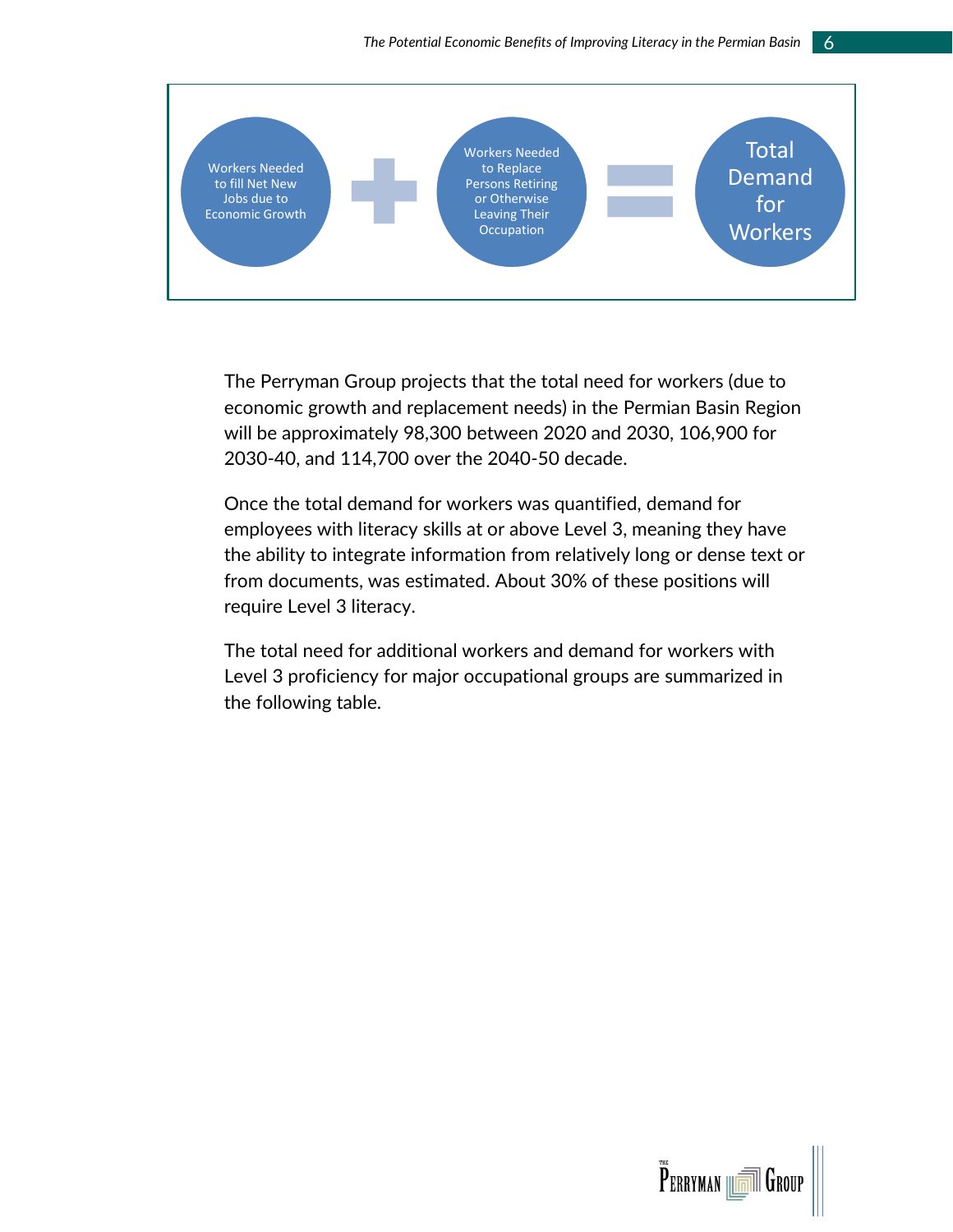### **Projected Demand for Permian Basin Workers with Level 3 Literacy Skills:**

### **Major Occupational Categories**

|                                                                                        | 2020-2030          | 2030-2040 | 2040-2050 |
|----------------------------------------------------------------------------------------|--------------------|-----------|-----------|
| <b>TOTAL: All Jobs</b>                                                                 | 98,266             | 106,882   | 114,655   |
|                                                                                        | Level <sub>3</sub> |           |           |
| <b>TOTAL: Level 3 Jobs</b>                                                             | 29,908             | 31,712    | 33,808    |
| Management                                                                             | 4,913              | 4,936     | 5,244     |
| <b>Business and Financial Operations</b>                                               | 4,486              | 4,584     | 4,837     |
| <b>Transportation and Material</b><br>Moving                                           | 3,854              | 4,539     | 5,109     |
| <b>Educational Instruction and Library</b>                                             | 2,845              | 2,468     | 2,531     |
| <b>Healthcare Practitioners and</b><br><b>Technical</b>                                | 2,434              | 2,730     | 2,889     |
| <b>Computer and Mathematical</b>                                                       | 2,231              | 2,091     | 2,182     |
| Architecture and Engineering                                                           | 1,730              | 1,900     | 1,992     |
| Installation, Maintenance, and<br>Repair                                               | 1,195              | 1,440     | 1,552     |
| <b>Healthcare Support</b>                                                              | 1,161              | 1,384     | 1,509     |
| Life, Physical, and Social Science                                                     | 1,127              | 1,117     | 1,166     |
| <b>Community and Social Service</b>                                                    | 935                | 962       | 1,014     |
| Arts, Design, Entertainment,<br>Sports, and Media                                      | 699                | 762       | 801       |
| <b>Office and Administrative Support</b>                                               | 699                | 1,223     | 1,314     |
| Legal                                                                                  | 467                | 450       | 463       |
| <b>Personal Care and Service</b>                                                       | 410                | 416       | 452       |
| Sales and Related                                                                      | 343                | 400       | 435       |
| <b>Protective Service</b>                                                              | 307                | 220       | 217       |
| Production                                                                             | 41                 | 55        | 62        |
| Farming, Fishing, and Forestry                                                         | 18                 | 19        | 20        |
| <b>Food Preparation and Serving</b><br>Related                                         | 13                 | 16        | 19        |
| Note: Demand from economic growth and replacement needs.<br>Source: The Perryman Group |                    |           |           |

### <span id="page-11-0"></span>**Highest Demand Occupations**

The Perryman Group's analysis indicates that the fastest growing occupation in the decades to come which requires Level 3 literacy is truck drivers, followed by managers, software developers, and accountants and auditors. Many of these rapidly growing occupations support the area's energy sector, the cornerstone of the regional

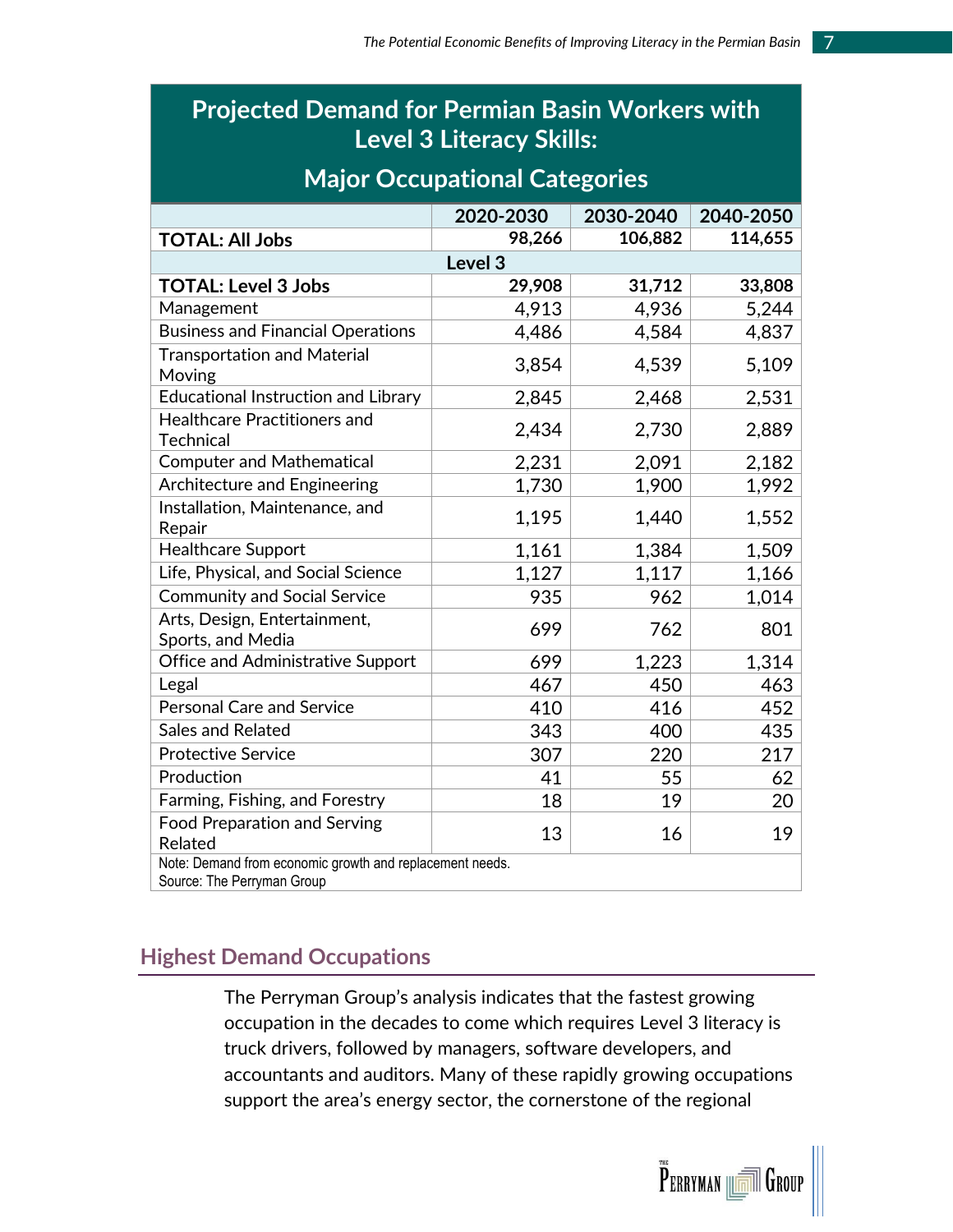economy. Others are essential to the health and well-being of residents of the area.

### **Permian Basin Occupations Requiring Level 3 Literacy Skills with the Highest Demand for Workers due to Growth and Replacement Needs**

|                                                                                                   | 2020-2030 | 2030-2040 | 2040-2050 |
|---------------------------------------------------------------------------------------------------|-----------|-----------|-----------|
| Heavy and Tractor-Trailer Truck                                                                   | 3,808     | 4,490     | 5,056     |
| <b>Drivers</b>                                                                                    |           |           |           |
| <b>General and Operations Managers</b>                                                            | 1,924     | 2,042     | 2,180     |
| <b>Accountants and Auditors</b>                                                                   | 941       | 1,009     | 1,063     |
| <b>Software Developers and Software</b><br><b>Quality Assurance Analysts and Testers</b>          | 846       | 629       | 661       |
| <b>Project Management Specialists and</b><br><b>Business Operations Specialists, All</b><br>Other | 785       | 804       | 843       |
| <b>Registered Nurses</b>                                                                          | 714       | 798       | 832       |
| Bookkeeping, Accounting, and Auditing<br><b>Clerks</b>                                            | 645       | 1,093     | 1,176     |
| Automotive Service Technicians and<br>Mechanics                                                   | 588       | 730       | 788       |
| <b>Petroleum Engineers</b>                                                                        | 497       | 475       | 492       |
| <b>Financial Managers</b>                                                                         | 486       | 393       | 413       |
| Source: The Perryman Group                                                                        |           |           |           |

Many of these occupations require specialized education such as bachelor's degrees or higher, but others are oriented to on-the-job or relatively shorter training programs.

### <span id="page-12-0"></span>**High-Demand Occupations Not Requiring a Bachelor's (or Higher) Degree**

Literacy is a crucial step in achieving a bachelor's or higher degree, but there are many other steps in that process. The Perryman Group segmented high-demand occupations that require education/training beyond high school, but not a bachelor's degree. This education/training may include an associate degree, some college, or a nondegree certification program.

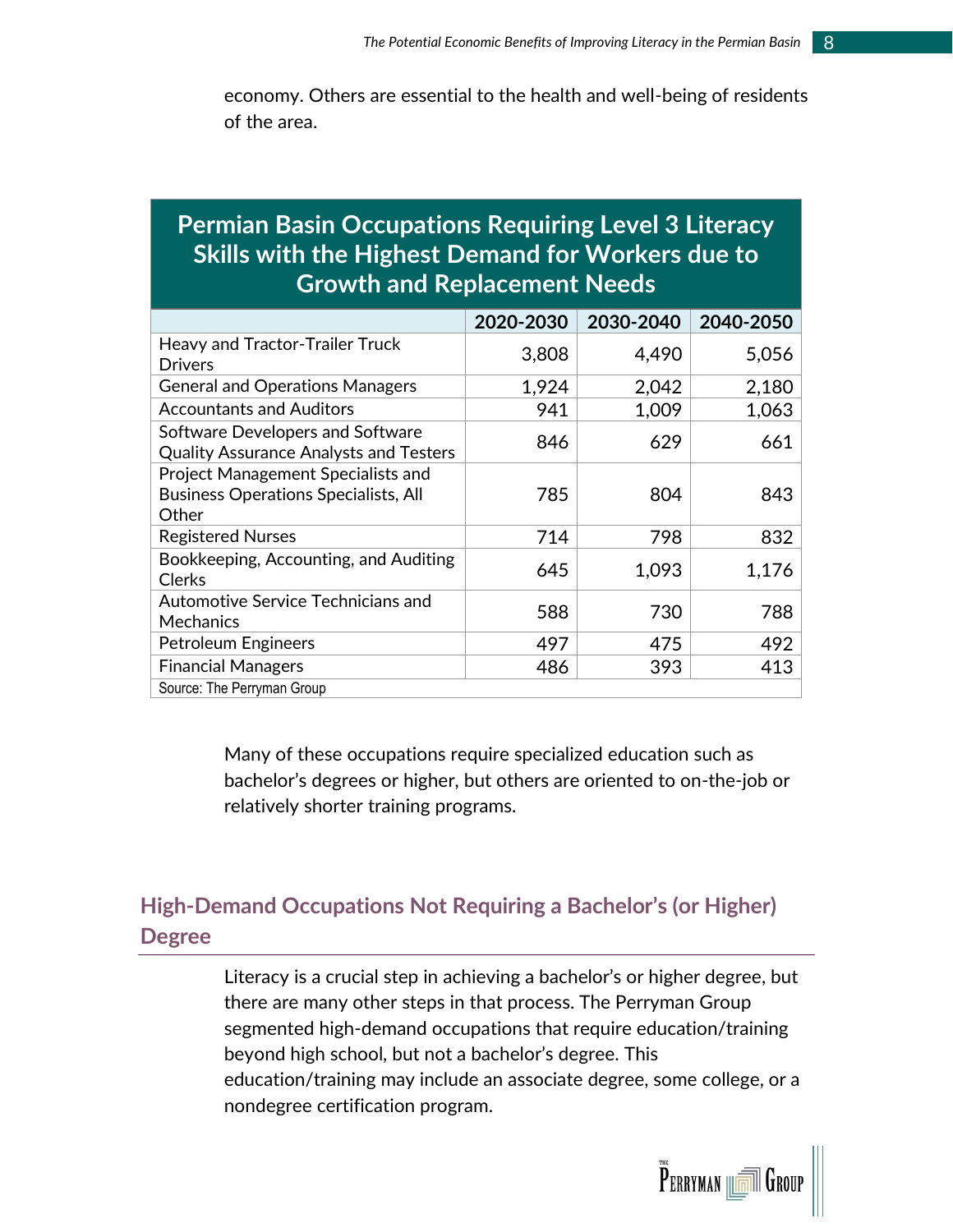### **Projected Demand for Workers in the Permian Basin for Highest-Growth Occupations Requiring Level 3 Literacy Skills and Education/Training Beyond High School, but not Bachelor's (or Higher) Degrees**

|                                                                 | 2020-2030 | 2030-2040 | 2040-2050 |
|-----------------------------------------------------------------|-----------|-----------|-----------|
| Heavy and Tractor-Trailer Truck                                 | 3,808     | 4,490     | 5,056     |
| <b>Drivers</b>                                                  |           |           |           |
| Bookkeeping, Accounting, and                                    | 645       | 1,093     | 1,176     |
| <b>Auditing Clerks</b>                                          |           |           |           |
| Automotive Service Technicians and                              | 588       | 730       | 788       |
| <b>Mechanics</b>                                                |           |           |           |
| <b>Nursing Assistants</b>                                       | 453       | 569       | 608       |
| <b>Teaching Assistants, Except</b>                              | 411       | 380       | 392       |
| Postsecondary                                                   |           |           |           |
| <b>Medical Assistants</b>                                       | 330       | 390       | 432       |
| Hairdressers, Hairstylists, and                                 | 258       | 265       | 287       |
| Cosmetologists                                                  |           |           |           |
| <b>Computer User Support Specialists</b>                        | 243       | 269       | 281       |
| Firefighters                                                    | 242       | 173       | 171       |
| Geological and Hydrologic Technicians                           | 204       | 201       | 215       |
| <b>Licensed Practical and Licensed</b>                          |           | 265       | 283       |
| <b>Vocational Nurses</b>                                        | 203       |           |           |
| Heating, Air Conditioning, and                                  | 175       | 248       | 276       |
| Refrigeration Mechanics and Installers                          |           |           |           |
| Paralegals and Legal Assistants                                 | 148       | 156       | 164       |
| Preschool Teachers, Except Special                              | 143       | 171       | 187       |
| Education                                                       |           |           |           |
| <b>Dental Assistants</b>                                        | 121       | 179       | 200       |
| Calibration Technologists and                                   |           |           |           |
| <b>Technicians and Engineering</b>                              | 115       | 122       |           |
| Technologists and Technicians, Except                           |           |           | 128       |
| Drafters, All Other                                             |           |           |           |
| <b>Emergency Medical Technicians and</b>                        | 111       | 114       | 121       |
| Paramedics                                                      |           |           |           |
| Note: Worker demand from economic growth and replacement needs. |           |           |           |
| Source: The Perryman Group                                      |           |           |           |

Without the needed growth in these occupations, potential expansion of key industries can be difficult. The area's energy sector, for example, relies on truck drivers, mechanics, technicians, and many other occupations with high demand in the decades to come. Similarly, the

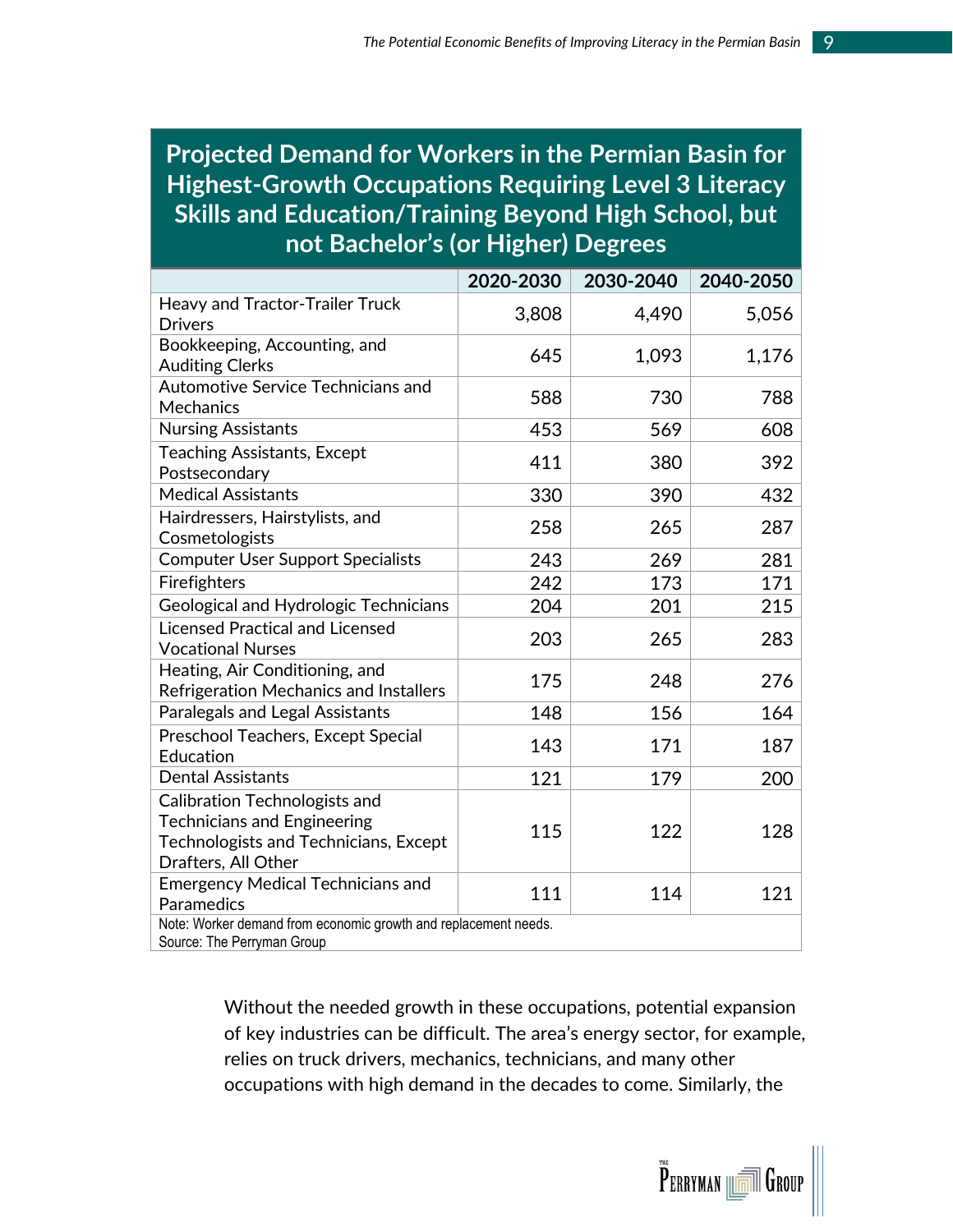healthcare needs of the regional population can only be adequately met with the necessary nurses and nursing assistants, medical assistants, dental assistants, emergency medical technicians, and other workers with the skills (including Level 3 literacy) these jobs require. Highdemand occupations also relate to public safety, education, construction, and other fields which enhance quality of life.

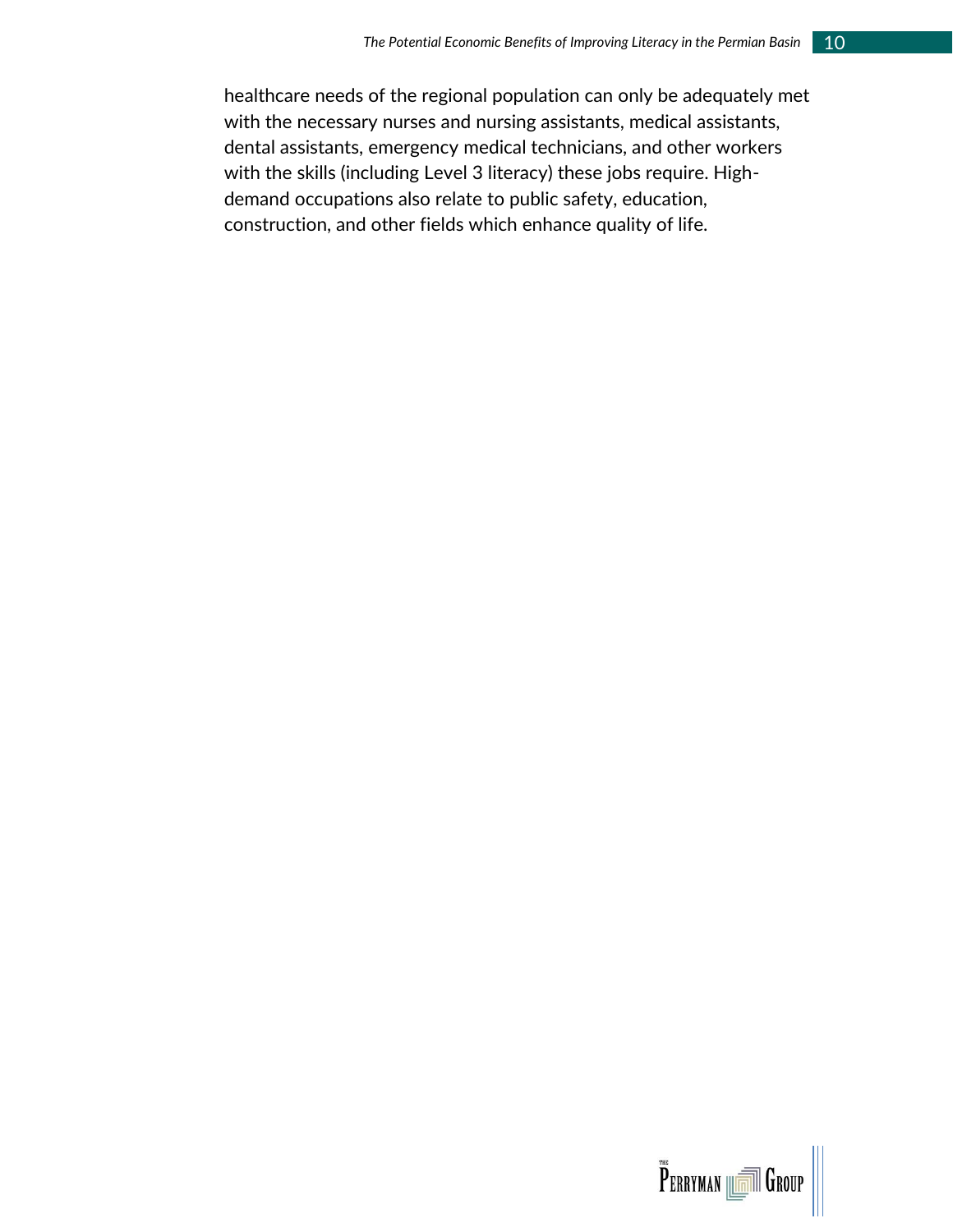# <span id="page-15-0"></span>Projected Shortfall in Workers with Sufficient Literacy Skills

The Perryman Group quantified the likely shortfall in workers with Level 3 or higher literacy skills. These estimates are based on (1) projections from the Permian Basin submodel of the US Multi-Regional Econometric Model for employment and workforce participation rates and (2) a detailed occupational demand assessment from the US Multi-Regional Industry-Occupation System.

An existing shortfall of some **8,765** workers with Level 3 literacy skills (as of 2020) is expected to increase by approximately 14,100 workers by 2030 for a total shortfall of **22,885**. The problem is expected to worsen over time if current patterns persist, reaching **36,971** in 2040 and **51,444** by 2050. Much of this increase is the result of the age composition of the current workforce.

Given projected demographic and workforce participation patterns, it would be necessary to increase the Level 3 and above literacy rate for the region from the current 31.1% to about 37.7% over the course of the next generation (2020-2040) in order to meet projected needs.



**PERRYMAN HEADER** GROU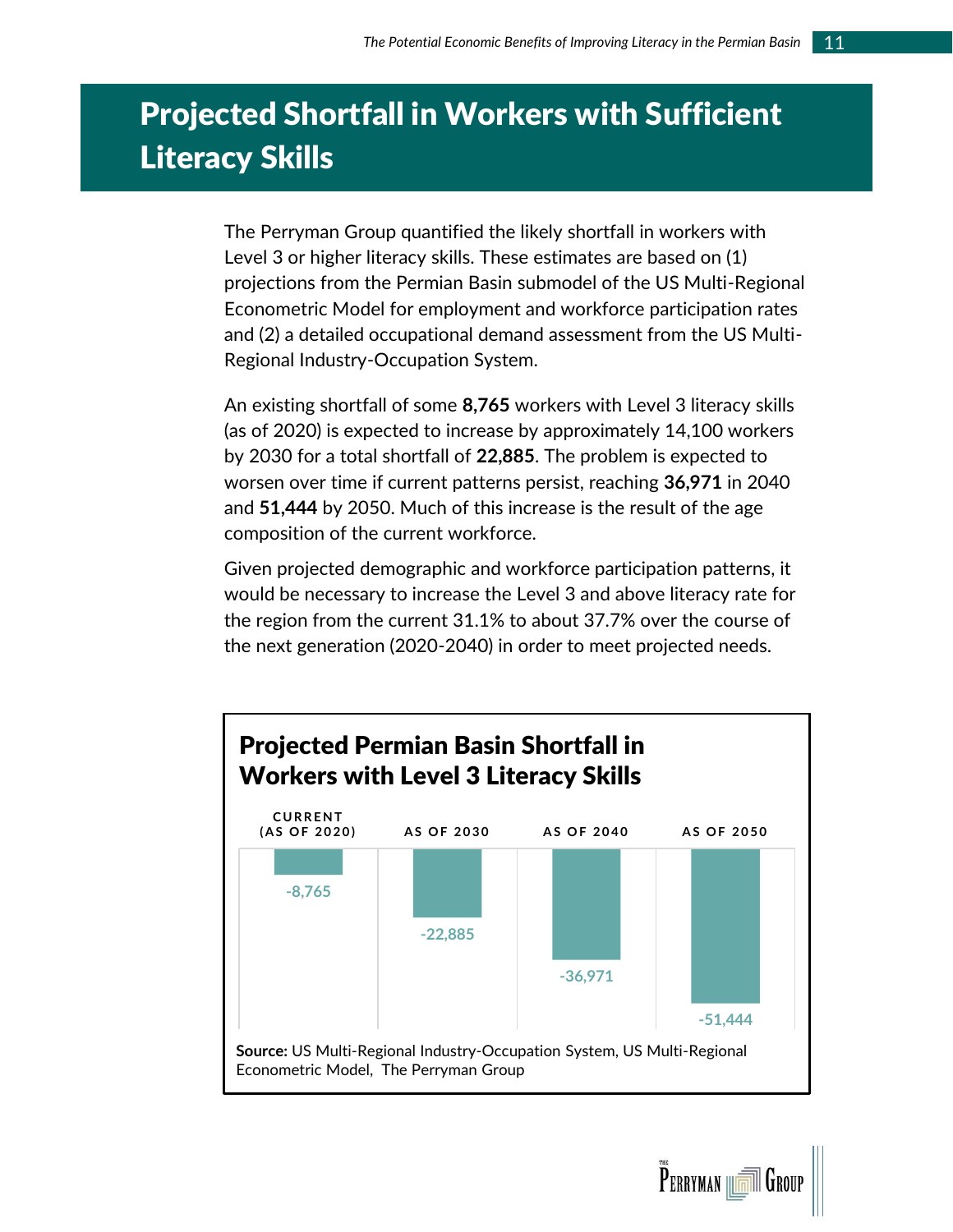These worker shortfalls curtail potential economic growth over time. In addition, they lead to reductions in overall earnings as the lack of skills inhibits the ability of residents of the region to obtain and perform such jobs which are often well paying. The Perryman Group estimates that the total direct lost earnings associated with the shortfall in workers with Level 3 skills totals approximately **\$162.7 million** (as of 2020), with the potential to rise to a projected **\$424.7 million** by 2030 and **\$686.1 million** as of 2040.

## **Projected Permian Basin Shortfall in Workers with Level 3 Literacy Skills and Related Lost Earnings**

|                                                                                                                                                                   | <b>Direct Worker Gap</b> | <b>Lost Earnings</b><br>(millions of 2021 dollars) |  |  |
|-------------------------------------------------------------------------------------------------------------------------------------------------------------------|--------------------------|----------------------------------------------------|--|--|
| 2020                                                                                                                                                              | $-8,765$                 | $-$162.654$                                        |  |  |
| 2030                                                                                                                                                              | $-22,885$                | $-$ \$424.676                                      |  |  |
| 2040<br>$-36,971$                                                                                                                                                 |                          |                                                    |  |  |
| Note: Based on The Perryman Group's estimates of the decreased earnings<br>associated with shortfalls in the numbers of workers in the Permian Basin with Level 3 |                          |                                                    |  |  |
|                                                                                                                                                                   |                          | $-$ \$686.087                                      |  |  |

associated with shortfalls in the numbers of workers in the Permian Basin with Level 3 or above literacy skills. Definitions of the study area may be found on page 14 of this report.

Source: US Multi-Regional Industry-Occupation System, US Multi-Regional Econometric Model, The Perryman Group

These lost earnings reduce economic activity across the economy. Total economic effects of these losses are quantified in the following section.

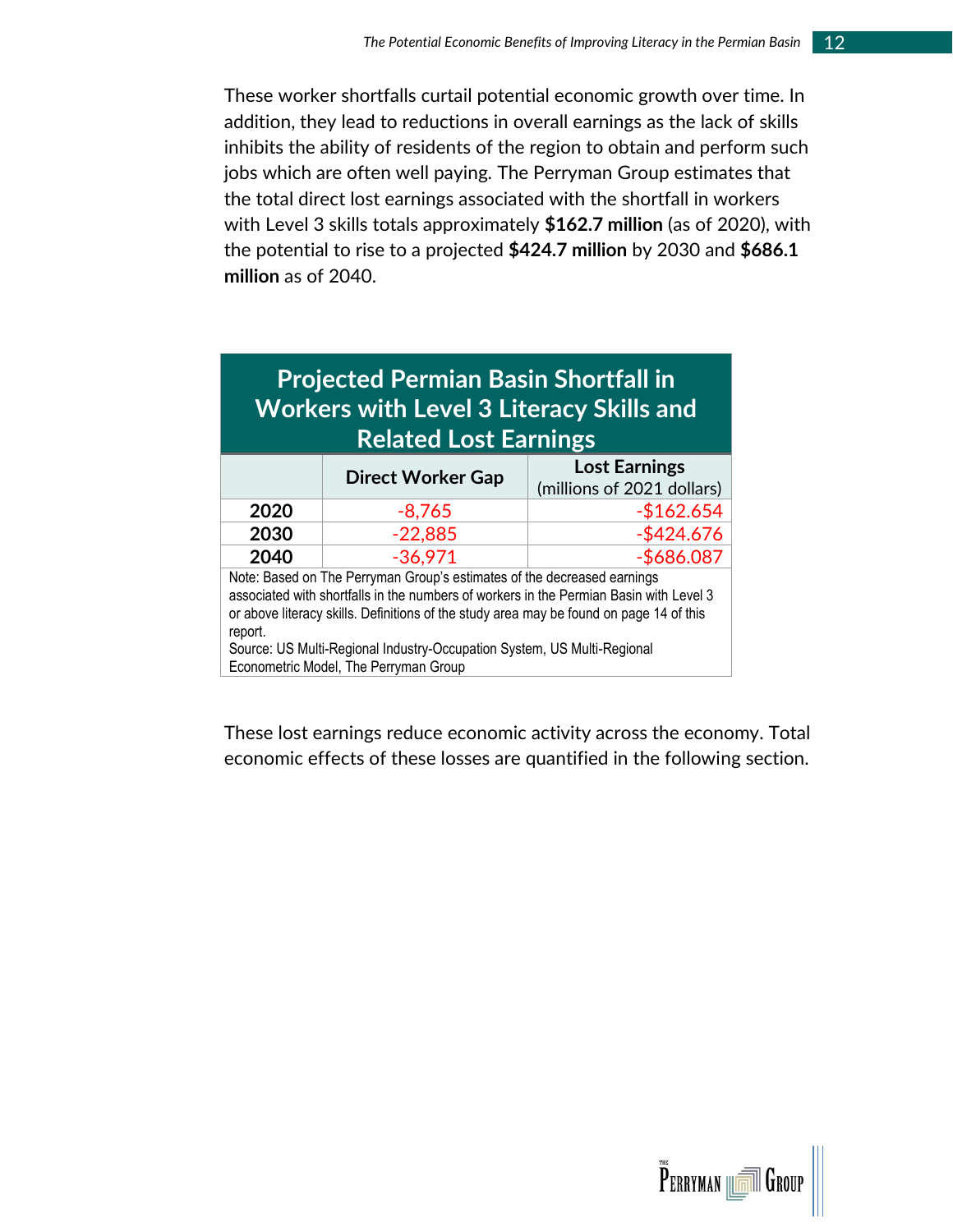## <span id="page-17-0"></span>Economic Impacts of Worker Shortfalls

Any economic stimulus, whether positive or negative, leads to dynamic responses across the economy. The Perryman Group has developed complex and comprehensive models over the past four decades to

Any economic stimulus, whether positive or negative, leads to dynamic responses across the economy.

measure these dynamic responses.

In this instance, shortages of workers with the necessary literacy levels leads to lost earnings as described above. At

the same time, improving literacy rates can have a positive effect on the regional economy.

Note that these estimates reflect only shortages in the numbers of potential workers with needed literacy levels. Additional shortfalls due to skills mismatches and a lack of needed education or training further increase the cost to the area of shortages in skilled workers. These estimates thus represent the minimum economic cost to the Permian Basin of workforce insufficiencies.

Methods used in this analysis are summarized on the following page, with additional detail in Appendix A. Results by industry are presented in Appendix B.

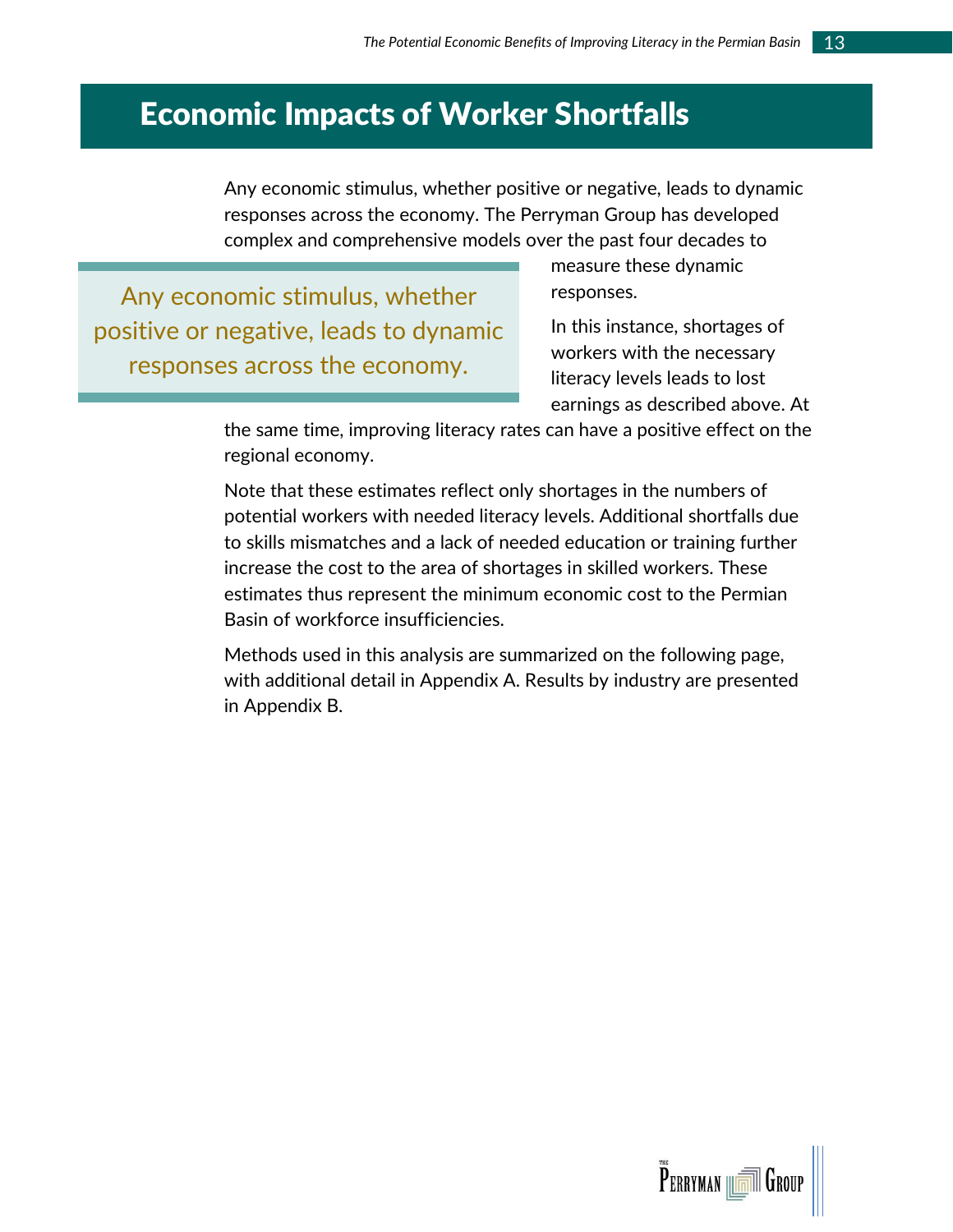### Measuring Economic and Fiscal Impacts

Any economic stimulus, whether positive or negative, generates multiplier effects throughout the economy. In this instance, shortage of workers with requisite literacy skills leads to lost earnings and, hence, a reduction in economic activity. If literacy rates are improved, there would be economic benefits. Economic activity also generates tax receipts to the State and local governments through channels such as incremental retail sales and enhanced property values.

The Perryman Group's dynamic input-output assessment system (the US Multi-Regional Impact Assessment System, which is described in further detail in the Appendices to this report) was developed by the firm about 40 years ago and has been consistently maintained and updated since that time. The model has been used in hundreds of analyses for clients ranging from major corporations to government agencies and has been peer reviewed on multiple occasions. The impact system uses a variety of data (from surveys, industry information, and other sources) to describe the various goods and services (known as resources or inputs) required to produce another good/service. This process allows for estimation of the total economic impact (including multiplier effects) of the proposed development. The models used in the current analysis reflect the specific industrial composition and characteristics of the Permian Basin Region defined for purposes of this study to be the 22-county area comprised of Midland, Ector, Reeves, Pecos, Loving, Ward, Winkler, Culberson, Andrews, Martin, Gaines, Howard, Glasscock, Reagan, Upton, Crane, Terrell, Crockett, and Yoakum counties of Texas as well as Eddy, Lea, and Chaves counties of New Mexico.

Total economic effects are quantified for key measures of business activity (further explained in Appendix A):

- **Total expenditures** (or total spending) measure the dollars changing hands as a result of the economic stimulus.
- **Gross product** (or output) is production of goods and services that will come about in the area as a result of the activity. This measure is parallel to the gross domestic product numbers commonly reported by various media outlets and is a subset of total expenditures.
- **Personal income** is dollars that end up in the hands of people in the area; the vast majority of this aggregate derives from the earnings of employees, but payments such as interest and rents are also included.
- **Job gains** are expressed as job-years of employment for temporary stimuli such as construction and jobs for ongoing effects.

Monetary values were quantified on a constant (2021) basis to eliminate the effects of inflation. See Appendix A for additional information regarding the methods and assumptions used in this analysis.

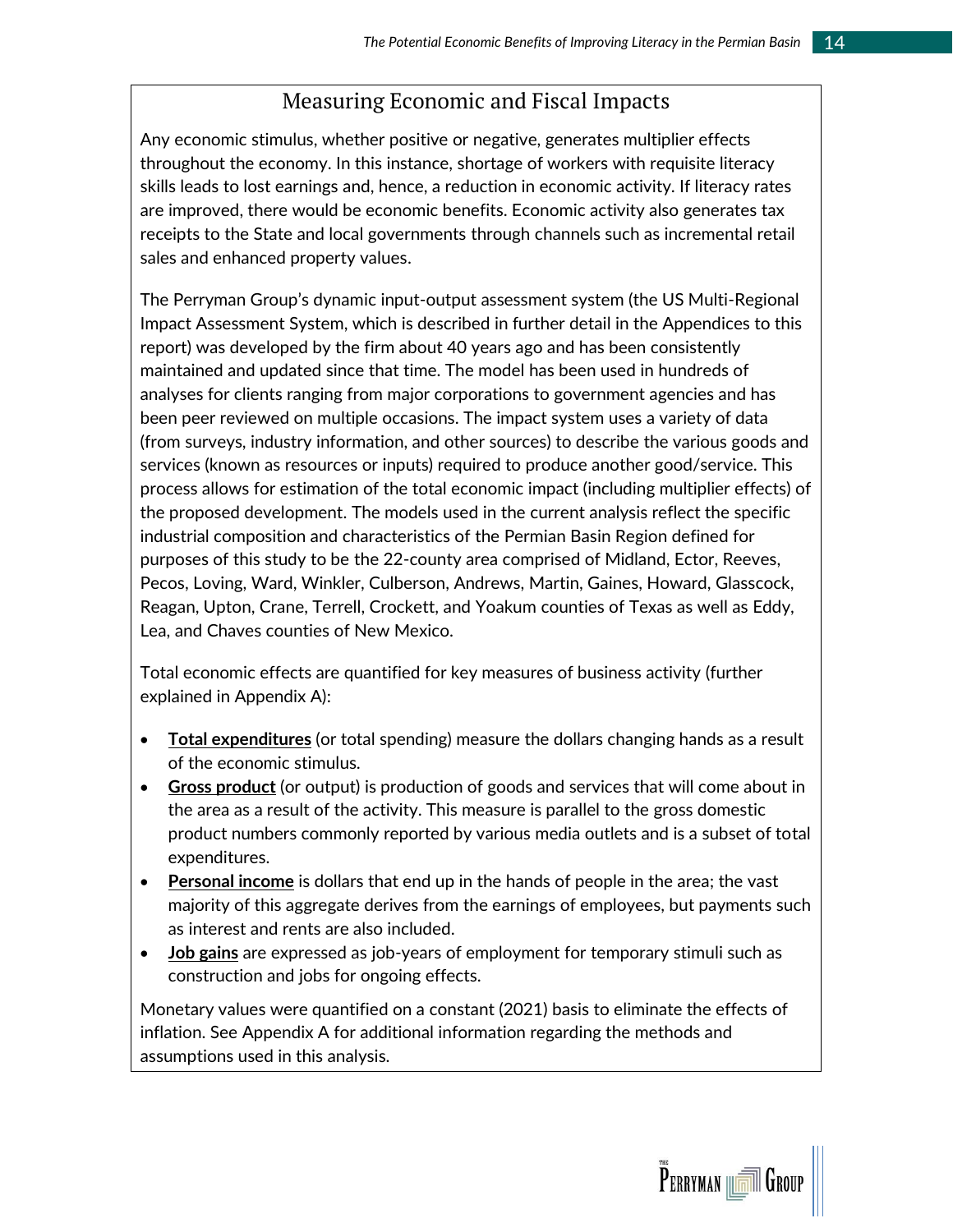### <span id="page-19-0"></span>**Economic Cost of Shortages of Workers with Level 3 Literacy Skills**

The Perryman Group estimated the economic cost of current shortfalls in workers with Level 3 literacy skills. When multiplier effects are

If current patterns persist, the cost of the shortage of workers with Level 3 literacy skills is projected to rise to a projected **-\$471.2 million** in annual gross product and **-6,067** jobs (including multiplier effects).

considered, the current (2020) economic cost of this shortfall includes an estimated -**\$111.7 million** in annual gross product and **-1,438** jobs across the Permian Basin. If current patterns persist, the cost of the shortage of workers with Level 3 literacy skills is projected to rise to a projected **-\$471.2 million** in annual gross

product and **-6,067** jobs (including multiplier effects).

**The Annual Impact of Earnings Losses Resulting from a Shortage of Skilled Workers Meeting Requisite Literacy Standards on Business Activity in the Permian Basin**

|      | <b>Total</b>        | <b>Gross</b>      | Personal          |            |
|------|---------------------|-------------------|-------------------|------------|
|      | <b>Expenditures</b> | <b>Product</b>    | <b>Income</b>     | Employment |
|      | (Millions of 2021   | (Millions of 2021 | (Millions of 2021 | (Jobs)     |
|      | Dollars)            | Dollars)          | Dollars)          |            |
| 2020 | $-$ \$226.402       | $-$111.703$       | $-$ \$69.666      | $-1,438$   |
| 2030 | $-$ \$591.118       | $-$ \$291.646     | $-$181.891$       | $-3,755$   |
| 2040 | $-$ \$954.982       | $-$ \$471.170     | $-$ \$293.855     | $-6,067$   |

Note: Based on The Perryman Group's estimates of the decreased earnings associated with shortfalls in the numbers of workers in the Permian Basin with Level 3 literacy skills as well as related multiplier effects. Definitions of the study area and terms as well as an explanation of methods and assumptions used may be found on page 14 of this report and in Appendix A. Results by industry are included in Appendix C. Source: US Multi-Regional Impact Assessment System, The Perryman Group

> Economic costs are spread across the entire economy; results by industry are provided in Appendix B.

### <span id="page-19-1"></span>**Benefits of Enhanced Literacy**

As noted, improving literacy rates in the Permian Basin would enhance overall earnings as shortfalls in workers with the sufficient literacy skills

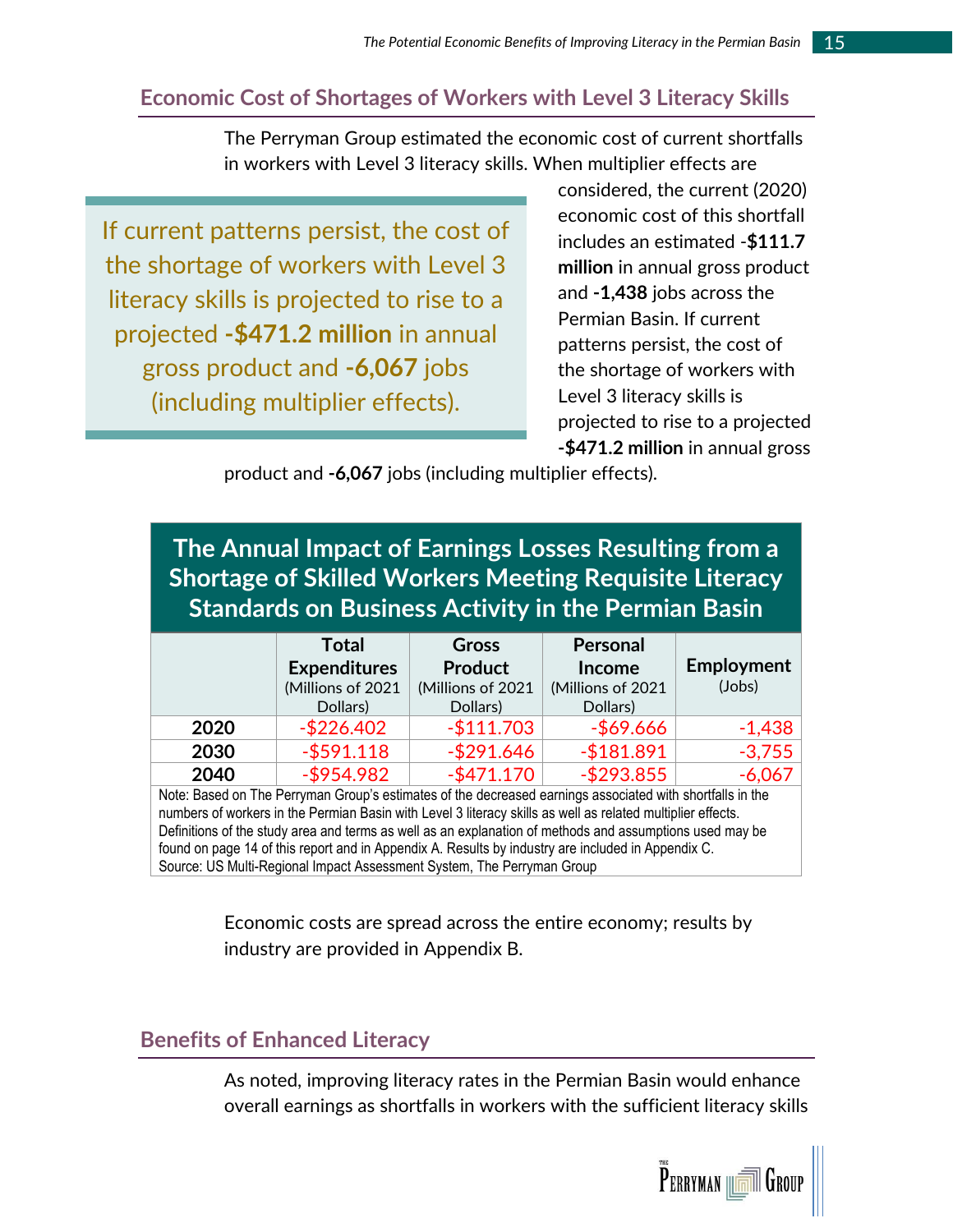were eliminated. The Perryman Group developed three scenarios to reflect potential benefits of successful initiatives to improve literacy measured as of 2040.

In the first scenario, it is assumed that the Permian Basin study improves literacy to reach the Texas and New Mexico statewide levels. Scenario 2 assumes the Permian Basin Region achieves adult literacy at

Enhancing literacy in the Permian Basin could lead to an estimated increase in direct earnings (as of 2040) ranging from nearly **\$760.5 million** if the region achieves literacy levels equal to Texas and New Mexico to over **\$2.1 billion** if literacy equaled the top five US states.

a rate equal to the national average. The third scenario assumes the Permian Basin Region achieves adult literacy at a rate equal to the average of the highest five states.

The increase in direct earnings as of 2040 under these scenarios is estimated to range from nearly **\$760.5** 

**million** if the region achieves literacy levels equal to Texas and New Mexico to over **\$2.1 billion** if literacy equaled the top five US states.

| <b>Projected Permian Basin Direct Earnings Increases as</b> |
|-------------------------------------------------------------|
| of 2040 Associated with Enhancing Regional Literacy         |
| <b>Levels</b>                                               |

|                                                                                                                                                                                                                                                                                                                                                                               | <b>Increase in Direct</b><br><b>Earnings</b><br>(Millions of 2021 Dollars) |
|-------------------------------------------------------------------------------------------------------------------------------------------------------------------------------------------------------------------------------------------------------------------------------------------------------------------------------------------------------------------------------|----------------------------------------------------------------------------|
| Scenario 1:<br>Regional literacy equal to Texas and New Mexico<br>levels                                                                                                                                                                                                                                                                                                      | \$760.468                                                                  |
| Scenario 2:<br>Regional literacy equal to US level                                                                                                                                                                                                                                                                                                                            | \$1,262.343                                                                |
| Scenario 3:<br>Regional literacy equal to top 5 US states                                                                                                                                                                                                                                                                                                                     | \$2,104.473                                                                |
| Note: Based on The Perryman Group's estimates of the increase in earnings associated with improved<br>literacy rates and the resulting enhancement of the regional workforce. Definitions of the study area and<br>terms as well as an explanation of methods and assumptions used may be found on page 14 of this report<br>and in Appendix A.<br>Source: The Perryman Group |                                                                            |

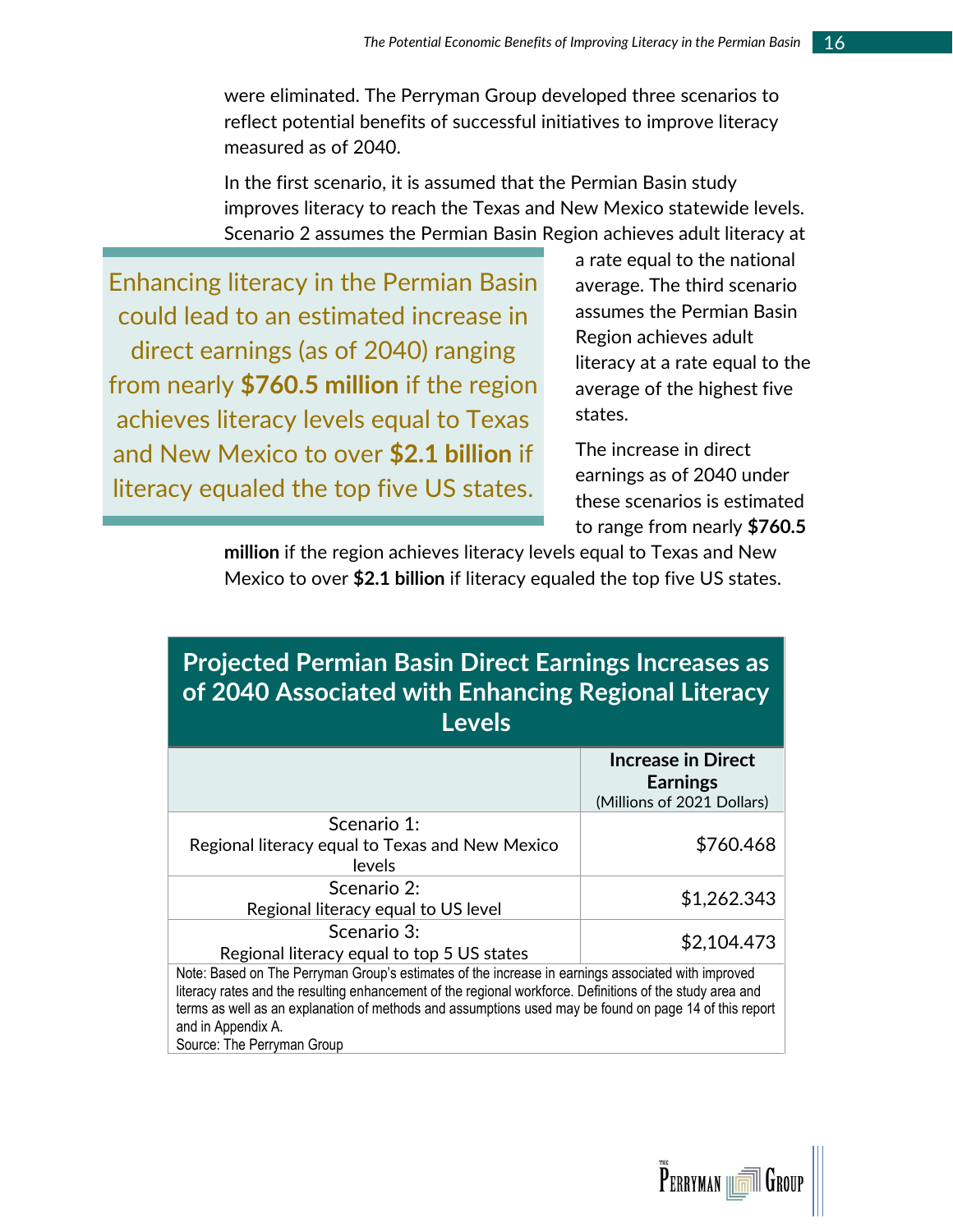These direct improvements in earnings generate benefits across the economy; they were used as inputs to the impact assessment system to quantity the total potential benefits including multiplier effects.

When multiplier effects are considered, total economic benefits of the increased earnings include (as of 2040) an estimated

- **\$522.3 million** in annual gross product and **6,725** jobs if the region achieves literacy levels equal to Texas and New Mexico,
- **\$866.9 million** in annual gross product and **11,162** jobs if the region achieves literacy levels equal to the US rates, and
- **\$1.4 billion** in annual gross product and **18,609** jobs if literacy equaled the top five US states.

### **Projected Annual Benefits as of 2040 of Earnings Increases Resulting from Enhanced Levels of Literacy on Business Activity in the Permian Basin**

|                                                                                | Total<br><b>Expenditures</b><br>(Millions of 2021<br>Dollars) | Gross<br><b>Product</b><br>(Millions of 2021<br>Dollars) | Personal<br><b>Income</b><br>(Millions of 2021<br>Dollars) | Employment<br>(Jobs) |
|--------------------------------------------------------------------------------|---------------------------------------------------------------|----------------------------------------------------------|------------------------------------------------------------|----------------------|
| Scenario 1:<br>Regional literacy<br>equal to Texas<br>and New Mexico<br>levels | \$1,058.515                                                   | \$522.251                                                | \$325.713                                                  | 6,725                |
| Scenario 2:<br>Regional literacy<br>equal to US level                          | \$1,757.089                                                   | \$866.914                                                | \$540.669                                                  | 11,162               |
| Scenario 3:<br>Regional literacy<br>equal to top 5<br><b>US states</b>         | \$2,929.271                                                   | \$1,445.246                                              | \$901.359                                                  | 18,609               |

Note: Based on The Perryman Group's estimates of the increase in earnings associated with improved literacy rates and the resulting enhancement of the regional workforce as well as related multiplier effects. Definitions of the study area and terms as well as an explanation of methods and assumptions used may be found on page 14 of this report and in Appendix A. Results by industry are included in Appendix C.

Source: US Multi-Regional Impact Assessment System, The Perryman Group

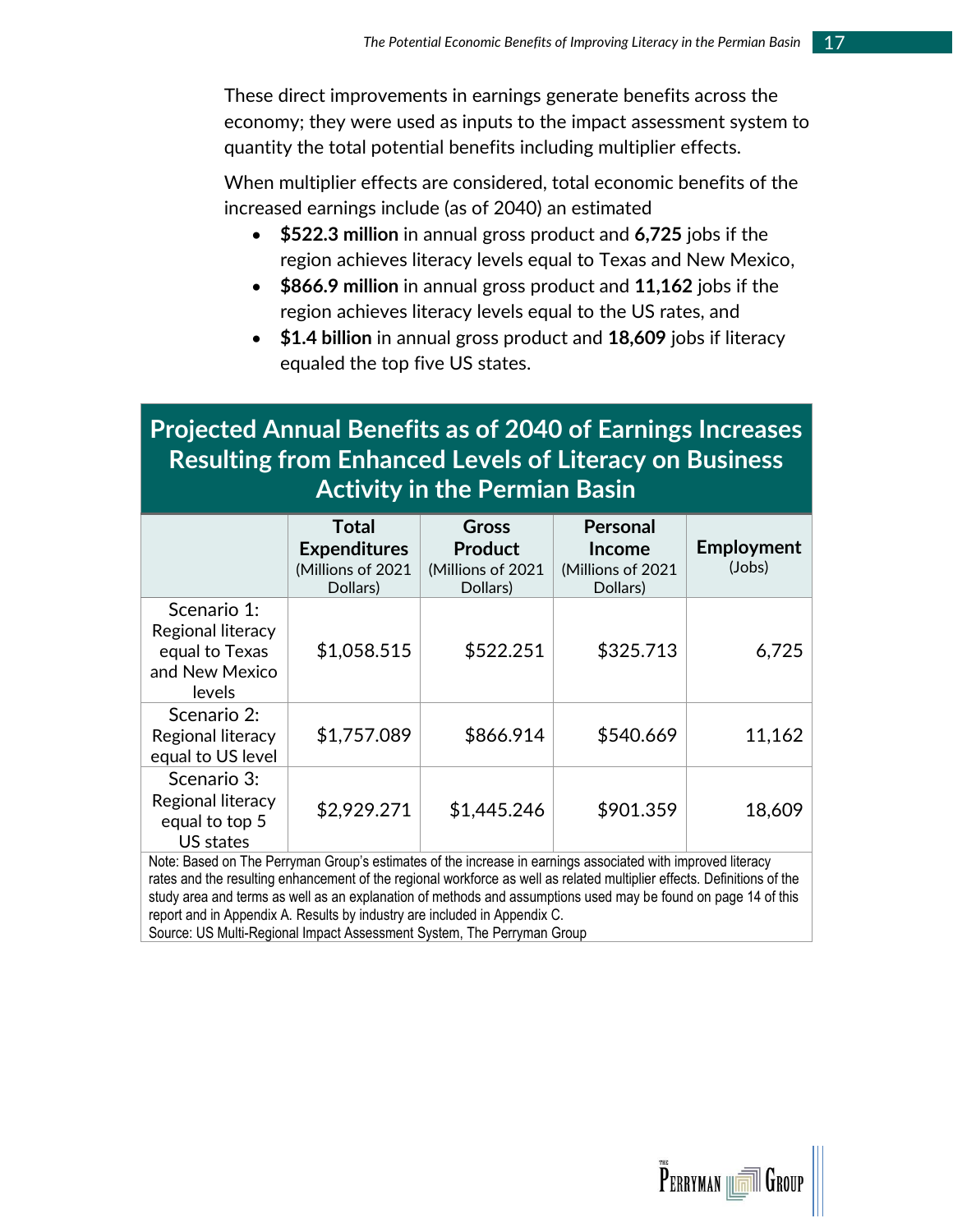# <span id="page-22-0"></span>Fiscal Effects

Business activity generates tax revenue. The negative economic effects of shortages in workers with Level 3 literacy reduce tax receipts. At the same time, incremental business activity associated with increased earnings that could occur if literacy is enhanced (as previously described) would lead to increases in tax receipts to the State and local government entities including counties, cities, schools, and special districts. Taxes are generated based on the increase in economic activity quantified by The Perryman Group and described in the preceding sections.

For example, the retail sales increase as a result of the economic stimulus measured in this study was quantified (results appear in

The Perryman Group estimates that improving literacy rates can lead to a substantial increase in tax receipts including **\$39.2-\$108.4 million** to the State of Texas, **\$18.1-\$50.2 million** to the State of New Mexico, and **\$28.8- \$79.7 million** to local government entities across the region depending on the level of improvement attained.

Appendix C). A portion of these retail sales are taxable, leading to increased receipts to the State and local taxing entities. Economic benefits also affect property tax values. Higher incomes increase housing demand, leading to higher taxable values as well as additional need for houses. In addition, increased retail sales and incomes enhance the need for commercial space such as restaurants, retail outlets, and personal service facilities.

Higher property values increase taxes to counties, cities, school districts, and other local taxing entities.

The Perryman Group estimates that shortages of workers in the Permian Basin study area with Level 3 literacy leads to losses in tax receipts (as of 2020) of -**\$8.4 million** to the State of Texas, -**\$3.9 million** to the State of New Mexico, and -**\$6.2 million** to local government entities across the region. These losses are expected to grow substantially if current patterns persist, reaching approximately -**\$49.2 million** to the State of Texas, -**\$22.8 million** to the State of New

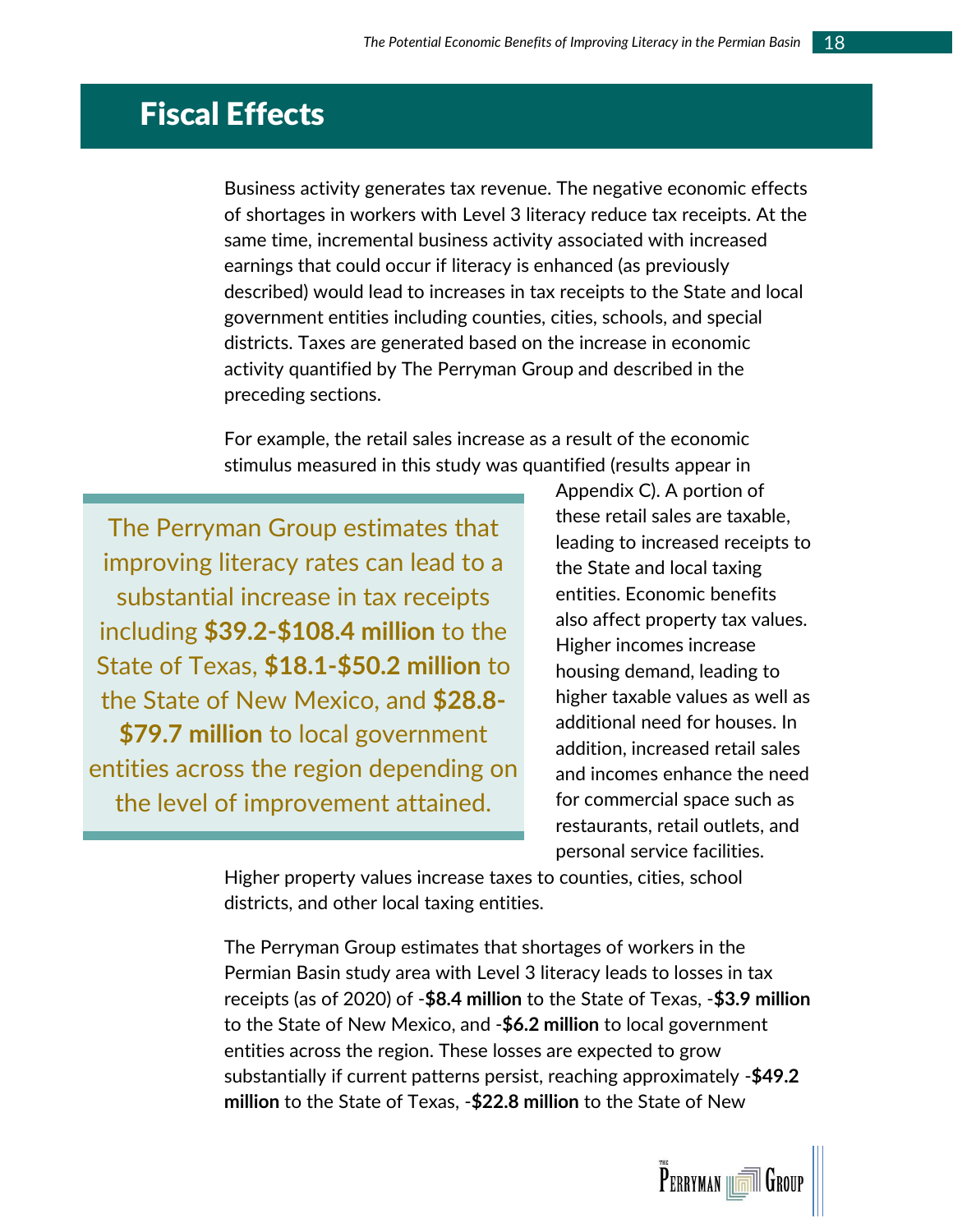Mexico, and -**\$36.2 million** to local government entities across the region by 2040.

# **Estimated Annual Fiscal Losses Due to Shortages in Workers with Level 3 Literacy Skills (in millions of 2021 dollars)**

|                                | <b>State of Texas</b> | <b>State of New</b><br><b>Mexico</b> | <b>Local Government</b><br><b>Entities across the</b><br><b>Permian Basin</b> |  |  |
|--------------------------------|-----------------------|--------------------------------------|-------------------------------------------------------------------------------|--|--|
| 2020                           | $-$ \$8.377           | $-$ \$3.877                          | $-$6.161$                                                                     |  |  |
| 2030                           | $-$ \$21.871          | $-$10.122$                           | $-$16.085$                                                                    |  |  |
| 2040                           | $-$ \$35.334          | $-$16.353$                           | $-$ \$25.985                                                                  |  |  |
| 2050                           | $-$ \$49.166          | $-$ \$22.755                         | $-$ \$36.158                                                                  |  |  |
| $\blacksquare$<br>.<br>.<br>-- |                       |                                      |                                                                               |  |  |

Note: Based on The Perryman Group's estimates of the negative fiscal effects associated with reduced economic activity due to shortages of workers with Level 3 literacy skills. Local government entities include cities, counties, school districts, and special districts. Definitions of the study area may be found on page 14 of this report and in Appendix A.

Source: US Multi-Regional Impact Assessment System, The Perryman Group

The Perryman Group estimates that improving literacy rates can lead to a substantial increase in tax receipts including **\$39.2-\$108.4 million** to the State of Texas, **\$18.1-\$50.2 million** to the State of New Mexico, and **\$28.8-\$79.7 million** to local government entities across the region depending on the level of improvement attained.

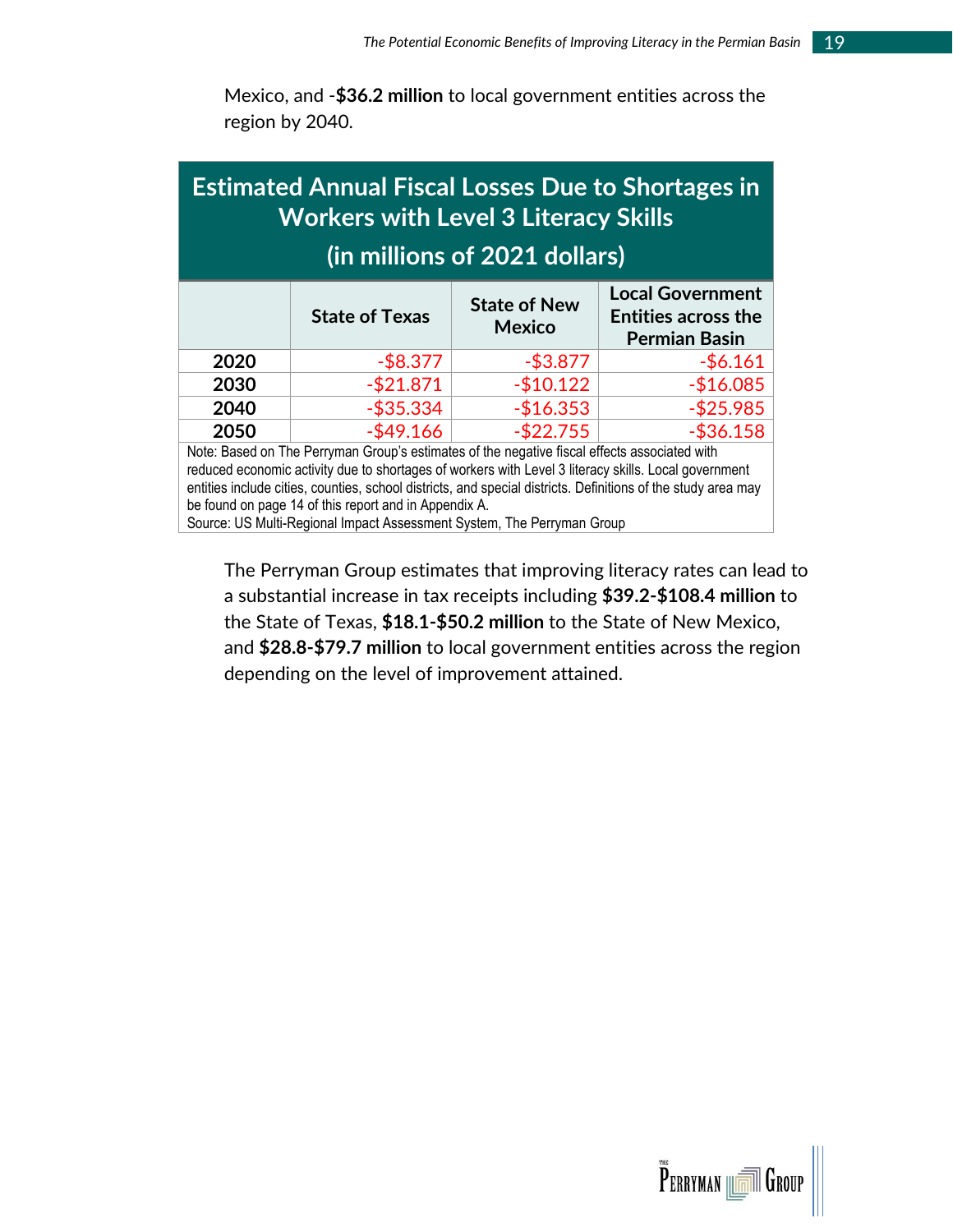# **Projected 2040 Annual Fiscal Benefits of Improving Level 3 Literacy Skills**

## **(in millions of 2021 dollars)**

|                                                                                 | State of<br><b>Texas</b> | <b>State of New</b><br><b>Mexico</b> | <b>Local Government</b><br><b>Entities Across the</b><br><b>Permian Basin</b> |
|---------------------------------------------------------------------------------|--------------------------|--------------------------------------|-------------------------------------------------------------------------------|
| Scenario 1:<br>Regional literacy equal to<br><b>Texas and New Mexico levels</b> | \$39.165                 | \$18.126                             | \$28.803                                                                      |
| Scenario 2:<br>Regional literacy equal to US<br>level                           | \$65.012                 | \$30.089                             | \$47.811                                                                      |
| Scenario 3:<br>Regional literacy equal to top<br>5 US states                    | \$108.382                | \$50.161                             | \$79.707                                                                      |

Note: Based on The Perryman Group's estimates of the negative fiscal effects associated with reduced economic activity due to shortages of workers with Level 3 literacy skills. Local government entities include cities, counties, school districts, and special districts. Definitions of the study area may be found on page 14 of this report and in Appendix A. Source: US Multi-Regional Impact Assessment System, The Perryman Group

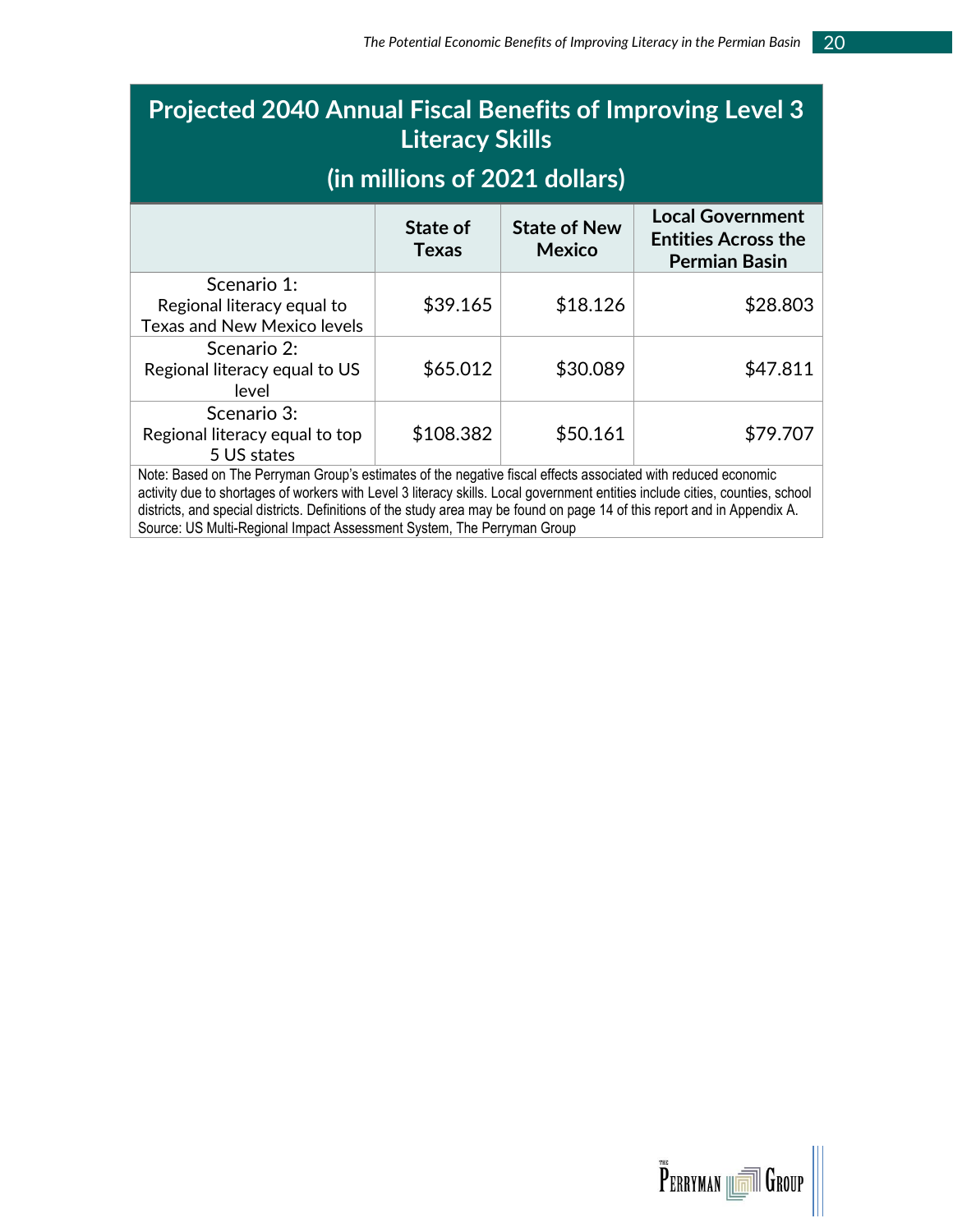# <span id="page-25-0"></span>**Conclusion**

Improving literacy rates enhances the quality of life of those who benefit. Higher literacy and education have also been associated with a variety of other benefits such as greater opportunities for rewarding

Enhancing literacy in the Permian Basin is a goal worthy of substantial support, with benefits for individuals, companies, the economy, and society as a whole.

work, increased earnings, and a lower probability of unemployment.

From an economic and societal perspective, improving literacy in the Permian Basin can lead to substantial incremental economic activity and tax receipts to Texas, New Mexico,

and local government entities across the region. Even beyond these benefits, greater literacy and education are associated with a higher level of civic engagement, enhanced volunteerism, and many other positive outcomes.

Enhancing literacy in the Permian Basin is a goal worthy of substantial support, with benefits for individuals, companies, the economy, and society as a whole. Indeed, it is essential to more fully achieving the enormous potential of this dynamic and strategically important region.

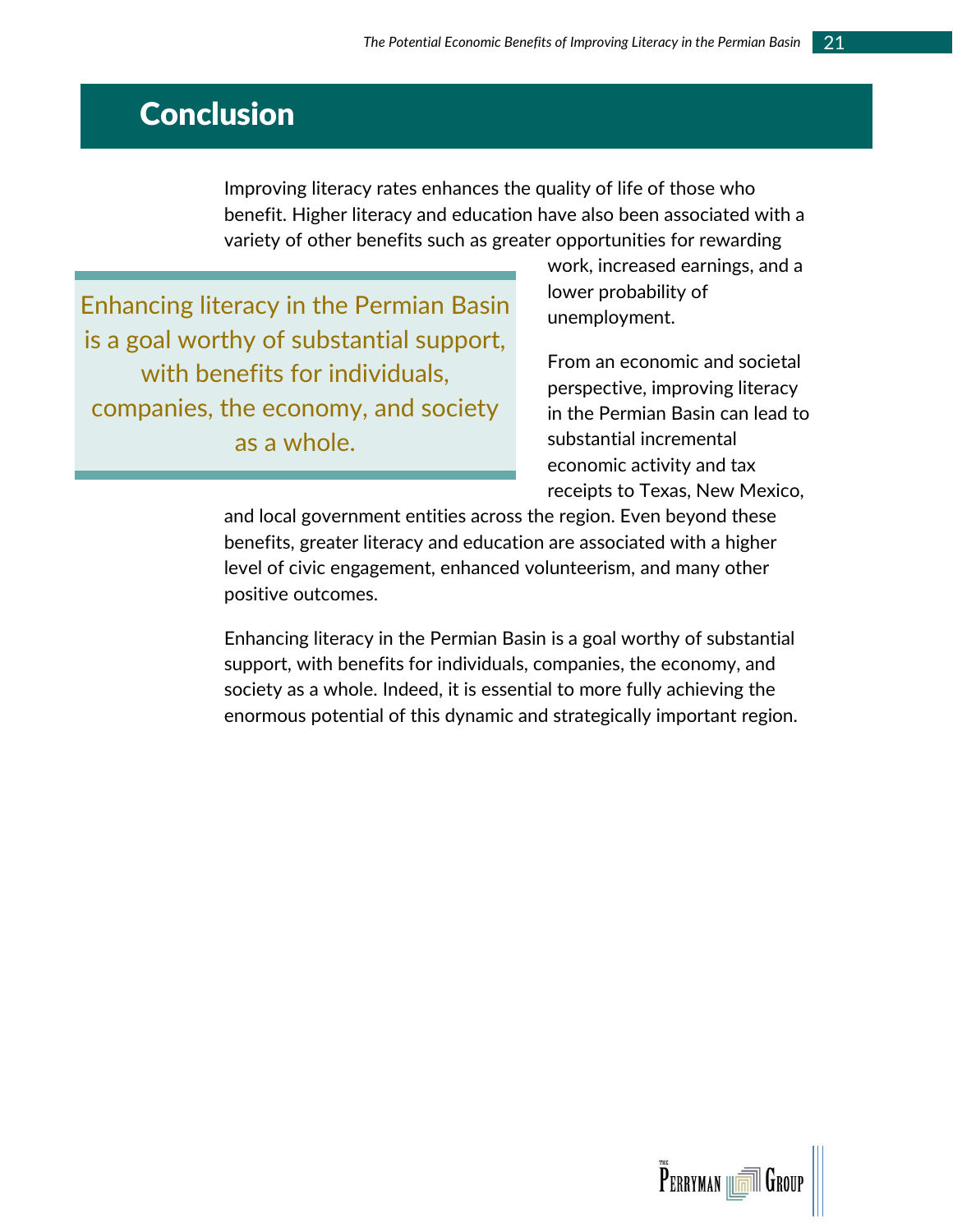# <span id="page-26-0"></span>Appendix A: Methods Used

### <span id="page-26-1"></span>**US Multi-Regional Impact Econometric Model**

#### **Overview**

The US Multi-Regional Econometric Model was developed by Dr. M. Ray Perryman, President and CEO of The Perryman Group (TPG), about 40 years ago and has been consistently maintained, expanded, and updated since that time. It is formulated in an internally consistent manner and is designed to permit the integration of relevant global, national, state, and local factors into the projection process. It is the result of four decades of continuing research in econometrics, economic theory, statistical methods, and key policy issues and behavioral patterns, as well as intensive, ongoing study of all aspects of the global, US, state, and metropolitan area economies. It is extensively used by scores of federal and State governmental entities on an ongoing basis, as well as hundreds of major corporations. It can be integrated with The Perryman Group's other models and systems to provide dynamic projections.

This section describes the forecasting process in a comprehensive manner, focusing on both the modeling and the supplemental analysis. The overall methodology, while certainly not ensuring perfect foresight, permits an enormous body of relevant information to impact the economic outlook in a systematic manner.

#### **Model Logic and Structure**

The Model revolves around a core system which projects output (real and nominal), income (real and nominal), and employment by industry in a simultaneous manner. For purposes of illustration, it is useful to initially consider the employment functions. Essentially, employment within the system is a derived demand relationship obtained from a neo-Classical production function. The expressions are augmented to include dynamic temporal adjustments to changes in relative factor input costs, output and (implicitly) productivity, and technological progress over time. Thus, the typical equation includes output, the relative real cost of labor and capital, dynamic lag structures, and a technological adjustment parameter. The functional form is logarithmic, thus preserving the theoretical consistency with the neo-Classical formulation.

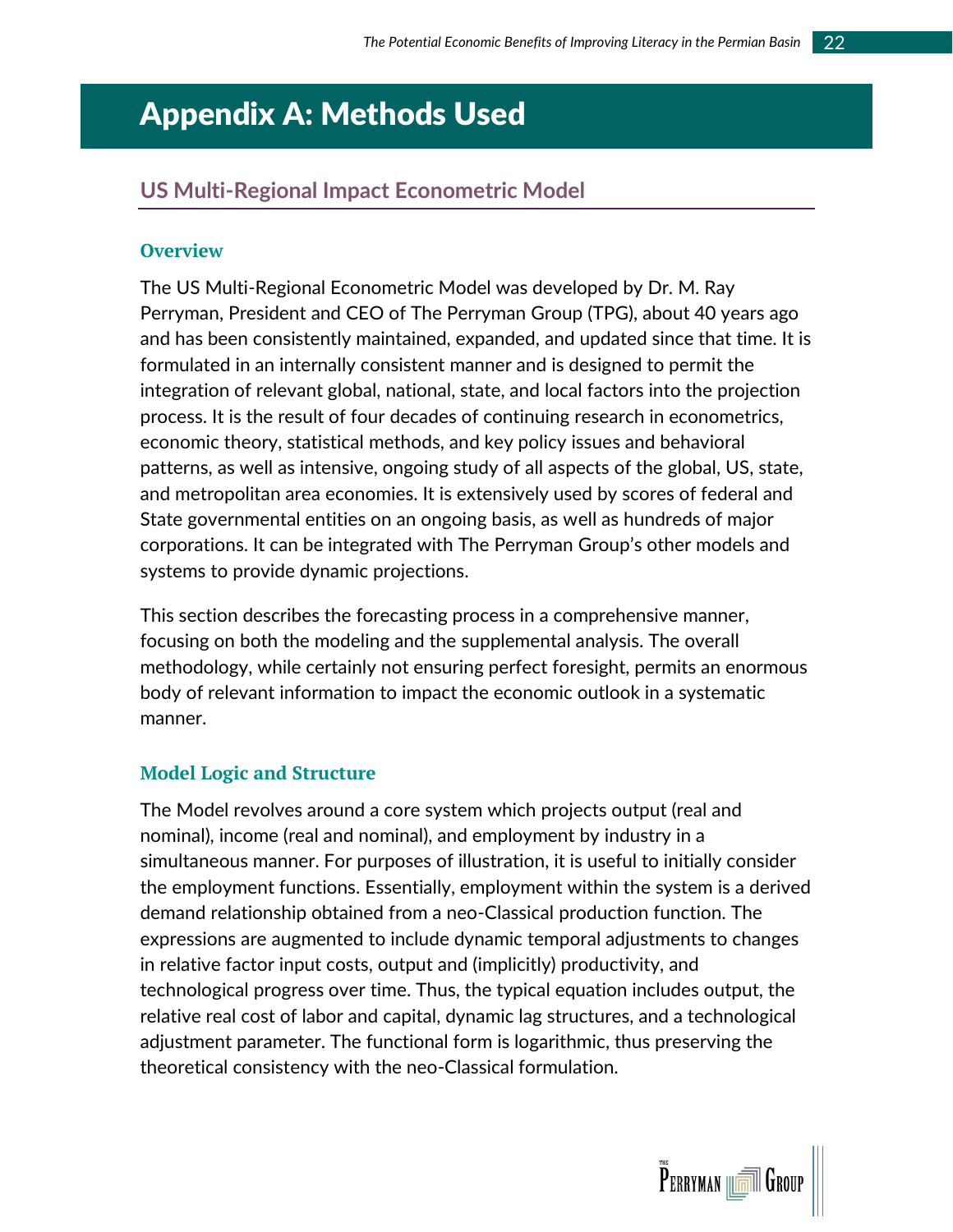The income segment of the model is divided into wage and non-wage components. The wage equations, like their employment counterparts, are individually estimated at the 3-digit North American Industry Classification System (NAICS) level of aggregation. Hence, income by place of work is measured for approximately 90 production categories. The wage equations measure real compensation, with the form of the variable structure differing between "basic" and "non-basic."

The basic industries, comprised primarily of the various components of Mining, Agriculture, and Manufacturing, are export-oriented, i.e., they bring external dollars into the area and form the core of the economy. The production of these sectors typically flows into national and international markets; hence, the labor markets are influenced by conditions in areas beyond the borders of the particular region. Thus, real (inflation-adjusted) wages in the basic industry are expressed as a function of the corresponding national rates, as well as measures of local labor market conditions (the reciprocal of the unemployment rate), dynamic adjustment parameters, and ongoing trends.

The "non-basic" sectors are somewhat different in nature, as the strength of their labor markets is linked to the health of the local export sectors. Consequently, wages in these industries are related to those in the basic segment of the economy. The relationship also includes the local labor market measures contained in the basic wage equations.

Note that compensation rates in the export or "basic" sectors provide a key element of the interaction of the regional economies with national and international market phenomena, while the "non-basic" or local industries are strongly impacted by area production levels. Given the wage and employment equations, multiplicative identities in each industry provide expressions for total compensation; these totals may then be aggregated to determine aggregate wage and salary income. Simple linkage equations are then estimated for the calculation of personal income by place of work.

The non-labor aspects of personal income are modeled at the regional level using straightforward empirical expressions relating to national performance, dynamic responses, and evolving temporal patterns. In some instances (such as dividends, rents, and others) national variables (for example, interest rates) directly enter the forecasting system. These factors have numerous other implicit linkages into the system resulting from their simultaneous interaction with other phenomena in national and international markets which are explicitly included in various expressions.

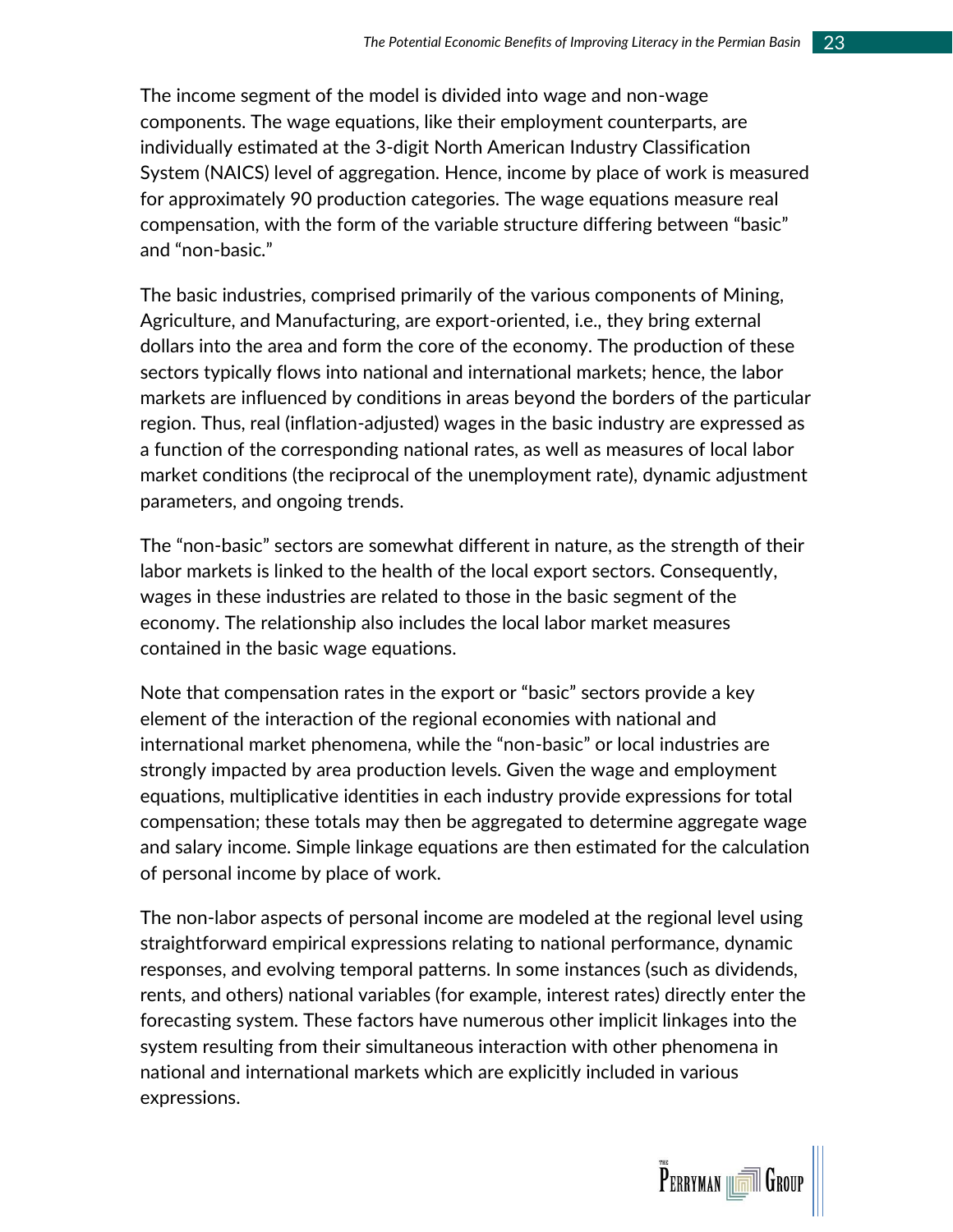The output or gross area product expressions are also developed at the 3-digit NAICS level. Regional output for basic industries is linked to national performance in the relevant industries, local and national production in key related sectors, relative area and national labor costs in the industry, dynamic adjustment parameters, and ongoing changes in industrial interrelationships (driven by technological changes in production processes).

Output in the non-basic sectors is modeled as a function of basic production levels, output in related local support industries (if applicable), dynamic temporal adjustments, and ongoing patterns. The inter-industry linkages are obtained from the input-output (impact assessment) system which is part of the overall integrated modeling structure maintained by The Perryman Group. Note that the dominant component of the econometric system involves the simultaneous estimation and projection of output (real and nominal), income (real and nominal), and employment at a disaggregated industrial level. This process, of necessity, also produces projections of regional price deflators by industry. These values are affected by both national pricing patterns and local cost variations and permit changes in prices to impact other aspects of economic behavior. Income is converted from real to nominal terms using relevant Consumer Price Indices, which fluctuate in response to national pricing patterns and unique local phenomena.

Several other components of the model are critical to the forecasting process. The demographic module includes (1) a linkage equation between wage and salary (establishment) employment and household employment, (2) a labor force participation rate function, and (3) a complete population system with endogenous migration. Given household employment, labor force participation (which is a function of economic conditions and evolving patterns of worker preferences), and the working age population, the unemployment rate and level become identities.

The population system uses Census information, fertility rates, and life tables to determine the "natural" changes in population by age group. Migration, the most difficult segment of population dynamics to track, is estimated in relation to relative regional and extra-regional economic conditions over time. Because evolving economic conditions determine migration in the system, population changes are allowed to interact simultaneously with overall economic conditions. Through this process, migration is treated as endogenous to the system, thus allowing population to vary in accordance with relative business performance (particularly employment).

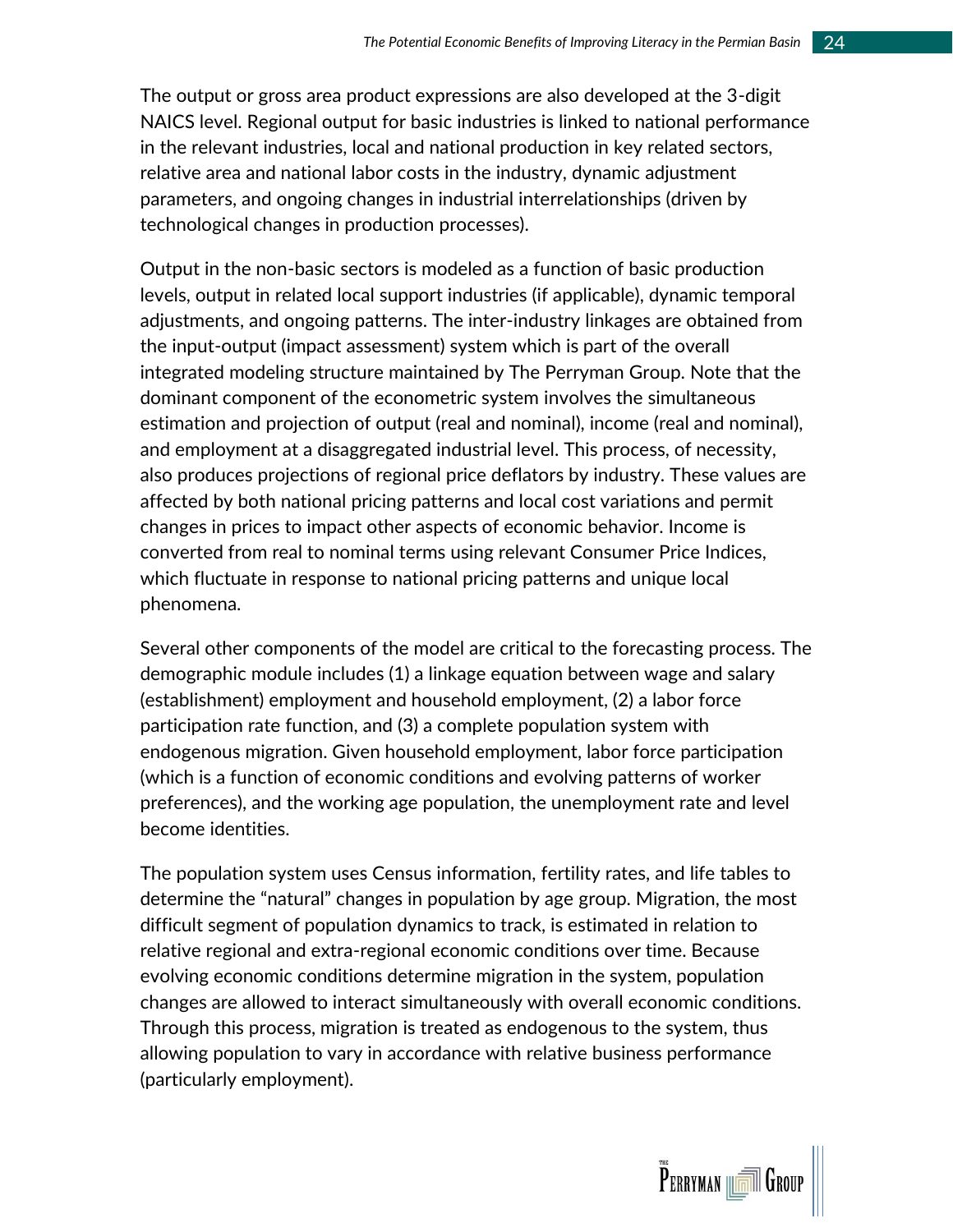Real retail sales is related to income, interest rates, dynamic adjustments, and patterns in consumer behavior on a store group basis. It is expressed on an inflation-adjusted basis. Inflation at the state level relates to national patterns, indicators of relative economic conditions, and ongoing trends. As noted earlier, prices are endogenous to the system.

A final significant segment of the forecasting system relates to real estate absorption and activity. The short-term demand for various types of property is determined by underlying economic and demographic factors, with short-term adjustments to reflect the current status of the pertinent building cycle. In some instances, this portion of the forecast requires integration with the US Multi-Regional Industry-Occupation System which is maintained by The Perryman Group. This system also allows any employment simulation or forecast from the econometric model to be translated into a highly detailed occupational profile.

The overall US Multi-Regional Econometric Model contains numerous additional specifications, and individual expressions are modified to reflect alternative lag structures, empirical properties of the estimates, simulation requirements, and similar phenomena. Moreover, it is updated on an ongoing basis as new data releases become available. Nonetheless, the above synopsis offers a basic understanding of the overall structure and underlying logic of the system.

#### **Model Simulation and Multi-Regional Structure**

The initial phase of the simulation process is the execution of a standard nonlinear algorithm for the state system and that of each of the individual sub-areas. The external assumptions are derived from scenarios developed through national and international models and extensive analysis by The Perryman Group.

Once the initial simulations are completed, they are merged into a single system with additive constraints and interregional flows. Using information on minimum regional requirements, import needs, export potential, and locations, it becomes possible to balance the various forecasts into a mathematically consistent set of results. This process is, in effect, a disciplining exercise with regard to the individual regional (including metropolitan and rural) systems. By compelling equilibrium across all regions and sectors, the algorithm ensures that the patterns in state activity are reasonable in light of smaller area dynamics and, conversely, that the regional outlooks are within plausible performance levels for the state as a whole.

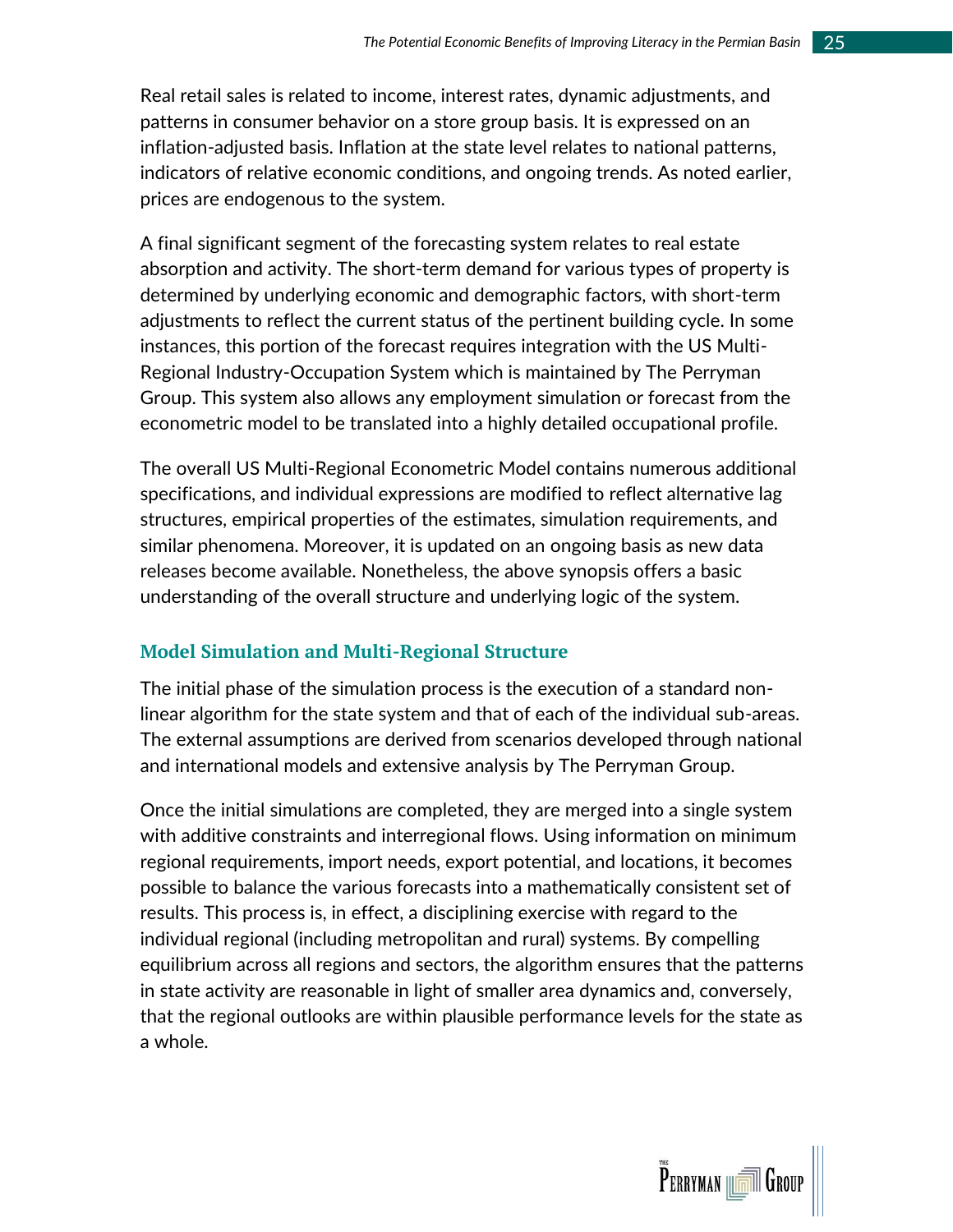The iterative simulation process has the additional property of imposing a global convergence criterion across the entire multi-regional system, with balance being achieved simultaneously on both a sectoral and a geographic basis. This approach is particularly critical on non-linear dynamic systems, as independent simulations of individual systems often yield unstable, non-convergent outcomes.

It should be noted that the underlying data for the modeling and simulation process are frequently updated and revised by the various public and private entities compiling them. Whenever those modifications to the database occur, they bring corresponding changes to the structural parameter estimates of the various systems and the solutions to the simulation and forecasting system. The multi-regional version of the econometric model is re-estimated and simulated with each such data release, thus providing a constantly evolving and current assessment of state and local business activity.

#### **The Final Forecast**

The process described above is followed to produce an initial set of projections. Through the comprehensive multi-regional modeling and simulation process, a systematic analysis is generated which accounts for both historical patterns in economic performance and inter-relationships and best available information on the future course of pertinent external factors. While the best available techniques and data are employed in this effort, they are not capable of directly capturing "street sense," i.e., the contemporaneous and often non-quantifiable information that can materially affect economic outcomes. In order to provide a comprehensive approach to the prediction of business conditions, it is necessary to compile and assimilate extensive material regarding current events and factors both across the state of Texas and elsewhere.

This critical aspect of the forecasting methodology includes activities such as (1) daily review of hundreds of financial and business publications and electronic information sites; (2) review of major newspapers and online news sources in the state on a daily basis; (3) dozens of hours of direct telephone interviews with key business and political leaders in all parts of the state; (4) face-to-face discussions with representatives of major industry groups; and (5) frequent site visits to the various regions of the state. The insights arising from this "fact finding" are analyzed and evaluated for their effects on the likely course of the future activity.

Another vital information resource stems from the firm's ongoing interaction with key players in the international, domestic, and state economic scenes. Such activities include visiting with corporate groups on a regular basis and being

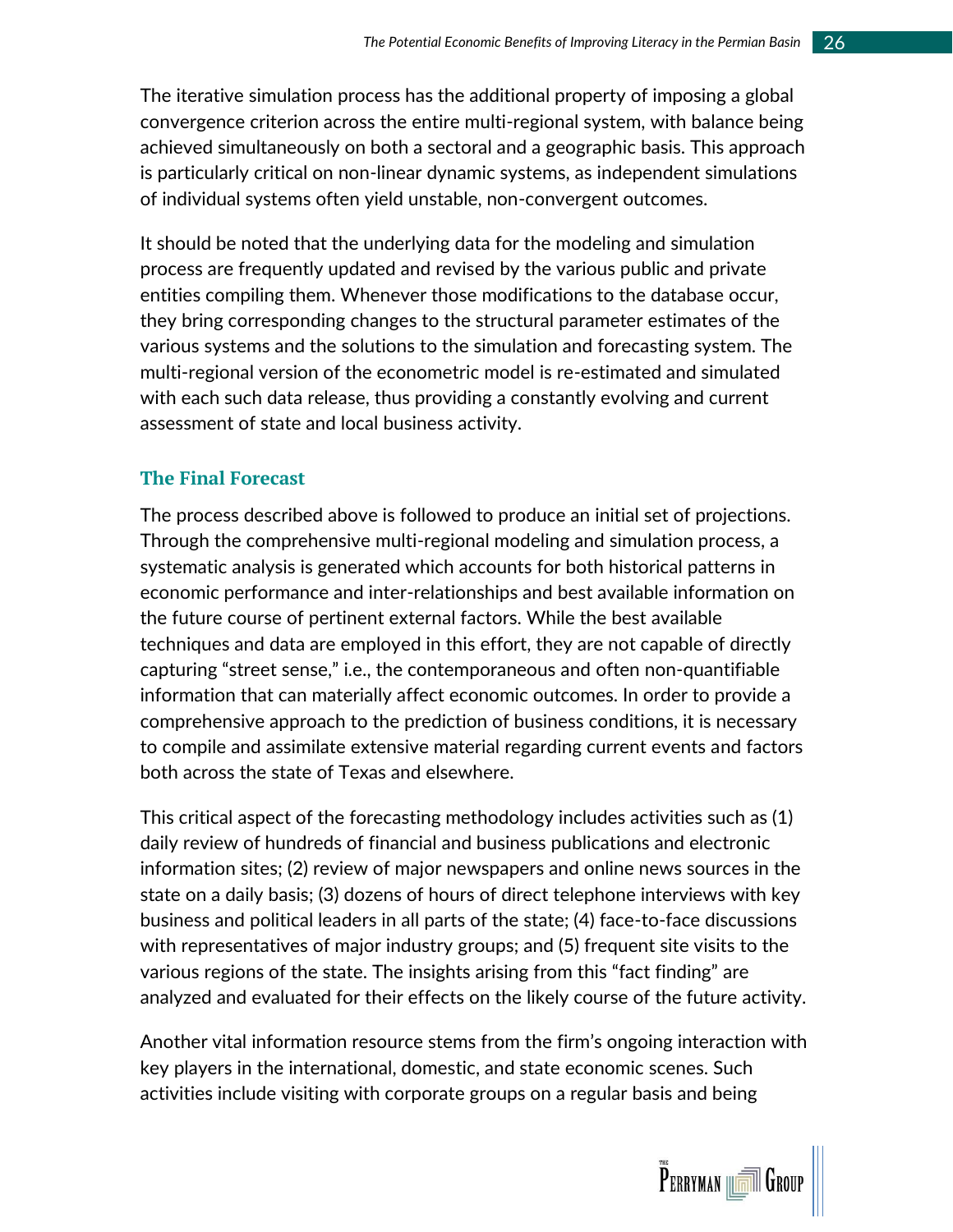regularly involved in the policy process at all levels. The firm is also an active participant in many major corporate relocations, economic development initiatives, and regulatory proceedings.

Once organized, this information is carefully assessed and, when appropriate, independently verified. The impact on specific communities and sectors that is distinct from what is captured by the econometric system is then factored into the forecast analysis. For example, the opening or closing of a major facility, particularly in a relatively small area, can cause a sudden change in business performance that will not be accounted for by either a modeling system based on historical relationships or expected (primarily national and international) factors.

The final step in the forecasting process is the integration of this material into the results in a logical and mathematically consistent manner. In some instances, this task is accomplished through "constant adjustment factors" which augment relevant equations. In other cases, anticipated changes in industrial structure or regulatory parameters are initially simulated within the context of the Multi-Regional Impact Assessment System to estimate their ultimate effects by sector. Those findings are then factored into the simulation as constant adjustments on a distributed temporal basis. Once this scenario is formulated, the extended system is again balanced across regions and sectors through an iterative simulation algorithm analogous to that described in the preceding section.

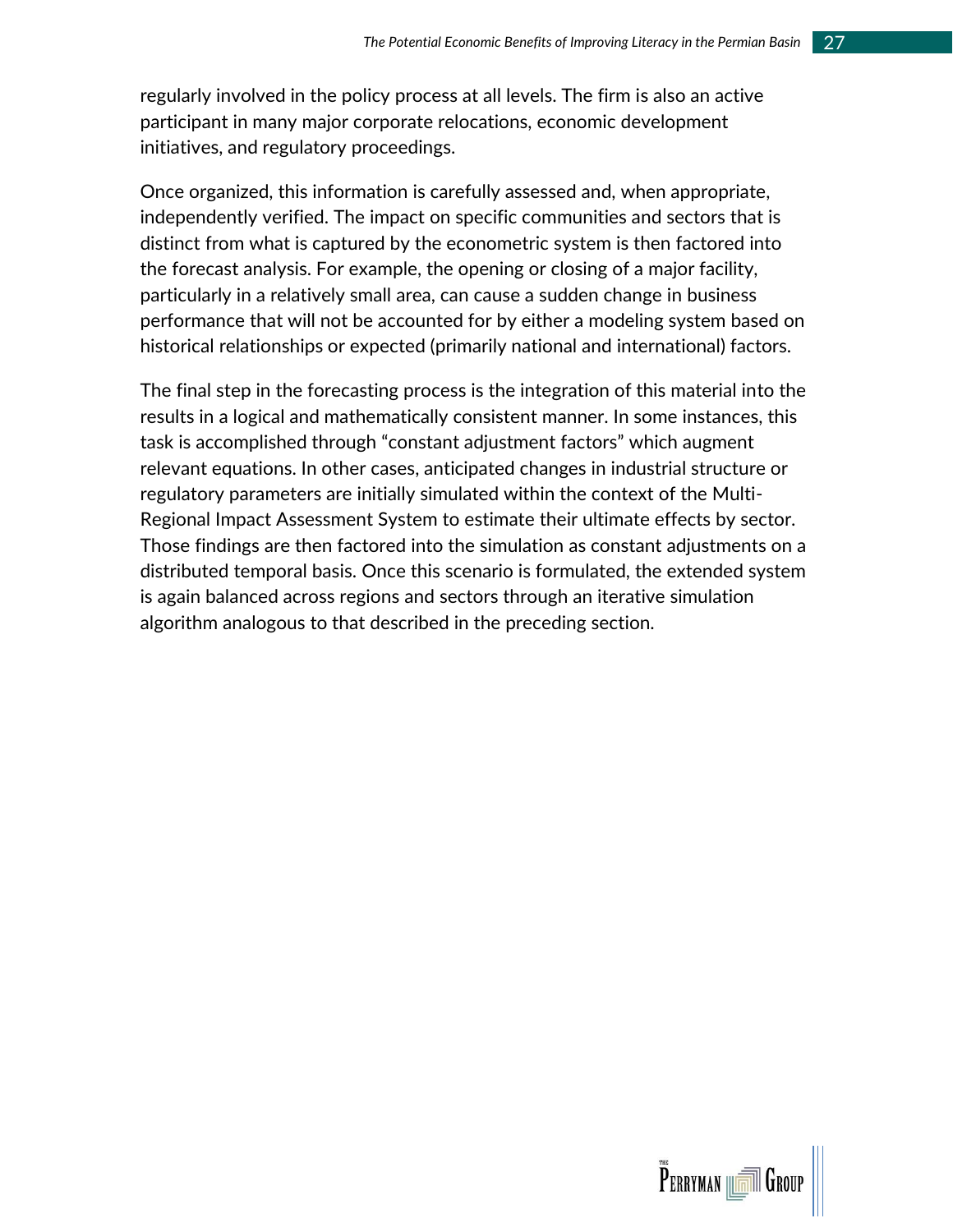### <span id="page-32-0"></span>**US Multi-Regional Industry-Occupation System**

The US Multi-Regional Industry-Occupation System translates detailed data on employment by industry (derived from the US Multi-Regional Econometric Model) into estimates of occupational categories at a highly detailed level. The modeling process begins with the industry-occupation coefficients compiled by the US Department of Labor based on extensive surveys of operating patterns in thousands of firms and other secondary sources. As an example, a typical tire plant of a given size requires machinists, mechanics, plant managers, administrative staff, custodial staff, shipping personnel, and numerous other types of workers. By compiling this information across the entire economy, a matrix is created which allows the data on employment by industry (which is regularly reported) to be translated into employment by occupation.

The US Multi-Regional Industry-Occupation System links this basic structure specifically to the economy of every metropolitan area, region, and county in the US, accounting for productivity and production patterns in each area. It is also regularly updated to reflect evolving patterns. The system can be fully integrated with historical employment data and the projections obtained from the US Multi-Regional Econometric Model. It can also be linked to results from the US Multi-Regional Impact Assessment System.

Thus, the industry-occupation system is a flexible mechanism to allow extensive evaluations of workforce characteristics and patterns. It is highly detailed, providing results for more than 1,000 occupational categories.

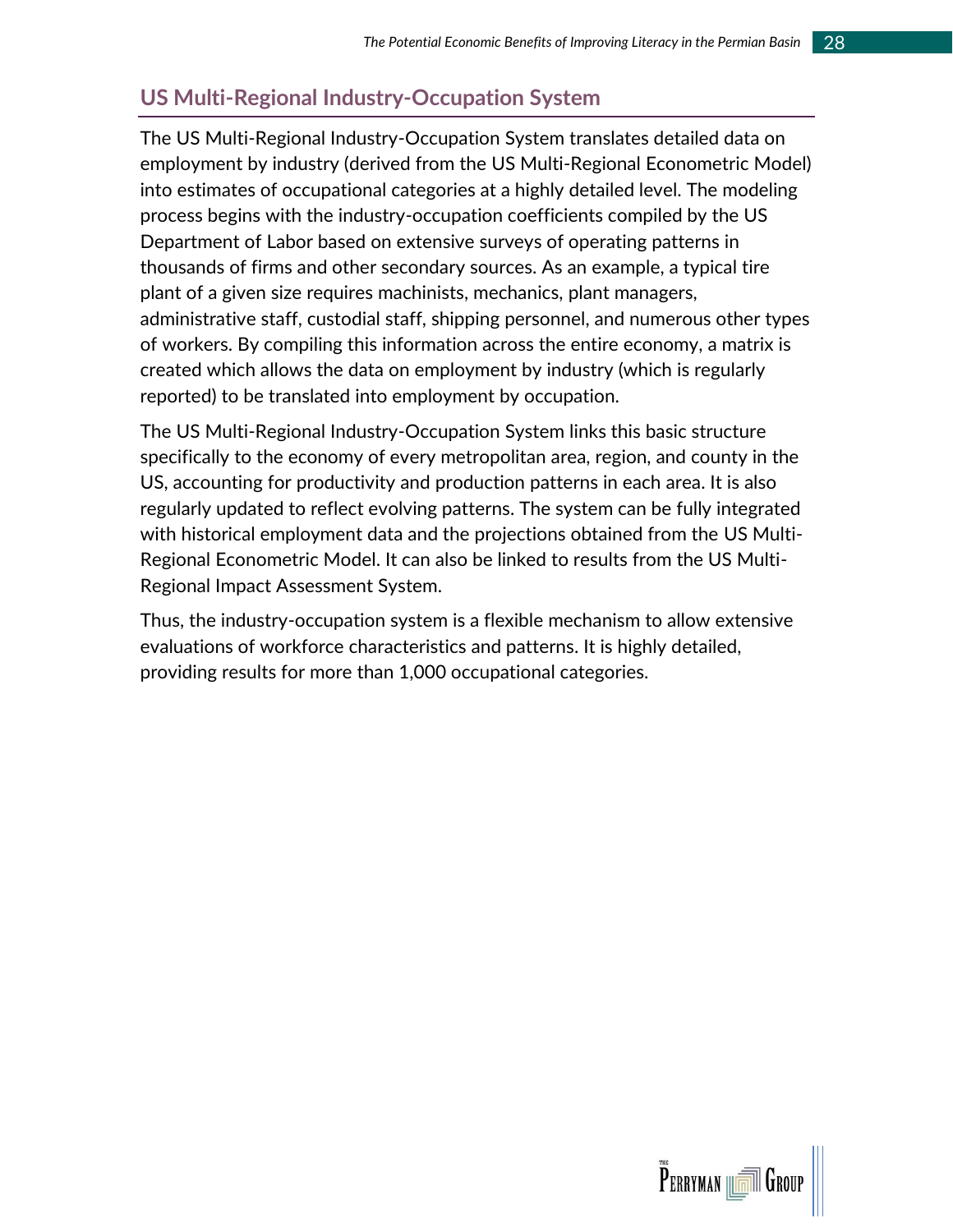### <span id="page-33-0"></span>**US Multi-Regional Impact Assessment System**

#### **Overview**

The US Multi-Regional Impact Assessment System (USMRIAS) measures multiplier effects of economic stimuli. The USMRIAS was developed and is maintained by The Perryman Group. This model has been used in hundreds of diverse applications across the country and has an excellent reputation for accuracy and credibility; it has also been peer reviewed on multiple occasions and has been a key factor in major national and international policy simulations.

The basic modeling technique is known as dynamic input-output analysis, which essentially uses extensive survey data, industry information, and a variety of corroborative source materials to create a matrix describing the various goods and services (known as resources or inputs) required to produce one unit (a dollar's worth) of output for a given sector. Once the base information is compiled, it can be mathematically simulated to generate evaluations of the magnitude of successive rounds of activity involved in the overall production process.

There are two essential steps in conducting an input-output analysis once the system is operational. The first major endeavor is to accurately define the levels of direct activity to be evaluated. In this instance, The Perryman Group utilized detailed projections of economic growth by industry as input to the firm's US Multi-Regional Industry-Occupation System (previously described) to obtain estimated growth in employment by occupation. Levels of literacy required by occupations based on information compiled by the Bureau of Labor Statistics was then used to estimate the shortfalls in workers with the needed skills and the associated reduction in direct earnings.

The reductions in earnings were then used as inputs in a simulation of the inputoutput system to measure total overall economic effects of the direct stimulus. These amounts are fully adjusted to account for leakages from the local expenditure stream, such as taxes, savings, and out-of-area outlays. The system used reflects the unique industrial structure of the 22-county Permian Basin Region study area.

#### **Model Structure**

The USMRIAS is somewhat similar in format to the Input-Output Model of the United States which is maintained by the US Department of Commerce. The model developed by TPG, however, incorporates several important enhancements

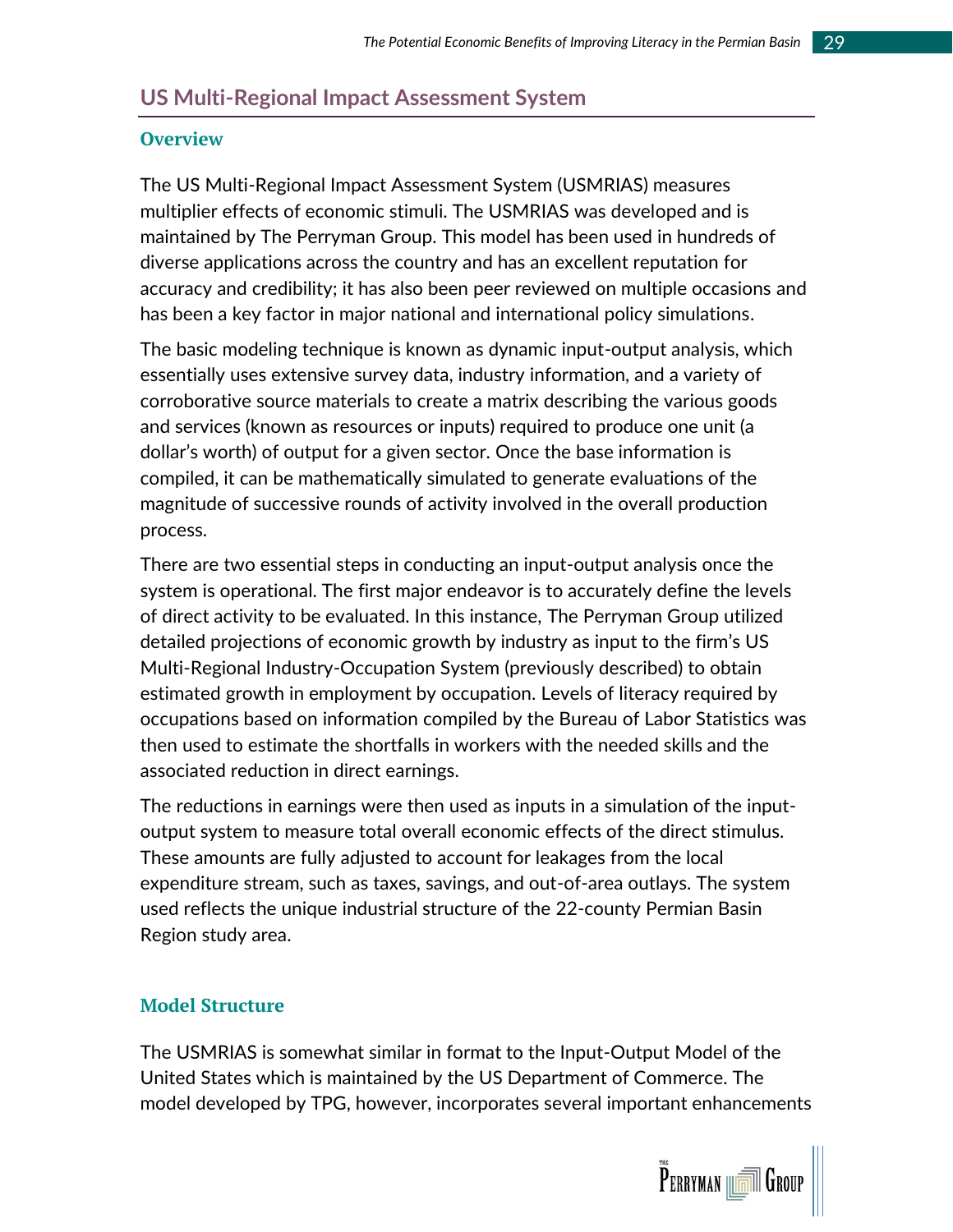and refinements. Specifically, the expanded system includes (1) comprehensive 500-sector coverage for any county, multi-county, or urban region; (2) calculation of both total expenditures and value-added by industry and region; (3) direct estimation of expenditures for multiple basic input choices (expenditures, output, income, or employment); (4) extensive parameter localization; (5) price adjustments for real and nominal assessments by sectors and areas; (6) comprehensive measurement of the induced impacts associated with payrolls and consumer spending; (7) embedded modules to estimate multi-sectoral direct spending effects; (8) estimation of retail spending activity by consumers; and (9) comprehensive linkage and integration capabilities with a wide variety of econometric, real estate, occupational, and fiscal impact models.

The impact assessment (input-output) process essentially estimates the amounts of all types of goods and services required to produce one unit (a dollar's worth) of a specific type of output. For purposes of illustrating the nature of the system, it is useful to think of inputs and outputs in dollar (rather than physical) terms. As an example, the construction of a new building will require specific dollar amounts of lumber, glass, concrete, hand tools, architectural services, interior design services, paint, plumbing, and numerous other elements. Each of these suppliers must, in turn, purchase additional dollar amounts of inputs. This process continues through multiple rounds of production, thus generating subsequent increments to business activity. The initial process of building the facility is known as the *direct effect*. The ensuing transactions in the output chain constitute the *indirect effect*.

Another pattern that arises in response to any direct economic activity comes from the payroll dollars received by employees at each stage of the production cycle. As workers are compensated, they use some of their income for taxes, savings, and purchases from external markets. A substantial portion, however, is spent locally on food, clothing, health care services, utilities, housing, recreation, and other items. Typical purchasing patterns in the relevant areas are obtained from the Center for Community and Economic Research *Cost of Living Index*, a privately compiled inter-regional measure which has been widely used for several decades, and the *Consumer Expenditure Survey* of the US Department of Labor. These initial outlays by area residents generate further secondary activity as local providers acquire inputs to meet this consumer demand. These consumer spending impacts are known as the *induced effect*. The USMRIAS is designed to provide realistic, yet conservative, estimates of these phenomena.

Sources for information used in this process include the Bureau of the Census, the Bureau of Labor Statistics, the Regional Economic Information System of the US Department of Commerce, and other public and private sources. The pricing data are compiled from the US Department of Labor and the US Department of

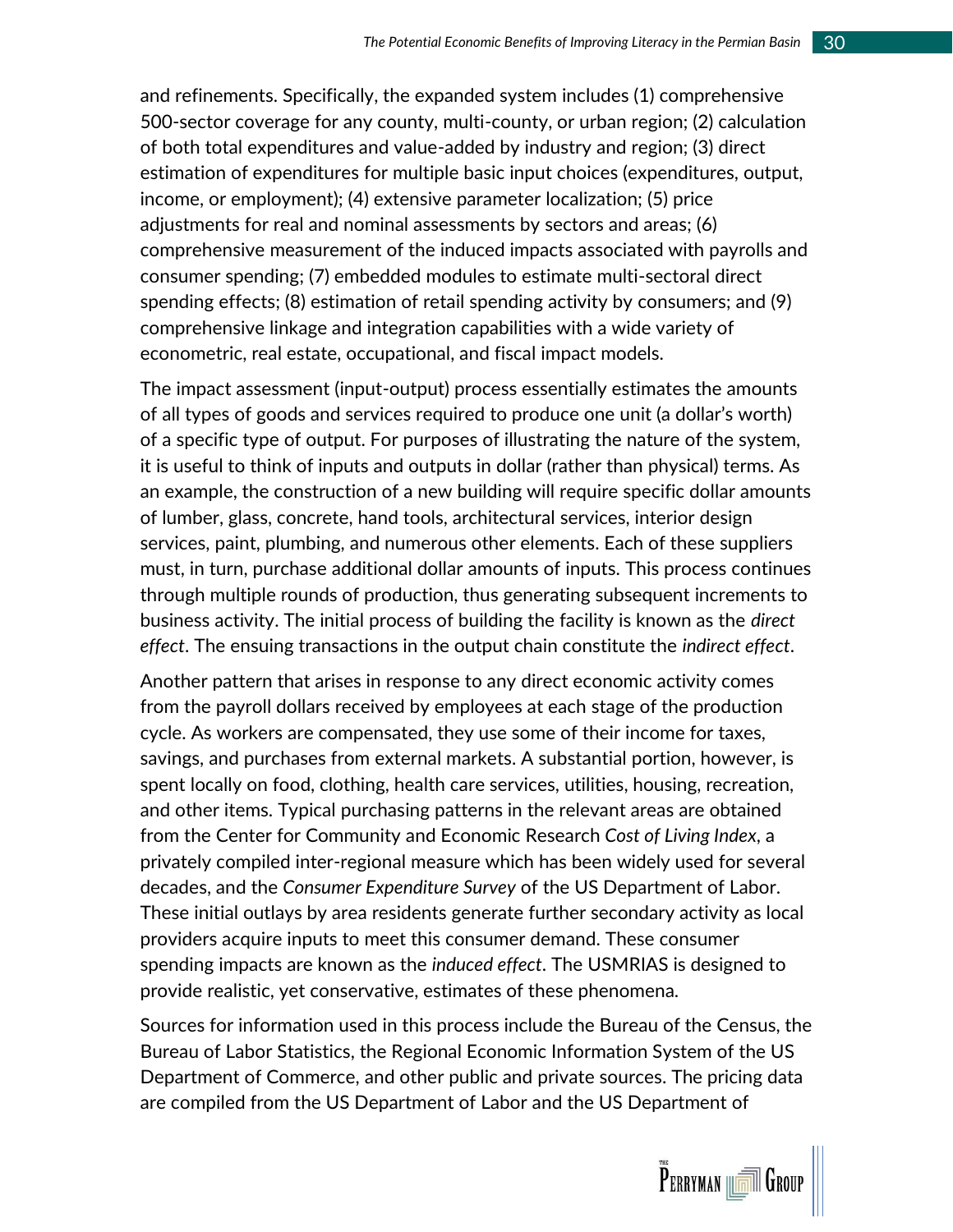Commerce. The verification and testing procedures make use of extensive public and private sources.

Impacts are typically measured in constant dollars to eliminate the effects of inflation.

The USMRIAS is also integrated with a comprehensive fiscal model, which links the tax payments by industry to the specific rates and structures associated with the relevant State and local governmental authorities.

#### **Measures of Business Activity**

The USMRIAS generates estimates of total economic effects on several measures of business activity. Note that these are different ways of measuring the same impacts; they are not additive.

The most comprehensive measure of economic activity is **Total Expenditures**. This measure incorporates every dollar that changes hands in any transaction. For example, suppose a farmer sells wheat to a miller for \$0.50; the miller then sells flour to a baker for \$0.75; the baker, in turn, sells bread to a customer for \$1.25. The Total Expenditures recorded in this instance would be \$2.50, that is, \$0.50 +  $$0.75 + $1.25$ . This measure is quite broad but is useful in that (1) it reflects the overall interplay of all industries in the economy, and (2) some key fiscal variables such as sales taxes are linked to aggregate spending.

A second measure of business activity is **Gross Product**. This indicator represents the regional equivalent of Gross Domestic Product, the most commonly reported statistic regarding national economic performance. In other words, the Gross Product of Texas is the amount of US output that is produced in that state; it is defined as the value of all final goods produced in a given region for a specific period of time. Stated differently, it captures the amount of value-added (gross area product) over intermediate goods and services at each stage of the production process, that is, it eliminates the double counting in the Total Expenditures concept. Using the example above, the Gross Product is \$1.25 (the value of the bread) rather than \$2.50. Alternatively, it may be viewed as the sum of the value-added by the farmer, \$0.50; the miller, \$0.25 (\$0.75 - \$0.50); and the baker, \$0.50 (\$1.25 - \$0.75). The total value-added is, therefore, \$1.25, which is equivalent to the final value of the bread. In many industries, the primary component of value-added is the wage and salary payments to employees.

The third gauge of economic activity used in this evaluation is **Personal Income**. As the name implies, Personal Income is simply the income received by

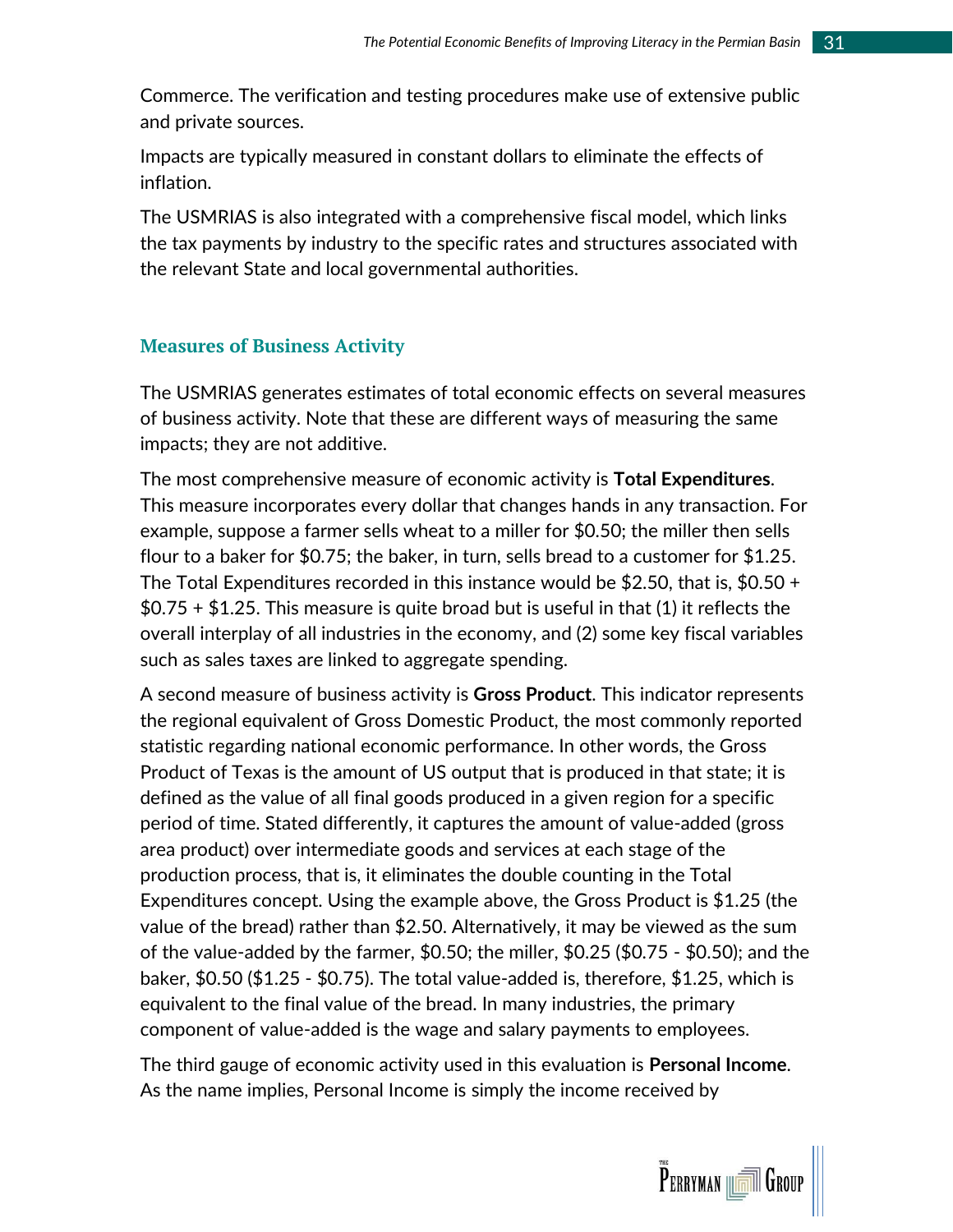individuals, whether in the form of wages, salaries, interest, dividends, proprietors' profits, or other sources. It may thus be viewed as the segment of overall impacts which flows directly to the citizenry.

The fourth measure, **Retail Sales**, represents the component of Total Expenditures which occurs in retail outlets (general merchandise stores, automobile dealers and service stations, building materials stores, food stores, drugstores, restaurants, and so forth). Retail Sales is a commonly used measure of consumer activity.

The final aggregates used are **Jobs and Job-Years,** which reflect the full-time equivalent jobs generated by an activity. For an economic stimulus expected to endure (such as the ongoing operations of a facility), the Jobs measure is used. It should be noted that, unlike the dollar values described above, Jobs is a "stock" rather than a "flow." In other words, if an area produces \$1 million in output in 2019 and \$1 million in 2020, it is appropriate to say that \$2 million was achieved in the 2019-20 period. If the same area has 100 people working in 2019 and 100 in 2020, it only has 100 Jobs. When a flow of jobs is measured, such as in a construction project or a cumulative assessment over multiple years, it is appropriate to measure employment in Job-Years (a person working for a year, though it could be multiple individuals working for partial years). This concept is distinct from Jobs, which anticipates that the relevant positions will be maintained on a continuing basis.

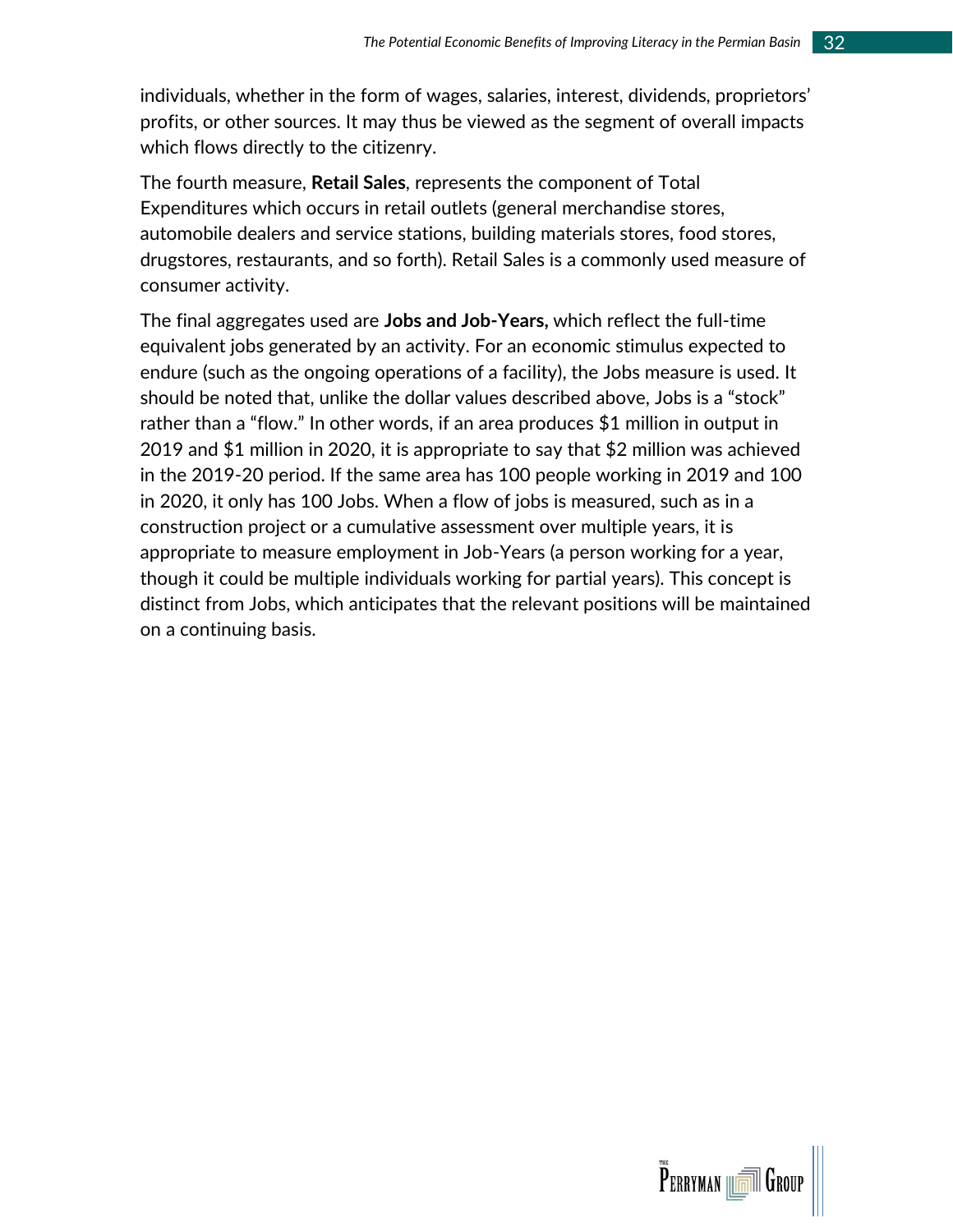# <span id="page-37-0"></span>Appendix B: Description of Literacy Levels

The Program for the International Assessment of Adult Competencies (PIAAC) is an international study for measuring, analyzing, and comparing adults' basic skills of literacy, numeracy, and digital problem solving developed by the Organization for Economic Cooperation and Development (OECD). Results are reported as averages on a 500-point scale which has been divided into five levels of proficiency. Proficiency refers to competence that involves "mastery" of a set of abilities along a continuum that ranges from simple to complex informationprocessing tasks.<sup>2</sup>

| <b>Description of PIAAC Literacy Proficiency Levels</b>      |                                                                                                                                                                                                                                                                                                                                                                                                                                                                                                                                                                                                                                                                                                                                                                 |  |  |
|--------------------------------------------------------------|-----------------------------------------------------------------------------------------------------------------------------------------------------------------------------------------------------------------------------------------------------------------------------------------------------------------------------------------------------------------------------------------------------------------------------------------------------------------------------------------------------------------------------------------------------------------------------------------------------------------------------------------------------------------------------------------------------------------------------------------------------------------|--|--|
| <b>Proficiency</b><br><b>Level and</b><br><b>Score Range</b> | <b>Task Descriptions</b>                                                                                                                                                                                                                                                                                                                                                                                                                                                                                                                                                                                                                                                                                                                                        |  |  |
| <b>Below Level 1</b><br>$0 - 175$ points                     | The tasks at this level require the respondent to read brief texts on familiar topics<br>to locate a single piece of specific information. There is seldom any competing<br>information in the text, and the requested information is identical in form to<br>information in the question or directive. The respondent may be required to locate<br>information in short continuous texts; however, in this case, the information can<br>be located as if the text were noncontinuous in format. Only basic vocabulary<br>knowledge is required, and the reader is not required to understand the structure<br>of sentences or paragraphs or make use of other text features. Tasks below Level<br>1 do not make use of any features specific to digital texts. |  |  |
| Level 1<br>176-225 points                                    | Most of the tasks at this level require the respondent to read relatively short<br>continuous, noncontinuous, or mixed texts in digital or print format to locate a<br>single piece of information that is identical to or synonymous with the information<br>given in the question or directive. Some tasks, such as those involving<br>noncontinuous texts, may require the respondent to enter personal information<br>into a document. Little, if any, competing information is present. Some tasks may<br>require simply cycling through more than one piece of information. The respondent<br>is expected to have knowledge and skill in recognizing basic vocabulary,<br>determining the meaning of sentences, and reading paragraphs of text.           |  |  |

 $<sup>2</sup>$  Additional information is available from the US Department of Education Institute of Education</sup> Sciences and National Center for Education Statistics; see [https://nces.ed.gov/surveys/piaac/index.asp.](https://nces.ed.gov/surveys/piaac/index.asp)

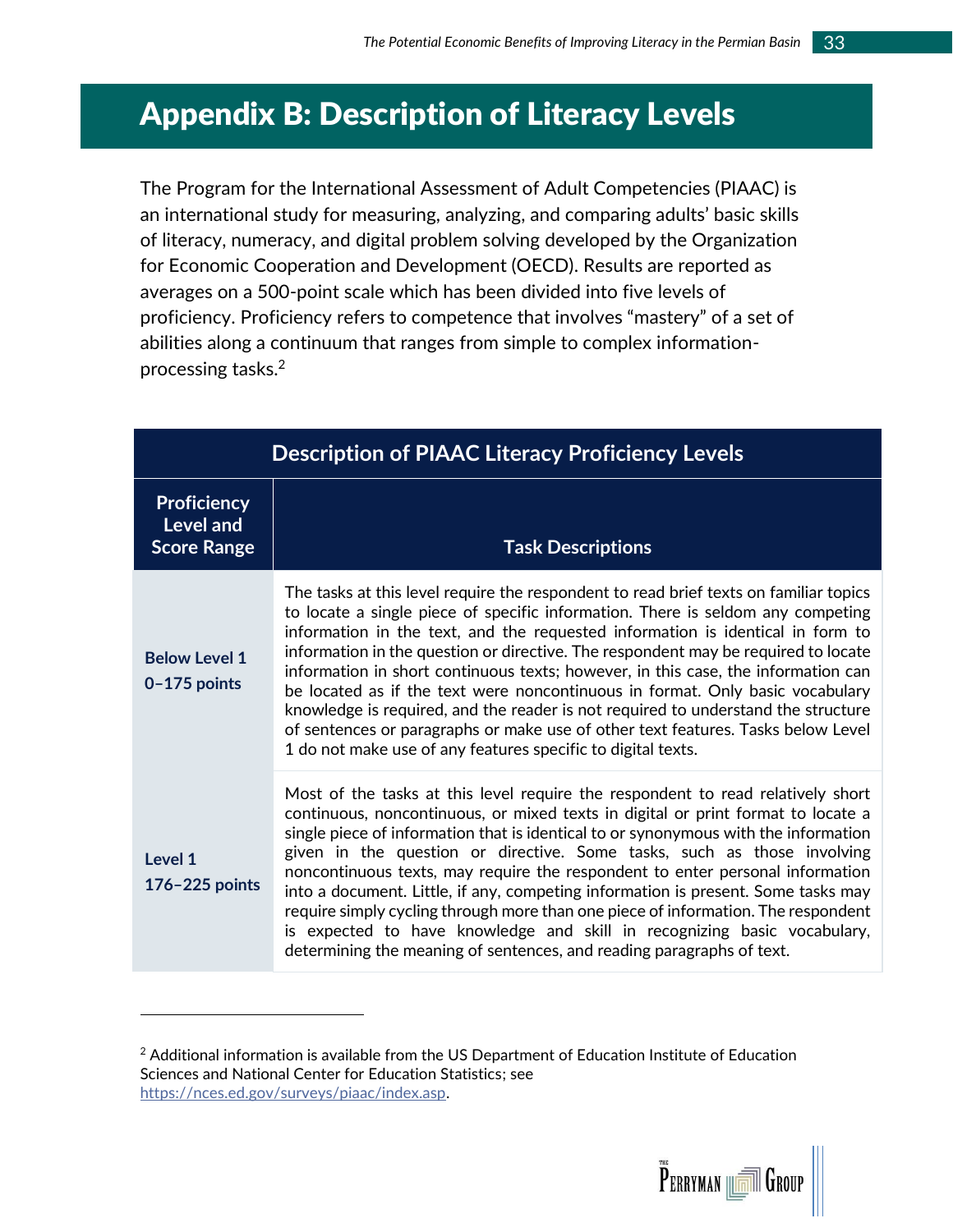| <b>Description of PIAAC Literacy Proficiency Levels</b>      |                                                                                                                                                                                                                                                                                                                                                                                                                                                                                                                                                                                                                                                                                                                                                                                                                                              |  |  |
|--------------------------------------------------------------|----------------------------------------------------------------------------------------------------------------------------------------------------------------------------------------------------------------------------------------------------------------------------------------------------------------------------------------------------------------------------------------------------------------------------------------------------------------------------------------------------------------------------------------------------------------------------------------------------------------------------------------------------------------------------------------------------------------------------------------------------------------------------------------------------------------------------------------------|--|--|
| <b>Proficiency</b><br><b>Level and</b><br><b>Score Range</b> | <b>Task Descriptions</b>                                                                                                                                                                                                                                                                                                                                                                                                                                                                                                                                                                                                                                                                                                                                                                                                                     |  |  |
| Level <sub>2</sub><br>226-275 points                         | At this level, texts may be presented in a digital or print medium and may comprise<br>continuous, noncontinuous, or mixed types. Tasks at this level require respondents<br>to make matches between the text and information and may require paraphrasing<br>or low-level inferences. Some competing pieces of information may be present.<br>Some tasks require the respondent to cycle through or integrate two or more<br>pieces of information based on criteria; compare and contrast or reason about<br>information requested in the question; or navigate within digital texts to access and<br>identify information from various parts of a document.                                                                                                                                                                               |  |  |
| Level <sub>3</sub><br>276-325 points                         | Texts at this level are often dense or lengthy and include continuous,<br>noncontinuous, mixed, or multiple pages of text. Understanding text and rhetorical<br>structures becomes more central to successfully completing tasks, especially<br>navigating complex digital texts. Tasks require the respondent to identify, interpret,<br>or evaluate one or more pieces of information and often require varying levels of<br>inference. Many tasks require the respondent to construct meaning across larger<br>chunks of text or perform multi-step operations in order to identify and formulate<br>responses. Often, tasks also demand that the respondent disregard irrelevant or<br>inappropriate content to answer accurately. Competing information is often<br>present, but it is not more prominent than the correct information. |  |  |
| Level 4<br>326-375 points                                    | Tasks at this level often require respondents to perform multi-step operations to<br>integrate, interpret, or synthesize information from complex or lengthy continuous,<br>noncontinuous, mixed, or multiple-type texts. Complex inferences and application<br>of background knowledge may be needed to perform the task successfully. Many<br>tasks require identifying and understanding one or more specific, noncentral idea(s)<br>in the text in order to interpret or evaluate subtle evidence, claims, or persuasive<br>discourse or relationships. Conditional information is frequently present in tasks at<br>this level and must be taken into consideration by the respondent. Competing<br>information is present and sometimes seemingly as prominent as correct<br>information.                                              |  |  |
| Level 5<br>376-500 points                                    | At this level, tasks may require the respondent to search for and integrate<br>information across multiple, dense texts; construct syntheses of similar and<br>contrasting ideas or points of view; or evaluate evidence-based arguments.<br>Application and evaluation of logical and conceptual models of ideas may be<br>required to accomplish tasks. Evaluating the reliability of evidentiary sources and<br>selecting key information is frequently a requirement. Tasks often require<br>respondents to be aware of subtle, rhetorical cues and to make high-level<br>inferences or use specialized background knowledge.                                                                                                                                                                                                            |  |  |

Source: US Department of Education

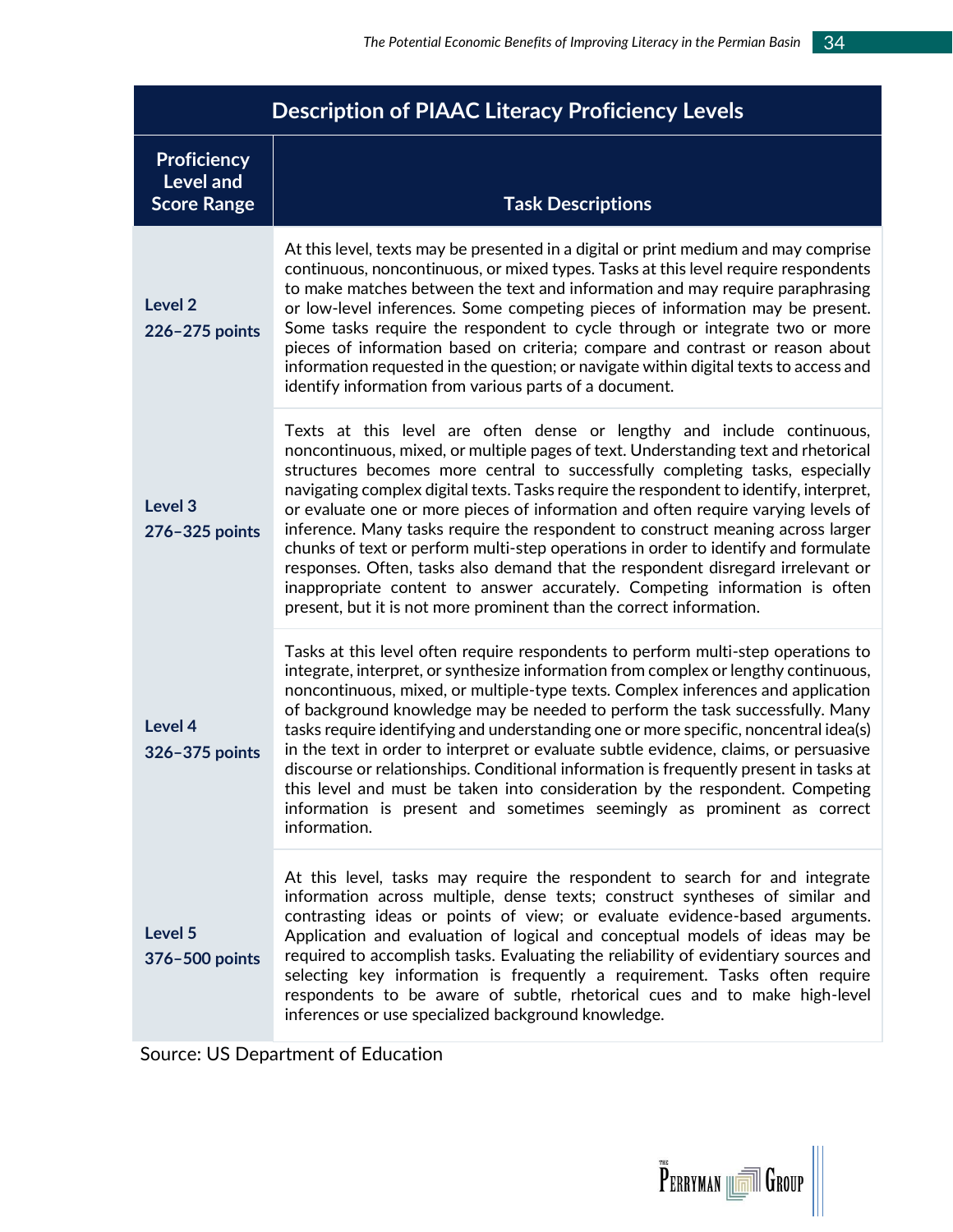# <span id="page-39-0"></span>Appendix C: Detailed Impact Results

<span id="page-39-1"></span>**Impact of Earnings Losses due to Shortages of Workers with Level 3 Literacy Levels**

**The Current Annual Impact (as of 2020) of the Earnings Losses Resulting from a Shortage of Workers Meeting Requisite Literacy Standards on Business Activity in the Permian Basin**

Results by Industry

|                              | Total               | <b>Gross</b>      | Personal          |          |
|------------------------------|---------------------|-------------------|-------------------|----------|
| <b>Industry</b>              | <b>Expenditures</b> | <b>Product</b>    | <b>Income</b>     | Jobs     |
| Agriculture                  | $-4.9m$             | $-1.4 m$          | $-0.9m$           | $-14$    |
| <b>Mining</b>                | $-3.9 m$            | $-0.9m$           | $-0.4m$           | $-2$     |
| <b>Utilities</b>             | $-19.1 \text{ m}$   | $-4.3 m$          | $-1.9 m$          | -8       |
| Construction                 | $-5.3 m$            | $-2.7 m$          | $-2.2 m$          | $-29$    |
| Manufacturing                | $-16.3 m$           | $-4.5 m$          | $-2.5 m$          | -34      |
| <b>Wholesale Trade</b>       | $-6.3 \text{ m}$    | $-4.3 m$          | $-2.5 m$          | -26      |
| Retail Trade*                | $-71.5 m$           | $-54.0 m$         | $-31.5 m$         | -893     |
| Transportation & Warehousing | $-7.5 m$            | $-5.2 m$          | $-3.4 m$          | -43      |
| Information                  | $-7.0 m$            | $-4.3 m$          | $-1.9m$           | -16      |
| <b>Financial Activities*</b> | $-41.1 m$           | $-4.9m$           | $-1.9m$           | -18      |
| <b>Business Services</b>     | $-6.4 m$            | $-3.6 m$          | $-2.9m$           | -33      |
| <b>Health Services</b>       | $-12.6$ m           | $-8.9m$           | $-7.5 m$          | $-116$   |
| <b>Other Services</b>        | $-24.6 \text{ m}$   | $-12.8 \text{ m}$ | $-10.2 \text{ m}$ | $-206$   |
| <b>Total, All Industries</b> | $-226.4 m$          | $-111.7m$         | $-69.7 m$         | $-1,438$ |

Source: US Multi-Regional Impact Assessment System, The Perryman Group

Notes: Monetary values given in millions of 2021 US dollars per year. Components may not sum due to rounding. Retail Trade includes Restaurants, Financial Activities includes Real Estate.

Based on total estimated shortfall in workers at or above Level 3 Literacy (adjusted for workforce participation rates), current labor demand in the Permian Basin, and earnings losses associated with lower skill levels. Local losses arising from the foregone earnings are fully adjusted for incremented taxes and typical spending and savings patterns, including outof-area outlays. This analysis makes use of current data and projections for industrial employment within the region derived from the US Multi-Regional Econometric Model and resulting occupational requirements as estimated within the US Multi-Regional Industry-Occupation System. The downstream effects of the spending were determined using the Permian Basin submodel of the US Multi-Regional Impact Assessment System. For purposes of this analysis, the Permian Basin Region is defined as Midland, Ector, Reeves, Pecos, Loving, Ward, Winkler, Culberson, Andrews, Martin, Gaines, Howard, Glasscock, Reagan, Upton, Crane, Terrell, Crockett, and Yoakum counties of Texas as well as Eddy, Lea, and Chaves counties of New Mexico.

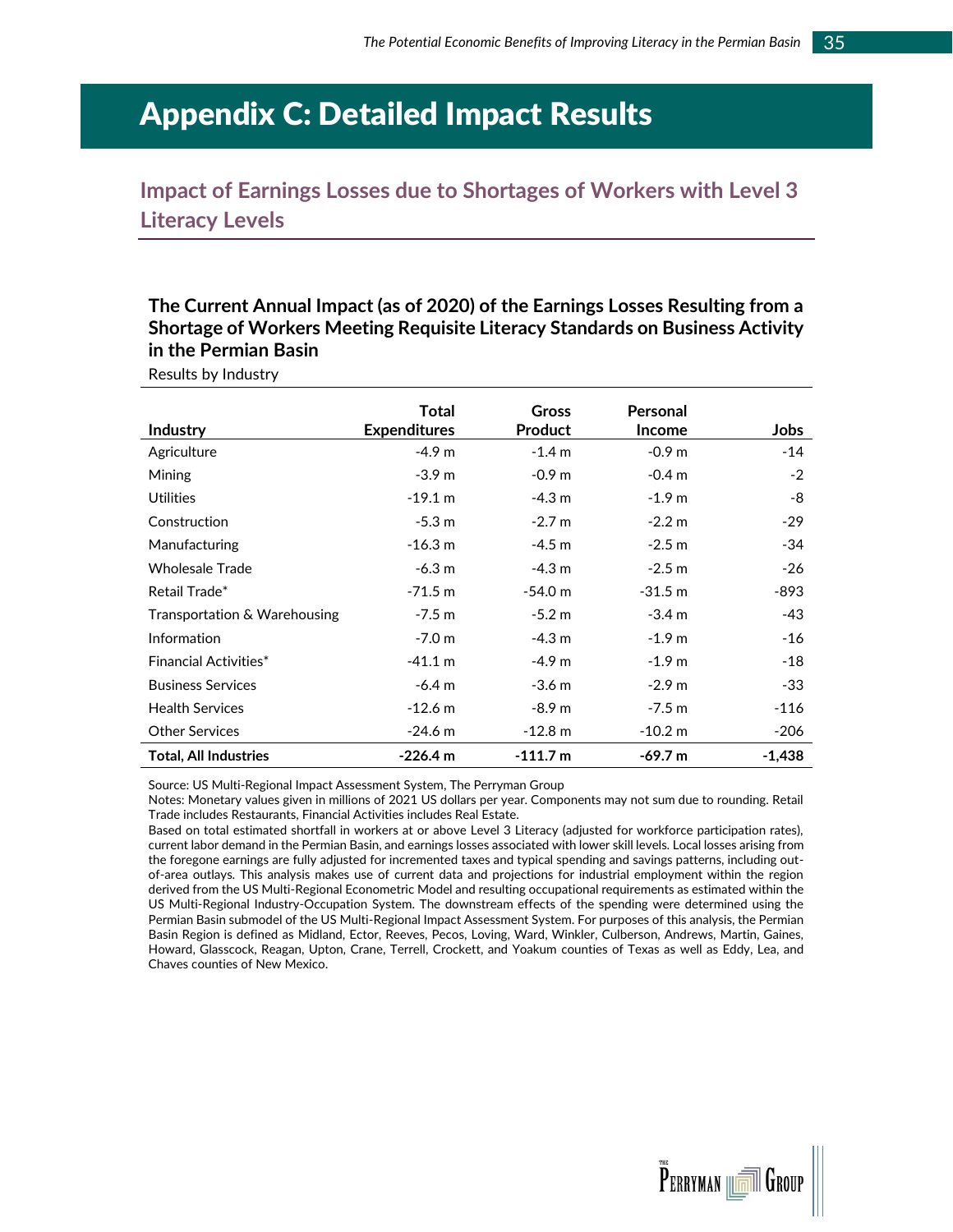#### **The Projected Annual Impact (as of 2030) of the Earnings Losses Resulting from a Shortage of Skilled Workers Meeting Requisite Literacy Standards on Business Activity in the Permian Basin**

Results by Industry

|                              | Total               | <b>Gross</b>       | Personal      |             |
|------------------------------|---------------------|--------------------|---------------|-------------|
| <b>Industry</b>              | <b>Expenditures</b> | <b>Product</b>     | <b>Income</b> | <b>Jobs</b> |
| Agriculture                  | $-12.9 m$           | $-3.6 m$           | $-2.4 m$      | -36         |
| Mining                       | $-10.1 \text{ m}$   | $-2.3 \text{ m}$   | $-1.2 m$      | -6          |
| <b>Utilities</b>             | $-49.8 m$           | $-11.2 m$          | $-4.9m$       | -20         |
| Construction                 | $-13.7 \text{ m}$   | $-7.0 m$           | $-5.8 m$      | -76         |
| Manufacturing                | $-42.6$ m           | $-11.6$ m          | $-6.5 m$      | -90         |
| <b>Wholesale Trade</b>       | $-16.4 \text{ m}$   | $-11.1 \text{ m}$  | $-6.4 m$      | -68         |
| Retail Trade*                | $-186.8 m$          | $-141.1 \text{ m}$ | $-82.2 m$     | $-2,331$    |
| Transportation & Warehousing | $-19.6$ m           | $-13.5 m$          | $-8.9 m$      | $-113$      |
| Information                  | $-18.3 \text{ m}$   | $-11.3 m$          | $-4.8m$       | -40         |
| <b>Financial Activities*</b> | $-107.2 m$          | $-12.9 m$          | $-5.0 m$      | -48         |
| <b>Business Services</b>     | $-16.8 m$           | $-9.4 m$           | $-7.6 m$      | -87         |
| <b>Health Services</b>       | $-32.8 \text{ m}$   | $-23.3 \text{ m}$  | $-19.7 m$     | $-304$      |
| <b>Other Services</b>        | $-64.1 \text{ m}$   | $-33.4 \text{ m}$  | $-26.5 m$     | -537        |
| <b>Total, All Industries</b> | $-591.1 m$          | $-291.6$ m         | $-181.9m$     | $-3,755$    |

Source: US Multi-Regional Impact Assessment System, The Perryman Group

Notes: Monetary values given in millions of 2021 US dollars per year. Components may not sum due to rounding. Retail Trade includes Restaurants, Financial Activities includes Real Estate.

Based on total anticipated shortfall in workers at or above Level 3 Literacy (adjusted for workforce participation rates), projected labor demand in the Permian Basin, and earnings losses associated with lower skill levels. Local losses arising from the foregone earnings are fully adjusted for incremented taxes and typical spending and savings patterns, including out-of-area outlays. This analysis makes use of current data and projections for industrial employment within the region derived from the US Multi-Regional Econometric Model and resulting occupational requirements as estimated within the US Multi-Regional Industry-Occupation System. The downstream effects of the spending were determined using the Permian Basin submodel of the US Multi-Regional Impact Assessment System. For purposes of this analysis, the Permian Basin Region is defined as Midland, Ector, Reeves, Pecos, Loving, Ward, Winkler, Culberson, Andrews, Martin, Gaines, Howard, Glasscock, Reagan, Upton, Crane, Terrell, Crockett, and Yoakum counties of Texas as well as Eddy, Lea, and Chaves counties of New Mexico.

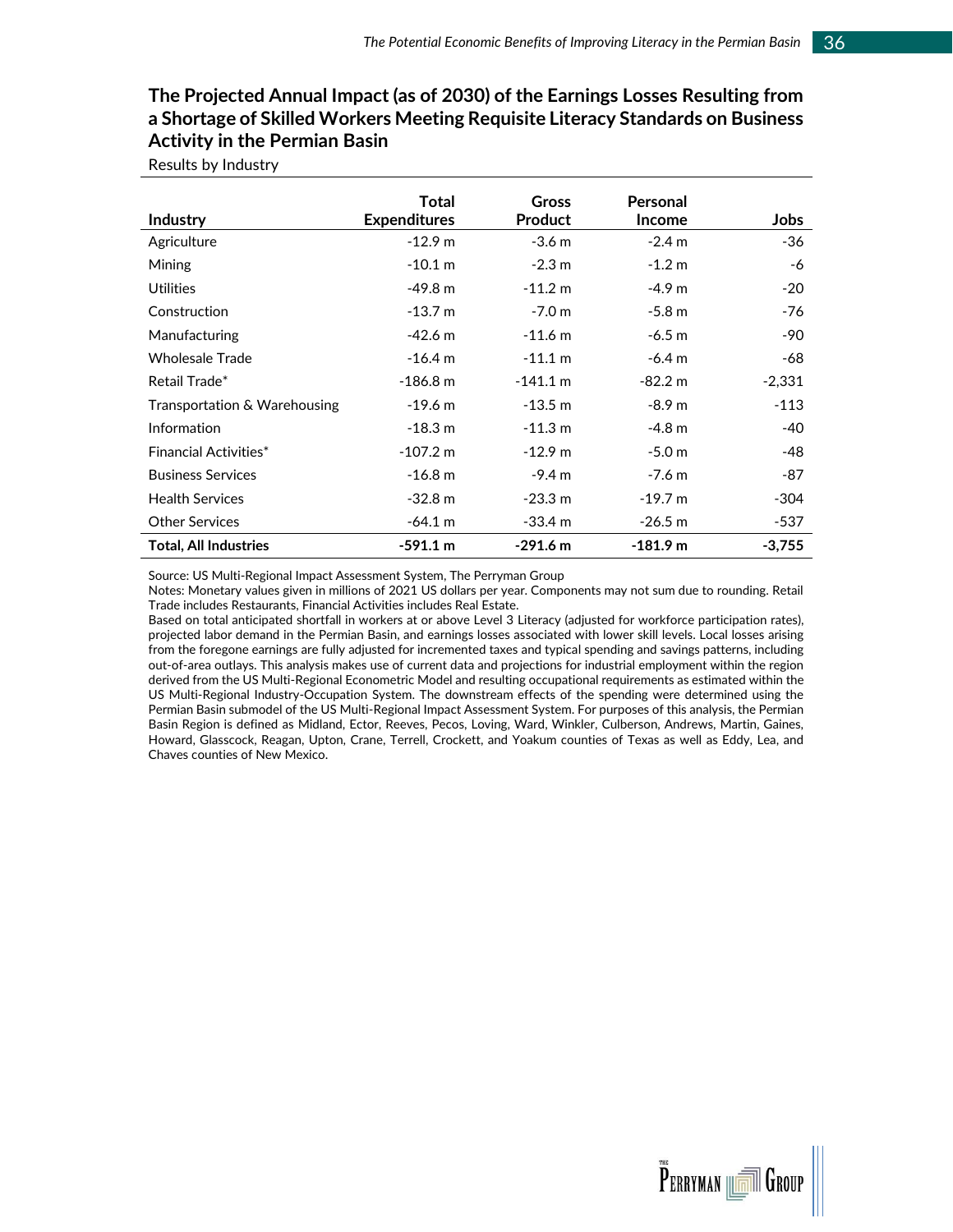#### **The Projected Annual Impact (as of 2040) of the Earnings Losses Resulting from a Shortage of Skilled Workers Meeting Requisite Literacy Standards on Business Activity in the Permian Basin**

Results by Industry

|                              | Total               | Gross              | Personal          |          |
|------------------------------|---------------------|--------------------|-------------------|----------|
| <b>Industry</b>              | <b>Expenditures</b> | <b>Product</b>     | <b>Income</b>     | Jobs     |
| Agriculture                  | $-20.8m$            | $-5.8 m$           | $-3.9m$           | -58      |
| Mining                       | $-16.3 m$           | $-3.7m$            | $-1.9m$           | $-10$    |
| <b>Utilities</b>             | $-80.4 \text{ m}$   | $-18.0 m$          | $-7.9m$           | $-32$    |
| Construction                 | $-22.2 m$           | $-11.4 m$          | $-9.4 m$          | $-123$   |
| Manufacturing                | $-68.8 m$           | $-18.8 m$          | $-10.5$ m         | -145     |
| <b>Wholesale Trade</b>       | $-26.5 m$           | $-18.0 m$          | $-10.4$ m         | $-110$   |
| Retail Trade*                | $-301.8 \text{ m}$  | $-227.9$ m         | $-132.7 m$        | $-3,765$ |
| Transportation & Warehousing | $-31.7 \text{ m}$   | $-21.8 \text{ m}$  | $-14.4 m$         | $-183$   |
| Information                  | $-29.6 \text{ m}$   | $-18.3 m$          | $-7.8 m$          | -65      |
| <b>Financial Activities*</b> | $-173.2 \text{ m}$  | $-20.9m$           | $-8.1 m$          | $-77$    |
| <b>Business Services</b>     | $-27.2 \text{ m}$   | $-15.1 m$          | $-12.3 \text{ m}$ | $-140$   |
| <b>Health Services</b>       | $-53.0 m$           | $-37.6 m$          | $-31.8 m$         | -491     |
| <b>Other Services</b>        | $-103.6$ m          | $-54.0 m$          | $-42.8 m$         | -868     |
| <b>Total, All Industries</b> | -955.0 m            | $-471.2 \text{ m}$ | $-293.9 m$        | $-6,067$ |

Source: US Multi-Regional Impact Assessment System, The Perryman Group

Notes: Monetary values given in millions of 2021 US dollars per year. Components may not sum due to rounding. Retail Trade includes Restaurants, Financial Activities includes Real Estate.

Based on total anticipated shortfall in workers at or above Level 3 Literacy (adjusted for workforce participation rates), projected labor demand in the Permian Basin, and earnings losses associated with lower skill levels. Local losses arising from the foregone earnings are fully adjusted for incremented taxes and typical spending and savings patterns, including out-of-area outlays. This analysis makes use of current data and projections for industrial employment within the region derived from the US Multi-Regional Econometric Model and resulting occupational requirements as estimated within the US Multi-Regional Industry-Occupation System. The downstream effects of the spending were determined using the Permian Basin submodel of the US Multi-Regional Impact Assessment System. For purposes of this analysis, the Permian Basin Region is defined as Midland, Ector, Reeves, Pecos, Loving, Ward, Winkler, Culberson, Andrews, Martin, Gaines, Howard, Glasscock, Reagan, Upton, Crane, Terrell, Crockett, and Yoakum counties of Texas as well as Eddy, Lea, and Chaves counties of New Mexico.

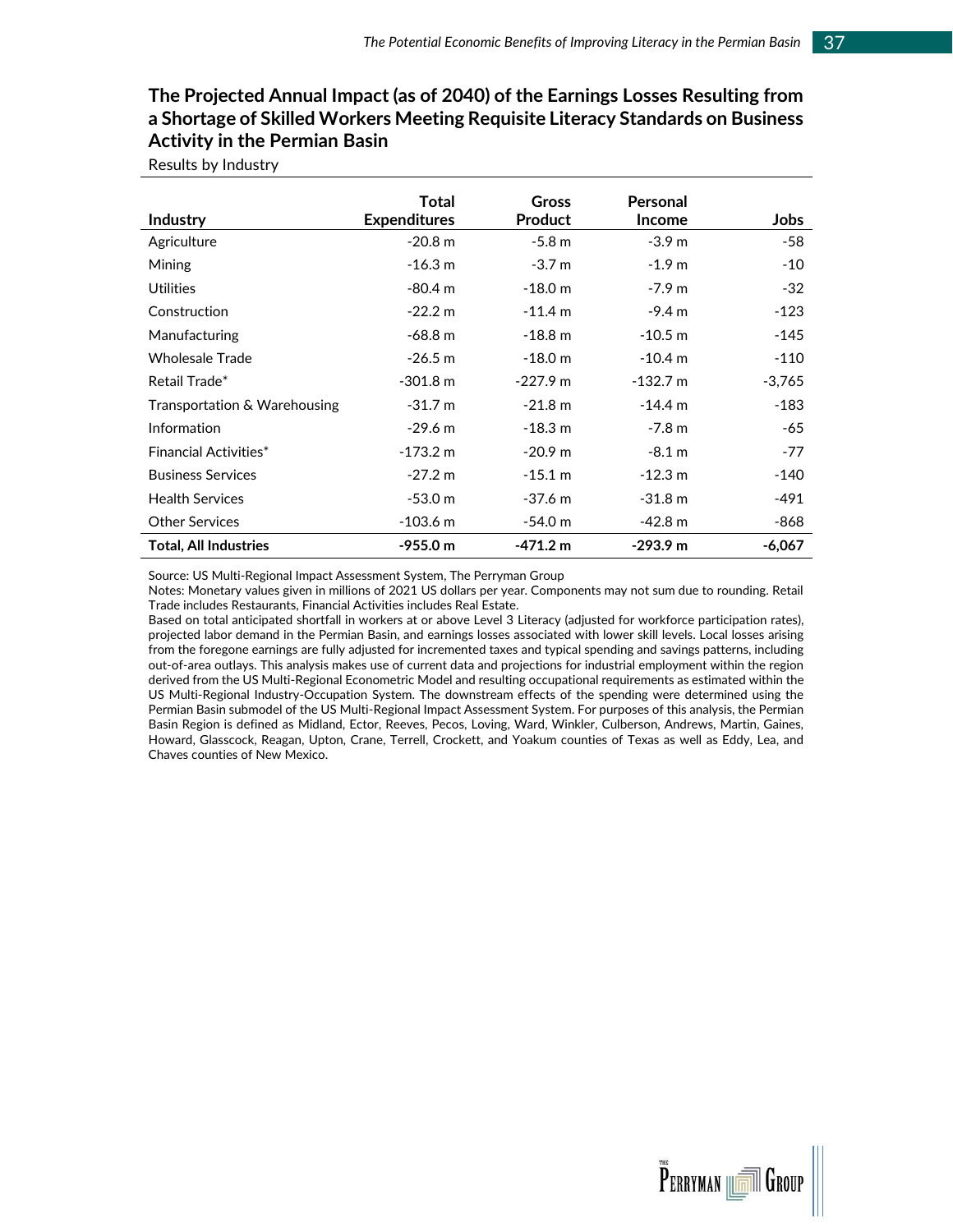#### **The Projected Annual Impact (as of 2050) of the Earnings Losses Resulting from a Shortage of Skilled Workers Meeting Requisite Literacy Standards on Business Activity in the Permian Basin**

Results by Industry

|                              | Total               | <b>Gross</b>       | Personal          |          |
|------------------------------|---------------------|--------------------|-------------------|----------|
| Industry                     | <b>Expenditures</b> | <b>Product</b>     | <b>Income</b>     | Jobs     |
| Agriculture                  | $-29.0 m$           | $-8.0 m$           | $-5.4 m$          | -80      |
| Mining                       | $-22.6$ m           | $-5.1 m$           | $-2.6 \text{ m}$  | $-14$    |
| <b>Utilities</b>             | $-111.9 m$          | $-25.1 \text{ m}$  | $-11.0 m$         | -45      |
| Construction                 | $-30.8m$            | $-15.8 m$          | $-13.0 m$         | $-171$   |
| Manufacturing                | $-95.7 m$           | $-26.2 m$          | $-14.6$ m         | $-202$   |
| Wholesale Trade              | $-36.9 \text{ m}$   | $-25.0 m$          | $-14.4 \text{ m}$ | $-153$   |
| Retail Trade*                | $-419.9 m$          | $-317.1 \text{ m}$ | $-184.7 m$        | $-5,239$ |
| Transportation & Warehousing | $-44.0 m$           | $-30.3 m$          | $-20.0 m$         | $-255$   |
| Information                  | $-41.1 \text{ m}$   | $-25.4 m$          | $-10.9$ m         | -91      |
| <b>Financial Activities*</b> | $-241.0 m$          | $-29.0 m$          | $-11.3 \text{ m}$ | $-107$   |
| <b>Business Services</b>     | $-37.8 \text{ m}$   | $-21.0 m$          | $-17.2 m$         | -195     |
| <b>Health Services</b>       | $-73.7 \text{ m}$   | $-52.3 m$          | $-44.2 \text{ m}$ | -683     |
| <b>Other Services</b>        | $-144.2 \text{ m}$  | $-75.2 m$          | $-59.6$ m         | $-1,207$ |
| <b>Total, All Industries</b> | $-1,328.8$ m        | $-655.6 m$         | $-408.9$ m        | $-8,442$ |

Source: US Multi-Regional Impact Assessment System, The Perryman Group

Notes: Monetary values given in millions of 2021 US dollars per year. Components may not sum due to rounding. Retail Trade includes Restaurants, Financial Activities includes Real Estate.

Based on total anticipated shortfall in workers at or above Level 3 Literacy (adjusted for workforce participation rates), projected labor demand in the Permian Basin, and earnings losses associated with lower skill levels. Local losses arising from the foregone earnings are fully adjusted for incremented taxes and typical spending and savings patterns, including out-of-area outlays. This analysis makes use of current data and projections for industrial employment within the region derived from the US Multi-Regional Econometric Model and resulting occupational requirements as estimated within the US Multi-Regional Industry-Occupation System. The downstream effects of the spending were determined using the Permian Basin submodel of the US Multi-Regional Impact Assessment System. For purposes of this analysis, the Permian Basin Region is defined as Midland, Ector, Reeves, Pecos, Loving, Ward, Winkler, Culberson, Andrews, Martin, Gaines, Howard, Glasscock, Reagan, Upton, Crane, Terrell, Crockett, and Yoakum counties of Texas as well as Eddy, Lea, and Chaves counties of New Mexico.



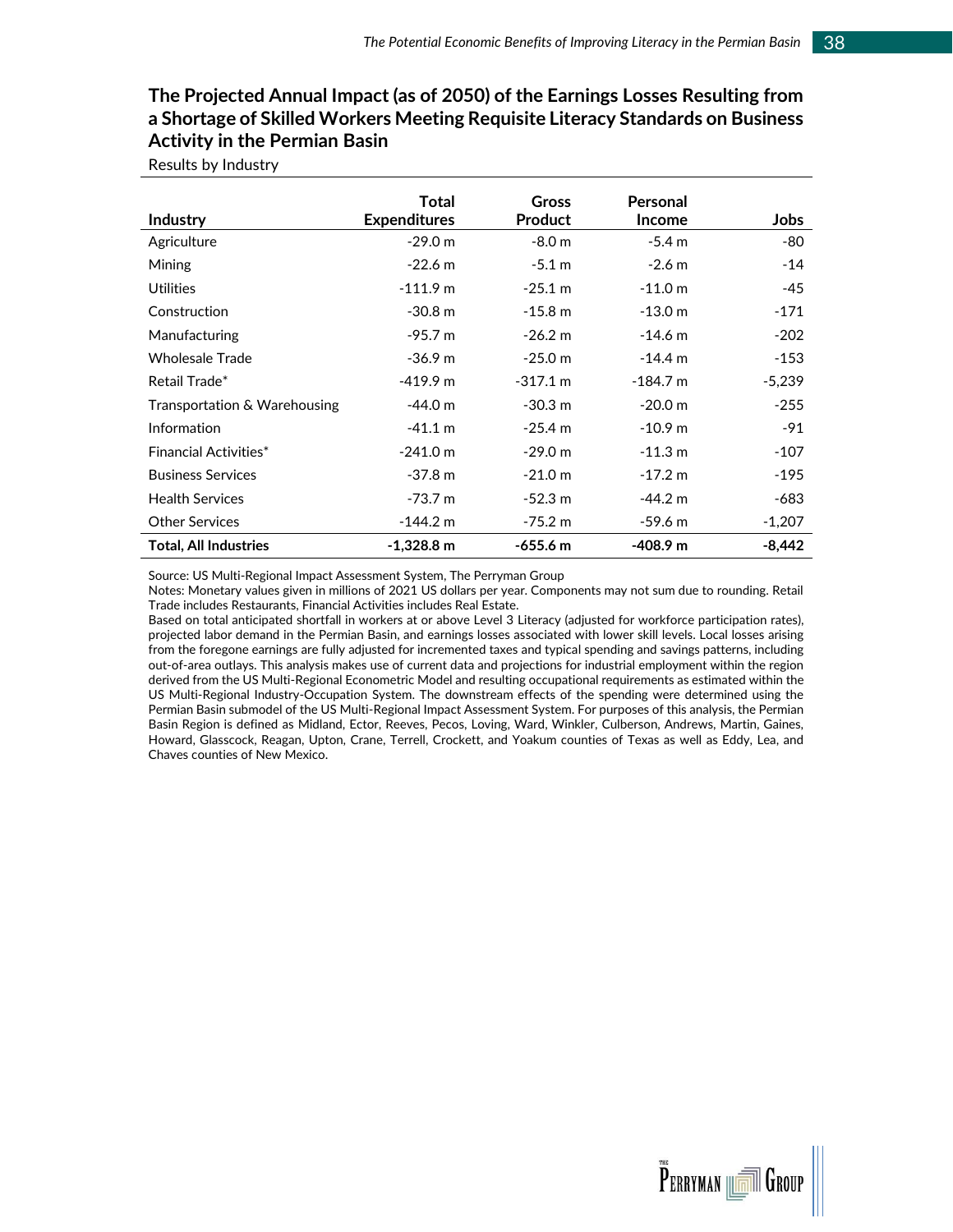### <span id="page-43-0"></span>**Potential Benefits of Improving Literacy Levels in the Permian Basin**

#### **The Projected Annual Benefits (as of 2040) of the Earnings Increases Resulting from Enhanced Levels of Literacy on Business Activity in the Permian Basin - Scenario 1**

|                              | Total               | Gross               | Personal             |          |
|------------------------------|---------------------|---------------------|----------------------|----------|
| <b>Industry</b>              | <b>Expenditures</b> | <b>Product</b>      | <b>Income</b>        | Jobs     |
| Agriculture                  | $+$ \$23.1 m        | $+$ \$6.4 m         | $+$ \$4.3 m          | $+64$    |
| <b>Mining</b>                | $+ $18.0 \text{ m}$ | $+$ \$4.1 m         | $+ $2.1 m$           | $+11$    |
| Utilities                    | $+$ \$89.1 m        | $+$ \$20.0 m        | $+$ \$8.7 m          | $+35$    |
| Construction                 | $+$ \$24.6 m        | $+ $12.6 \text{ m}$ | $+ $10.4 \text{ m}$  | $+136$   |
| Manufacturing                | $+$ \$76.2 m        | $+ $20.8 \text{ m}$ | $+ $11.6 \text{ m}$  | $+161$   |
| Wholesale Trade              | $+$ \$29.4 m        | $+ $19.9 \text{ m}$ | $+ $11.5 \text{ m}$  | $+122$   |
| Retail Trade*                | $+$ \$334.5 m       | $+$ \$252.6 m       | $+ $147.1 \text{ m}$ | +4,173   |
| Transportation & Warehousing | $+$ \$35.1 m        | $+ $24.1 m$         | $+ $16.0 \text{ m}$  | $+203$   |
| Information                  | $+$ \$32.8 m        | $+ $20.3 \text{ m}$ | +\$8.7 m             | $+72$    |
| <b>Financial Activities*</b> | +\$192.0 m          | $+ $23.1 m$         | $+ $9.0 m$           | +85      |
| <b>Business Services</b>     | $+$ \$30.1 m        | $+ $16.8 \text{ m}$ | $+ $13.7 \text{ m}$  | $+156$   |
| <b>Health Services</b>       | $+$ \$58.7 m        | $+$ \$41.7 m        | $+$ \$35.2 m         | +544     |
| <b>Other Services</b>        | +\$114.9 m          | +\$59.9 m           | +\$47.5 m            | $+962$   |
| <b>Total, All Industries</b> | +\$1.058.5 m        | +\$522.3 m          | +\$325.7 m           | $+6,725$ |

Results by Industry

Source: US Multi-Regional Impact Assessment System, The Perryman Group

Notes: Monetary values given in millions of 2021 US dollars per year. Components may not sum due to rounding. Retail Trade includes Restaurants, Financial Activities includes Real Estate.

Scenario 1 assumes that the Permian Basin Region achieves a percentage of Level 3 Literacy equivalent to that of the states of Texas and New Mexico as of 2040. Local gains arising from the enhanced earnings are fully adjusted for incremented taxes and typical spending and savings patterns, including out-of-area outlays. This analysis makes use of current data and projections for industrial employment within the region derived from the US Multi-Regional Econometric Model and resulting occupational requirements as estimated within the US Multi-Regional Industry-Occupation System. The downstream effects of the spending were determined using the Permian Basin submodel of the US Multi=Regional Impact Assessment System. For purposes of this analysis, the Permian Basin Region is defined as Midland, Ector, Reeves, Pecos, Loving, Ward, Winkler, Culberson, Andrews, Martin, Gaines, Howard, Glasscock, Reagan, Upton, Crane, Terrell, Crockett, and Yoakum counties of Texas as well as Eddy, Lea, and Chaves counties of New Mexico.

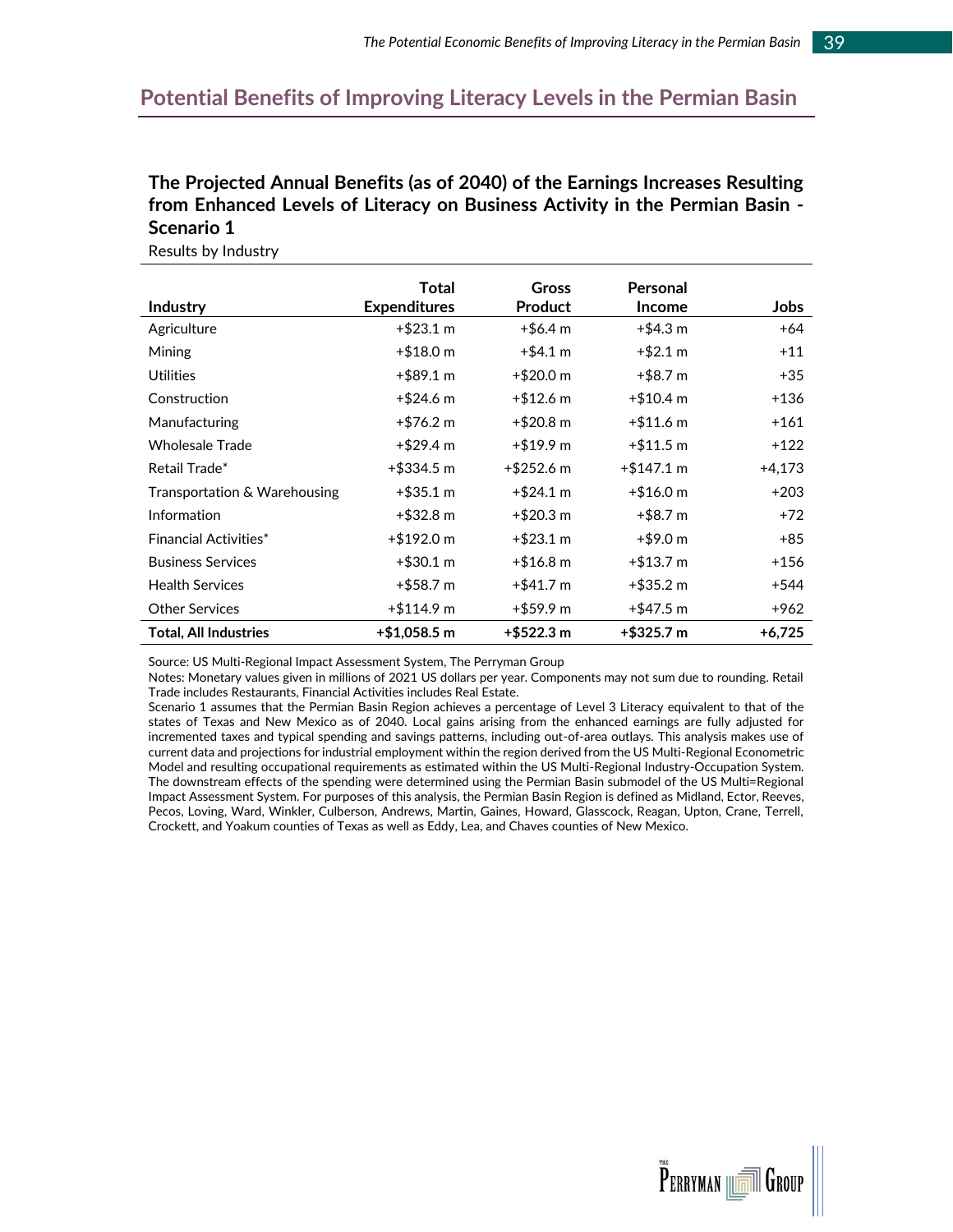#### **The Projected Annual Benefits (as of 2040) of the Earnings Increases Resulting from Enhanced Levels of Literacy on Business Activity in the Permian Basin - Scenario 2**

Results by Industry

|                              | Total                | Gross               | Personal            |           |
|------------------------------|----------------------|---------------------|---------------------|-----------|
| <b>Industry</b>              | <b>Expenditures</b>  | <b>Product</b>      | <b>Income</b>       | Jobs      |
| Agriculture                  | $+$ \$38.3 m         | $+ $10.6 \text{ m}$ | $+ $7.2 \text{ m}$  | $+106$    |
| Mining                       | +\$29.9 m            | $+$ \$6.8 m         | $+ $3.5 m$          | $+18$     |
| <b>Utilities</b>             | $+ $147.9 \text{ m}$ | +\$33.2 m           | $+ $14.5 \text{ m}$ | $+59$     |
| Construction                 | +\$40.8 m            | $+$ \$20.9 m        | $+ $17.2 \text{ m}$ | $+226$    |
| Manufacturing                | $+$ \$126.5 m        | +\$34.6 m           | $+ $19.3 \text{ m}$ | $+267$    |
| <b>Wholesale Trade</b>       | +\$48.8 m            | $+$ \$33.0 m        | $+ $19.0 \text{ m}$ | $+202$    |
| Retail Trade*                | $+$ \$555.3 m        | $+$ \$419.3 m       | $+$ \$244.2 m       | $+6,927$  |
| Transportation & Warehousing | $+$ \$58.2 m         | $+$ \$40.0 m        | $+$ \$26.5 m        | $+337$    |
| Information                  | +\$54.4 m            | +\$33.6 m           | $+ $14.4 \text{ m}$ | $+120$    |
| <b>Financial Activities*</b> | +\$318.7 m           | $+$ \$38.4 m        | $+ $14.9 \text{ m}$ | $+142$    |
| <b>Business Services</b>     | $+$ \$50.0 m         | $+$ \$27.8 m        | $+$ \$22.7 m        | $+258$    |
| <b>Health Services</b>       | $+$ \$97.4 m         | $+$ \$69.2 m        | $+$ \$58.5 m        | $+903$    |
| <b>Other Services</b>        | $+ $190.7 \text{ m}$ | +\$99.4 m           | $+ $78.8 \text{ m}$ | $+1,597$  |
| <b>Total, All Industries</b> | +\$1,757.1 m         | +\$866.9 m          | $+$ \$540.7 m       | $+11,162$ |

Source: US Multi-Regional Impact Assessment System, The Perryman Group

Notes: Monetary values given in millions of 2021 US dollars per year. Components may not sum due to rounding. Retail Trade includes Restaurants, Financial Activities includes Real Estate.

Scenario 2 assumes that the Permian Basin Region achieves a percentage of Level 3 Literacy equivalent to that of the United States as of 2040. Local gains arising from the enhanced earnings are fully adjusted for incremented taxes and typical spending and savings patterns, including out-of-area outlays. This analysis makes use of current data and projections for industrial employment within the region derived from the US Multi-Regional Econometric Model and resulting occupational requirements as estimated within the US Multi-Regional Industry-Occupation System. The downstream effects of the spending were determined using the Permian Basin submodel of the US Multi-Regional Impact Assessment System. For purposes of this analysis, the Permian Basin Region is defined as Midland, Ector, Reeves, Pecos, Loving, Ward, Winkler, Culberson, Andrews, Martin, Gaines, Howard, Glasscock, Reagan, Upton, Crane, Terrell, Crockett, and Yoakum counties of Texas as well as Eddy, Lea, and Chaves counties of New Mexico.